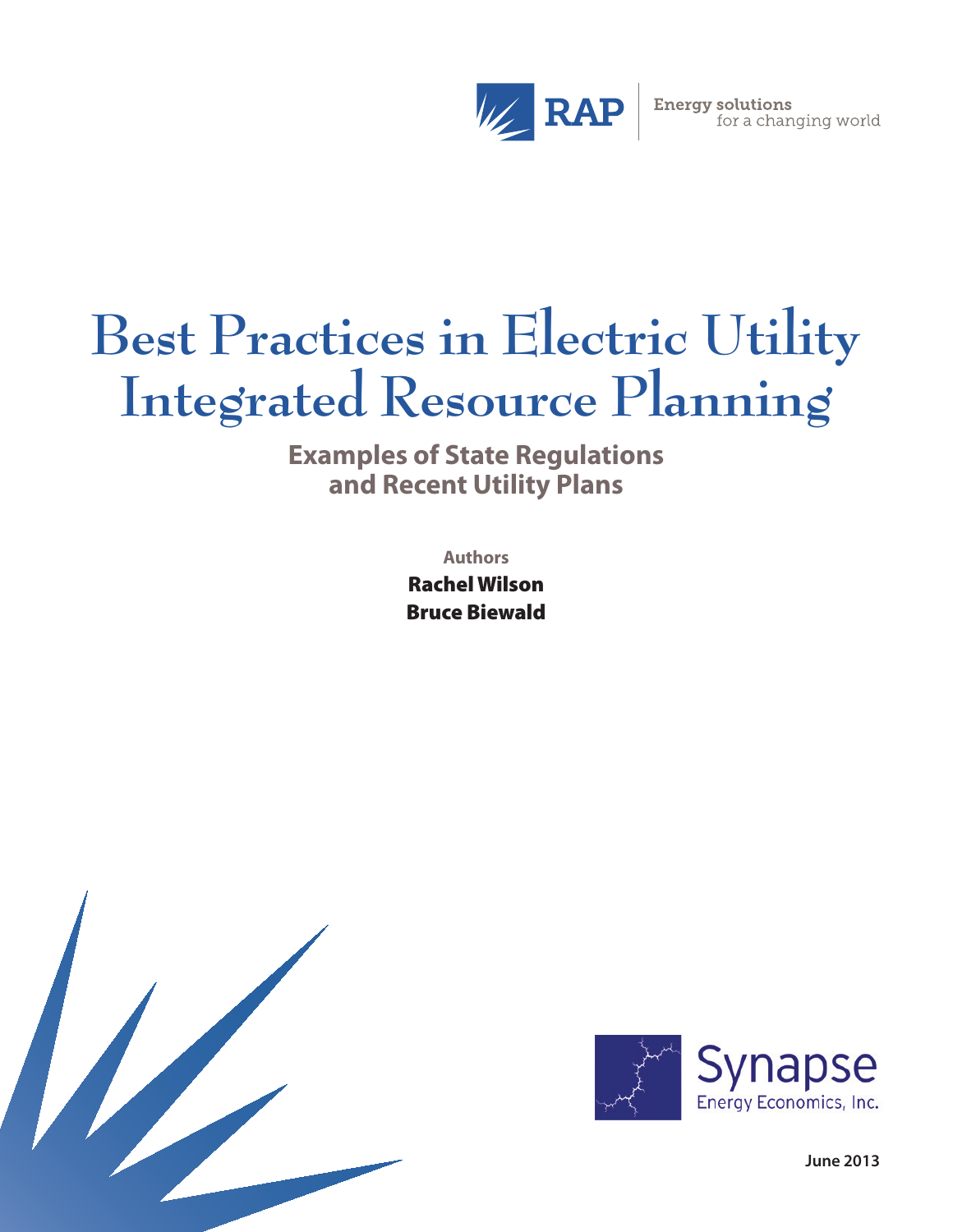Prepared by Synapse Energy Economics for the Regulatory Assistance Project. Funding provided by the Southern Alliance for Clean Energy.

# About The Regulatory Assistance Project (RAP)

The Regulatory Assistance Project (RAP) is a global, non-profit team of experts focusing on the long-term economic and environmental sustainability of the power and natural gas sectors. RAP has deep expertise in regulatory and market policies that promote economic efficiency, protect the environment, ensure system reliability, and allocate system benefits and costs fairly among all consumers.

RAP works extensively in the European Union, the US, China, and India. We have assisted governments in more than 25 nations and 50 states and provinces. In Europe, RAP maintains offices in Brussels and Berlin, with a team of more than 10 professional experts in power systems, regulation, and environmental policy. For additional information, visit the RAP website www.raponline.org.

*Unless otherwise indicated, figures are created by Synapse Energy Economics based upon analysis herein.*

Electronic copies of this paper and other RAP publications can be found on our website at **www.raponline.org**.

> To be added to our distribution list, please send relevant contact information to **info@raponline.org**.



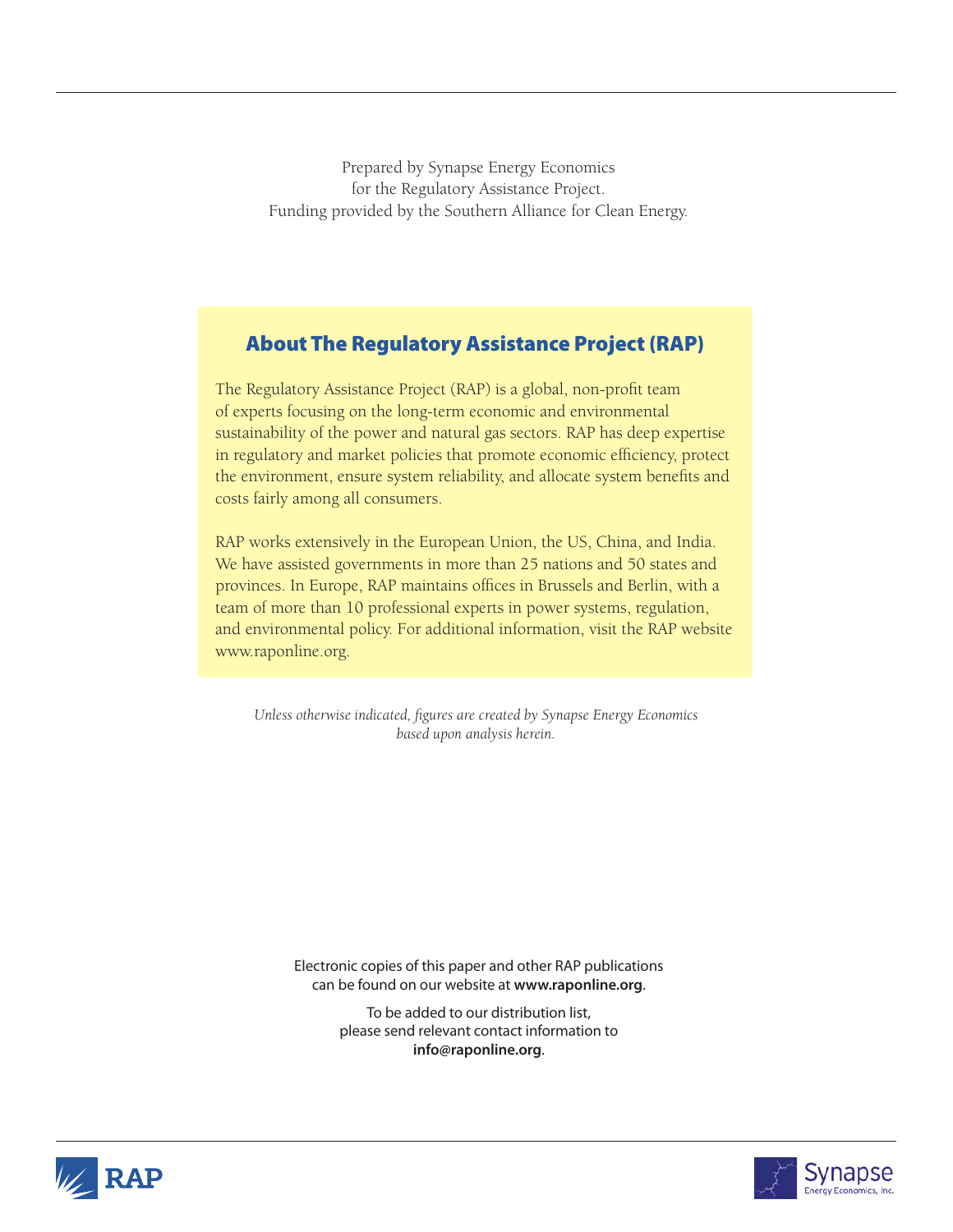# **Table of Contents**

| II. Examples of State Integrated Resource Planning Statutes and Regulations 6 |
|-------------------------------------------------------------------------------|
|                                                                               |
|                                                                               |
|                                                                               |
| III. Examples of Best Practices in Utility Integrated Resource Plans. 16      |
|                                                                               |
|                                                                               |
|                                                                               |
| IV. Recommendations for Prudent Integrated Resource Planning 26               |
|                                                                               |
|                                                                               |
|                                                                               |
|                                                                               |
|                                                                               |
|                                                                               |



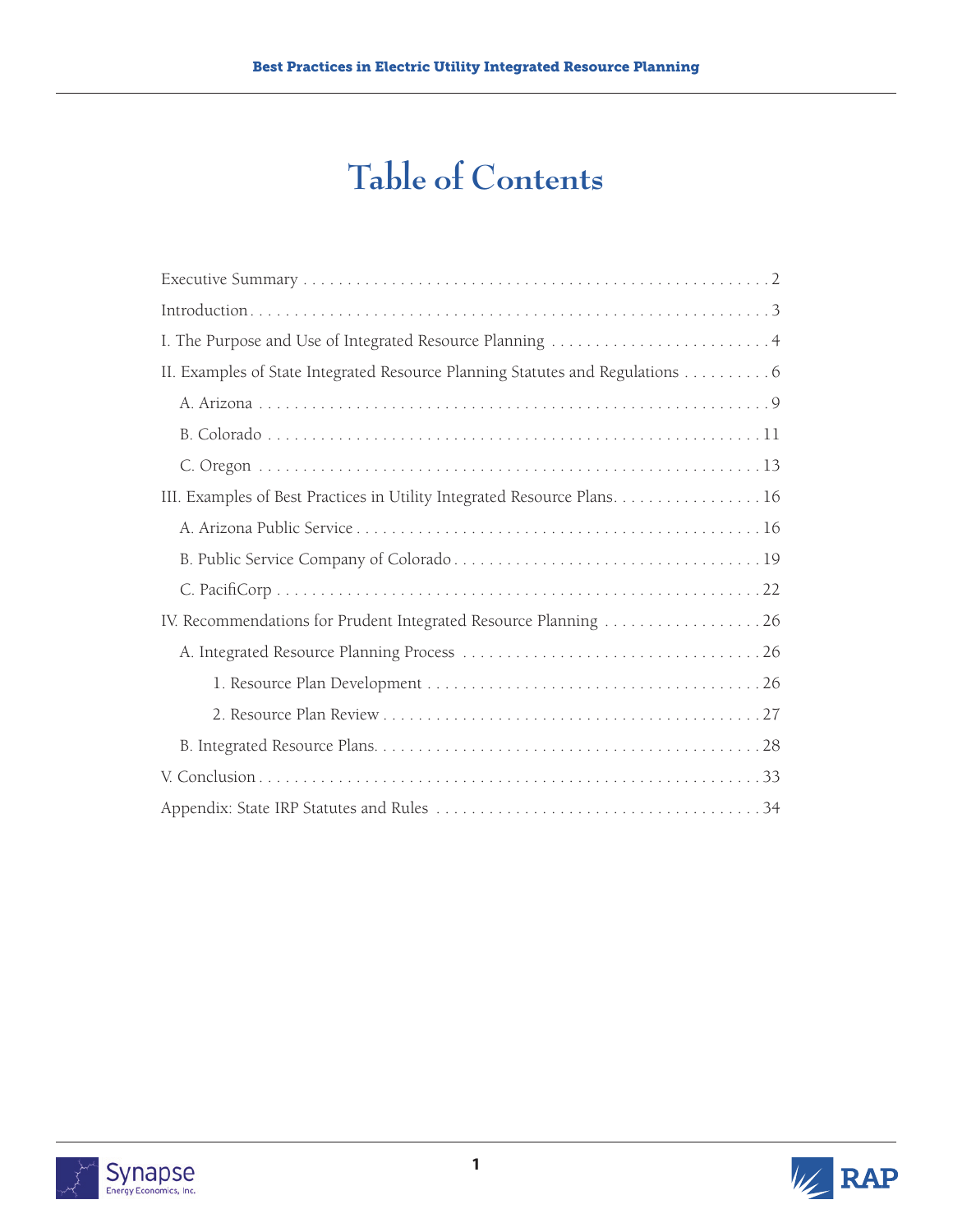# **Executive Summary**

n integrated resource plan is a utility plan for meeting forecasted annual peak and energy demand, plus some established reserve margin through a combination of supply-side and demand-side resources over a specified future meeting forecasted annual peak and energy demand, plus some established reserve margin, through a combination of supply-side and For utilities, integrated resource planning is often quite time- and resource-intensive. Its benefits are so great, however, particularly to consumers, that utilities are frequently required by state legislation or regulation to undertake planning efforts that are then reviewed by state public utilities commissions (PUCs). (In this document, the acronym IRP is used, depending on the context, to denote either an integrated resource plan or the process of integrated resource planning.)

IRP rules governing utilities have been created in a number of ways. Bills that mandate integrated resource planning have been passed into law by state legislatures; rules have been codified under state administrative code; and state utility commissions have adopted IRP regulations as part of their administrative rules, or have ordered it to be done as a result of docketed proceedings. Although some state IRP rules have remained unchanged since they were first implemented, other states have amended, repealed, and in some cases reinstated their IRP rules. Examples can be found in the rules of Arizona, Colorado, and Oregon. Rules that have been amended recently often reflect current concerns in the electric industry—e.g., fuel costs and

volatility, the effects of power generation on air and water, issues of national security, electricity market conditions, and climate change, as well as individual state concerns.

There are, however, certain subject-matter areas that are essential to resource planning on which state regulations are silent. Utilities must use their discretion in determining how best to address these areas in their resource plans. This paper provides utilities, commissions, and legislatures with guidance on these subject-matter areas. Section III summarizes three recent utility IRPs from the states mentioned above, in an effort to determine both best practices in integrated resource planning and ways in which utilities can improve their planning processes and outcomes. Section IV then presents a series of recommendations, developed from these examples, for integrated resource planning and its resulting plans.

For an IRP process to be deemed successful, it should include both a meaningful stakeholder process and oversight from an engaged public utilities commission. A successful utility's resource plan should include consideration in detail of the following elements: a load forecast, reserves and reliability, demand-side management, supply options, fuel prices, environmental costs and constraints, evaluation of existing resources, integrated analysis, time frame, uncertainty, valuing and selecting plans, action plan, and documentation. Section IV describes in detail the elements of both the process and the plan.



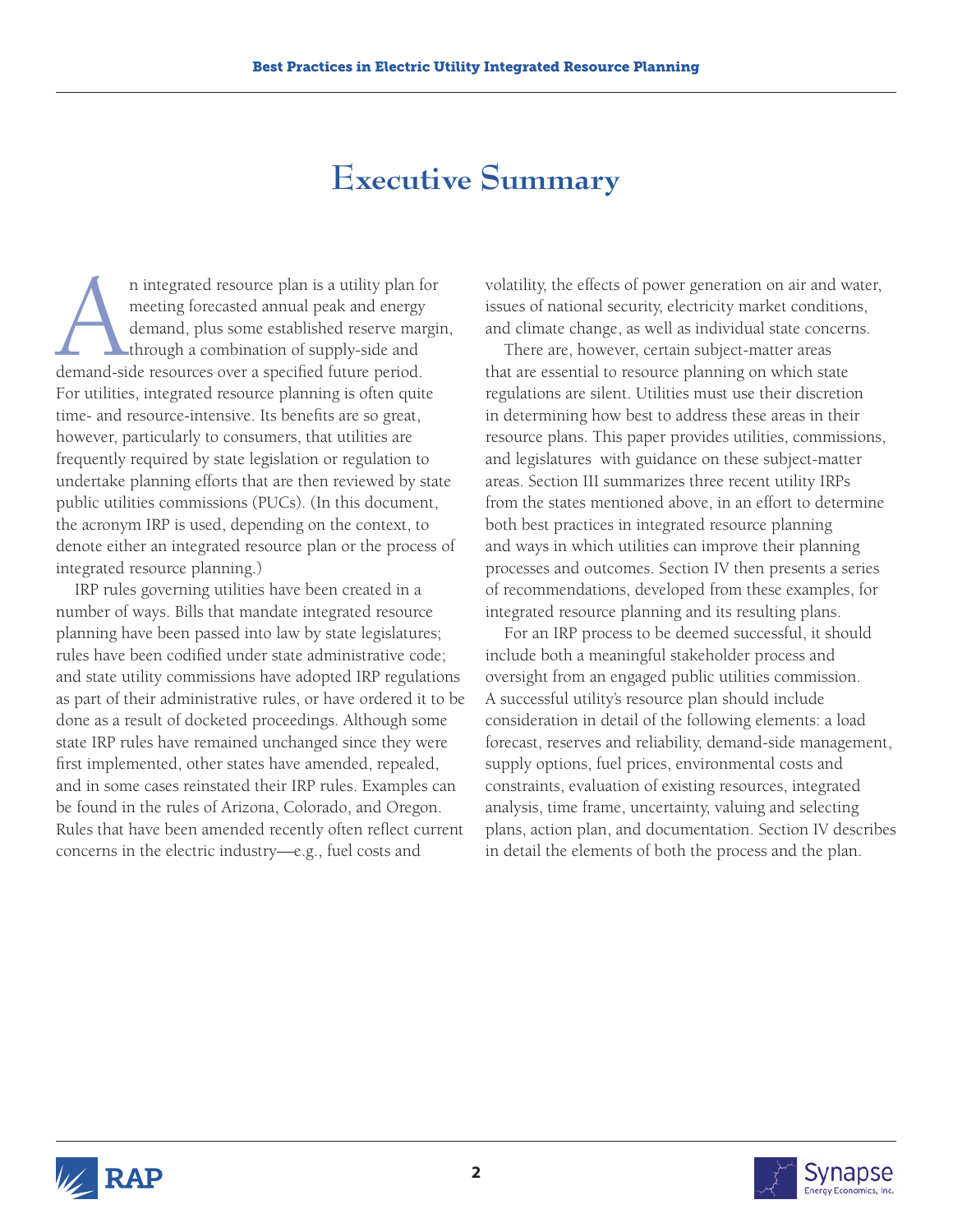# **Introduction**

s energy demand across the United States rises<br>and falls and the generation fleet ages, utilities<br>must plan to add and retire resources in the mc<br>cost-effective manner while meeting regional<br>reliability standards. Integrat and falls and the generation fleet ages, utilities must plan to add and retire resources in the most cost-effective manner while meeting regional reliability standards. Integrated resource planning began in the late 1980s, as states looked for a way to respond to the oil embargos and nuclear cost overruns of the previous decade—and ever since, it has been an accepted way in which utilities can create long-term resource plans. State requirements for resource plans vary in terms, among other things, of planning horizon, the frequency with which plans must be updated, the resources required to be considered, stakeholder involvement, and the actions that public utilities commissions should take in reference to the plan (review, acknowledge, and accept or reject the plan).

As the electric industry began to restructure in the mid-1990s, integrated resource planning rules in many states were repealed or ignored. Some states have since made an effort to update IRP rules to make them applicable to current industry conditions, while other states have continued to use rules that are now out of date. This report describes IRP requirements in three states that have recently updated their regulations governing the planning process, and it reviews the most recent resource plan

from the largest utility in each of those states. Rules from Arizona, Colorado and Oregon are described in detail, in order to demonstrate ways in which states can require comprehensive planning processes and resource plan outcomes from the utilities under their jurisdictions.

These particular states were chosen not only because their rules have recently been updated, but also because the guidance they provide to electric utilities offers examples of best practices in integrated resource planning. The updated rules have been designed to give thoughtful consideration to specific resources that have traditionally been ignored, and to produce outcomes that are in the best interests of both ratepayers and society as a whole. Utility resource plans from Arizona Public Service, Public Service Company of Colorado, and PacifiCorp utilize progressive methodologies and contain modern elements that contribute to the production of high-quality plans that are useful examples of superior resource planning efforts.

This report is intended to be helpful to policymakers, public utility commissions and their staff, ratepayer advocates, and the general public as they each consider the ways in which utility resource planning can best serve the public interest.



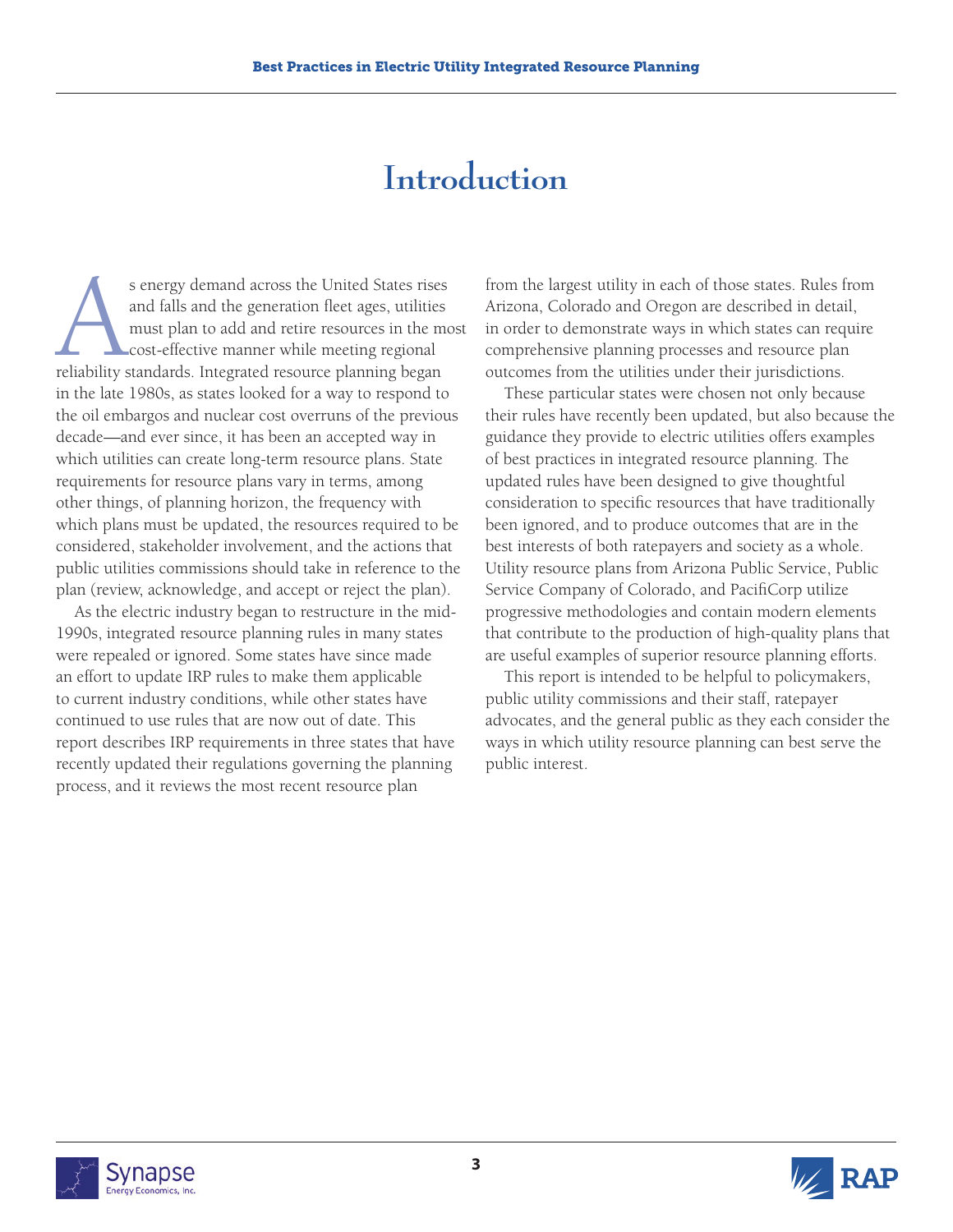# **I. The Purpose and Use of Integrated Resource Planning**

n integrated resource plan, or IRP, is a utility plan for meeting forecasted annual peak and energy demand, plus some established reserve margin, through a combination of supply-side and demand-side resources over a specif plan for meeting forecasted annual peak and energy demand, plus some established reserve margin, through a combination of supply-side Steps taken in the creation of an IRP include:

- forecasting future loads,
- identifying potential resource options to meet those future loads,
- determining the optimal mix of resources based on the goal of minimizing future electric system costs,
- receiving and responding to public participation (where applicable), and
- creating and implementing the resource plan.

Figure 1 shows these steps in a flow chart.

 Integrated resource planning has many benefits to consumers, and other positive impacts on the environment. This is a planning process that, if correctly implemented, locates the lowest practical costs at which a utility can deliver reliable energy services to its customers. IRP differs from traditional planning in that it requires utilities to use analytical tools that are capable of fairly evaluating and comparing the costs and benefits of both demand- and supply-side resources.<sup>2</sup> The result is an opportunity to achieve lower overall costs than might result from considering only supply-side options. In particular, the inclusion of demand-side options presents more possibilities for saving fuel and reducing negative environmental impacts than might be possible if only supply-side options were considered.<sup>3</sup>

# *Figure 1*

RAP



- 1 Hirst, E. A Good Integrated Resource Plan: Guidelines for Electric Utilities and Regulators. Oak Ridge National Laboratory. December 1992. Page 5. As it appears in Harrington, C., Moskovitz, D., Austin, T., Weinberg, C., & Holt, E. Integrated Resource Planning for State Utility Regulators. The Regulatory Assistance Project. June 1994.
- 2 Integrated Resource Planning for State Utility Regulators. Available at: [http://www.raponline.org/document/](http://www.raponline.org/document/download/id/817) [download/id/817](http://www.raponline.org/document/download/id/817)
- 3 Kushler, M. & York, D. Utility Initiatives: Integrated Resource Planning. July 2010. American Council for an Energy-Efficient Economy. Available at: [http://aceee.org/policy-brief/util](http://aceee.org/policy-brief/utility-initiatives-integrated-resource-planning)[ity-initiatives-integrated-resource](http://aceee.org/policy-brief/utility-initiatives-integrated-resource-planning)[planning](http://aceee.org/policy-brief/utility-initiatives-integrated-resource-planning)

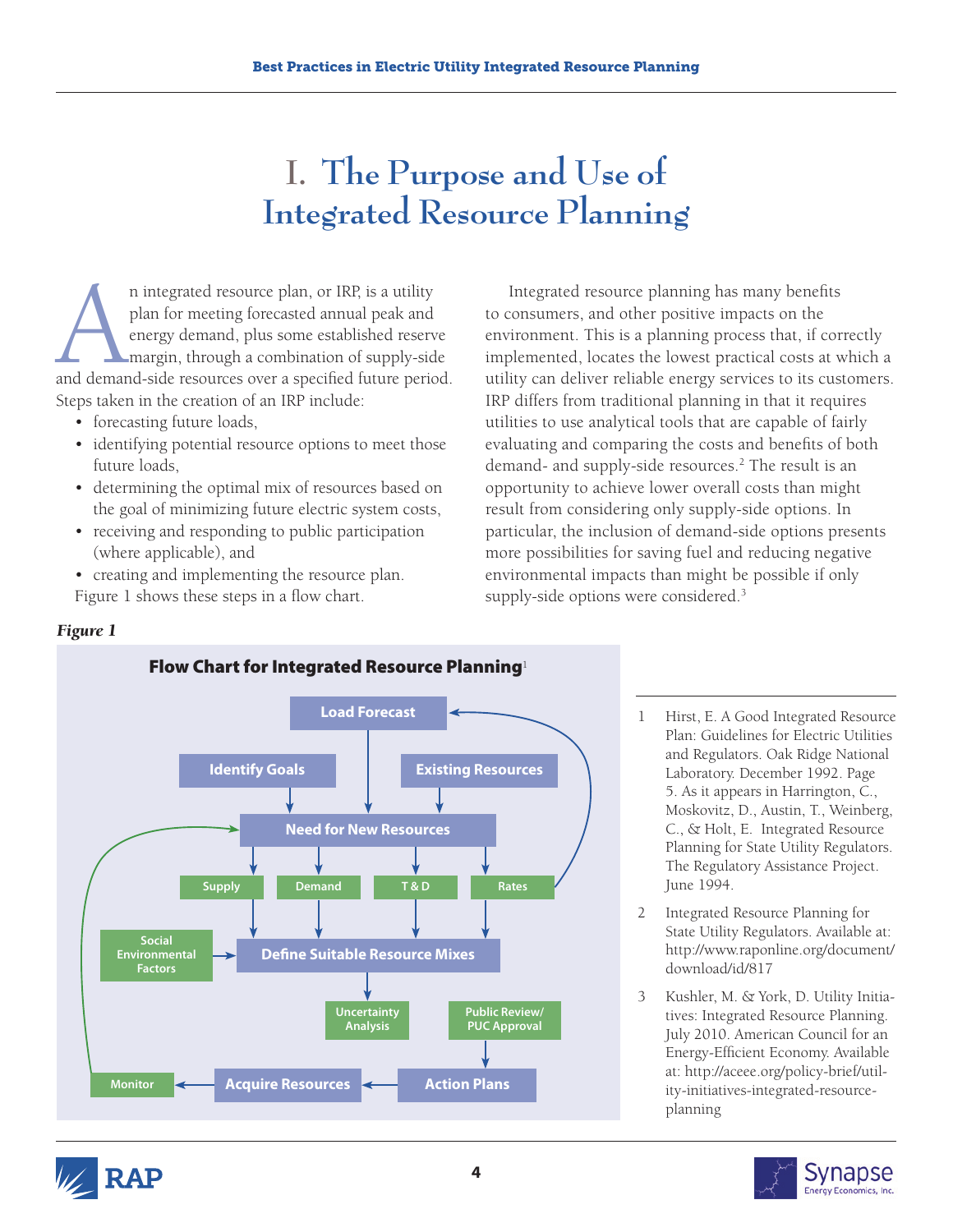In general, IRP focuses on minimizing customers' bills rather than on rates—but an overall reduction in total resource cost achieved through the efficient use of energy will lower average energy bills. As a result, all customers benefit from the lower system costs that IRP achieves.<sup>4</sup>

Alternatives examined by system planners in an IRP setting include adding generating capacity (thermal, renewable, customer-owned, or combined heat and power), adding transmission and distribution lines, and implementing energy efficiency (EE) and demand response programs. Common risks that are addressed by scenario or sensitivity analyses

in IRPs include fuel prices (coal, oil, and natural gas), load growth, electricity spot prices, variability of hydro resources, market structure, environmental regulations, and regulations on carbon dioxide  $(CO<sub>2</sub>)$  and other emissions.<sup>5</sup>

Resource planning requirements exist in many states, but may differ significantly from state to state. Utilities that create more than one resource plan in the same state may have different processes for creating those plans and may arrive at significantly different conclusions, despite being governed by the same regulations. Figure 2 shows the states that have IRP or long-term planning requirements.<sup>6</sup>

*Figure 2*



- 4 Id footnote 2.
- 5 Hopper, C. & Goldman, N. Review of Utility Resource Plans in the West. Lawrence Berkeley National Laboratory. Presentation at the New Mexico PRC IRP Workshop, Santa Fe. June 8, 2006. Slide 17.
- 6 For a complete list of the rules and regulations associated with integrated resource planning in the states, see Appendix 1.



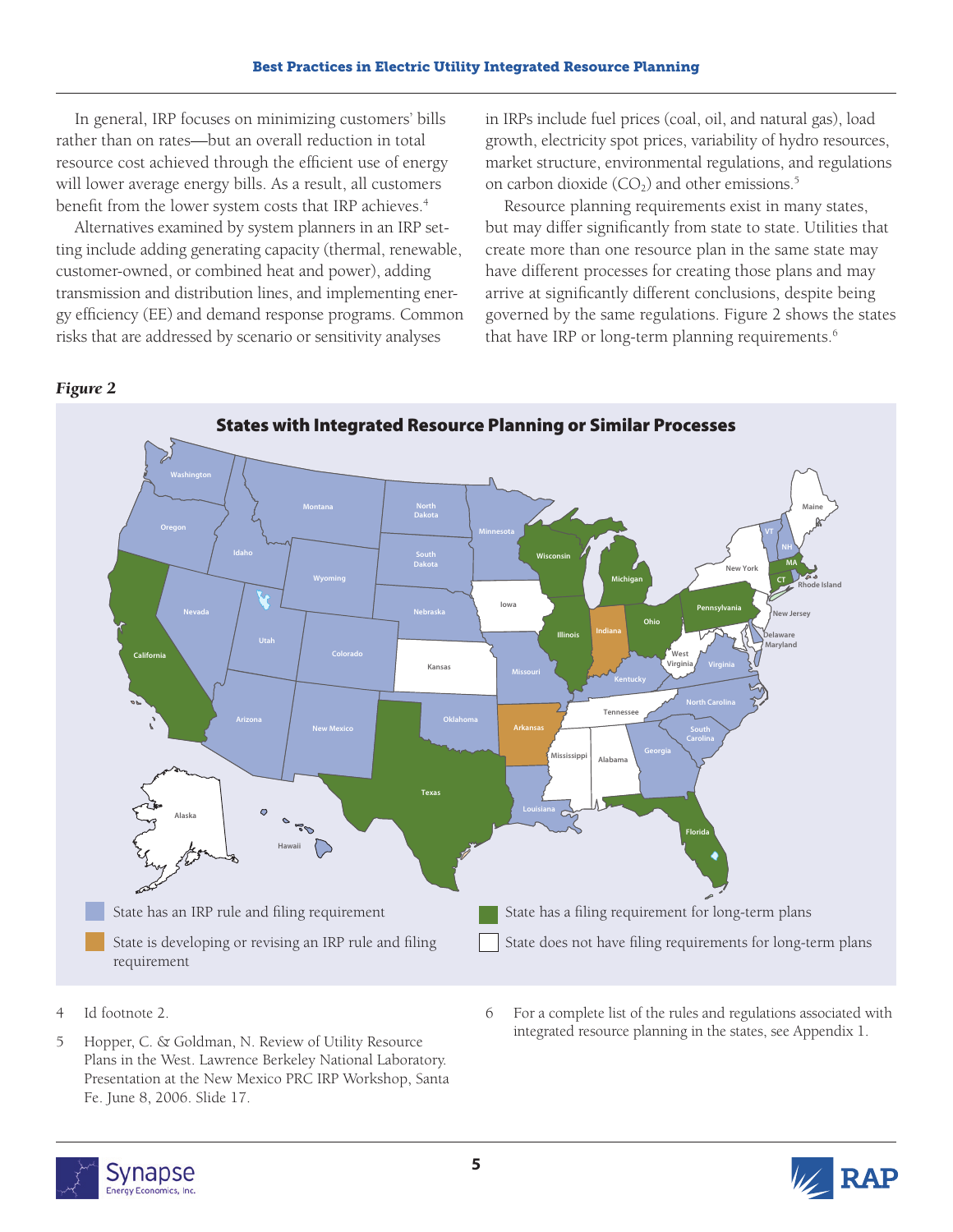# **II. Examples of State Integrated Resource Planning Statutes and Regulations**

tate IRP rules have been established in a number<br>of ways. In certain states, legislatures have passed<br>bills into law mandating that utilities engage in<br>resource planning; in others, IRP rules have been<br>codified under state tate IRP rules have been established in a number of ways. In certain states, legislatures have passed bills into law mandating that utilities engage in resource planning; in others, IRP rules have been commissions have adopted integrated resource planning regulations as part of their administrative rules, or have ordered it through docketed proceedings. Rules can also be developed through a combination of these processes. Various state IRP rules and their individual requirements are discussed in the sections below.

# A. IRP Planning Horizons

Integrated resource plans are long-term in nature, but these planning periods vary according to state regulations. Table 1 lists the length of planning horizons typically found in IRP rules, as well as the states that have implemented

### *Table 1*

### Planning Horizons Found in IRP Rules

| <b>Planning Horizon</b> | <b>States with Specified Planning Horizon</b>                                                                                                |
|-------------------------|----------------------------------------------------------------------------------------------------------------------------------------------|
| 10 years                | Arkansas, Delaware, Oklahoma, South<br>Dakota, Wyoming                                                                                       |
| 15 years                | Arizona, Kentucky, Minnesota, North<br>Carolina, South Carolina, Virginia                                                                    |
| 20 years                | Georgia, Hawaii, Idaho, Indiana,<br>Louisiana, Missouri, Nebraska, Nevada,<br>New Mexico, North Dakota, Oregon,<br>Utah, Vermont, Washington |
| Multiple periods        | Montana                                                                                                                                      |
| Utility determined      | Colorado                                                                                                                                     |
| Not specified           | New Hampshire                                                                                                                                |
|                         |                                                                                                                                              |

these various planning horizons as a part of their rules.

The most common planning horizon spans a 20 year period, with half of the IRP states mandating this planning period.

# B. Frequency of Updates

Utility integrated resource plans must be updated periodically to reflect changing conditions with respect to load forecasts, fuel prices, capital costs, conditions in the electricity markets, environmental regulations, and other factors. IRP updates are typically required every two to three years, as shown in Table 2, below.

Montana appears twice in Table 2, as traditional utilities are required to file IRPs every two years, while restructured utilities are required to file updates every three years. There are some exceptions to the typical update requirements of

### *Table 2*

# Frequency of IRP Updates, as Determined by State Rules

| <b>Planning Horizon</b> | <b>States with Specified Planning Horizon</b>                                                                                                                    |
|-------------------------|------------------------------------------------------------------------------------------------------------------------------------------------------------------|
| Every two years         | Arizona, Delaware, Idaho, Indiana,<br>Minnesota, Montana, New Hampshire,<br>North Carolina, North Dakota,<br>Oregon, South Dakota, Utah, Virginia,<br>Washington |
| Every three years       | Arkansas, Georgia, Hawaii, Kentucky,<br>Louisiana, Montana, Missouri, Nevada,<br>New Mexico, Oklahoma, South<br>Carolina, Vermont                                |
| Every four years        | Colorado                                                                                                                                                         |
| Every five years        | Nebraska                                                                                                                                                         |
| Not specified           | Wyoming                                                                                                                                                          |



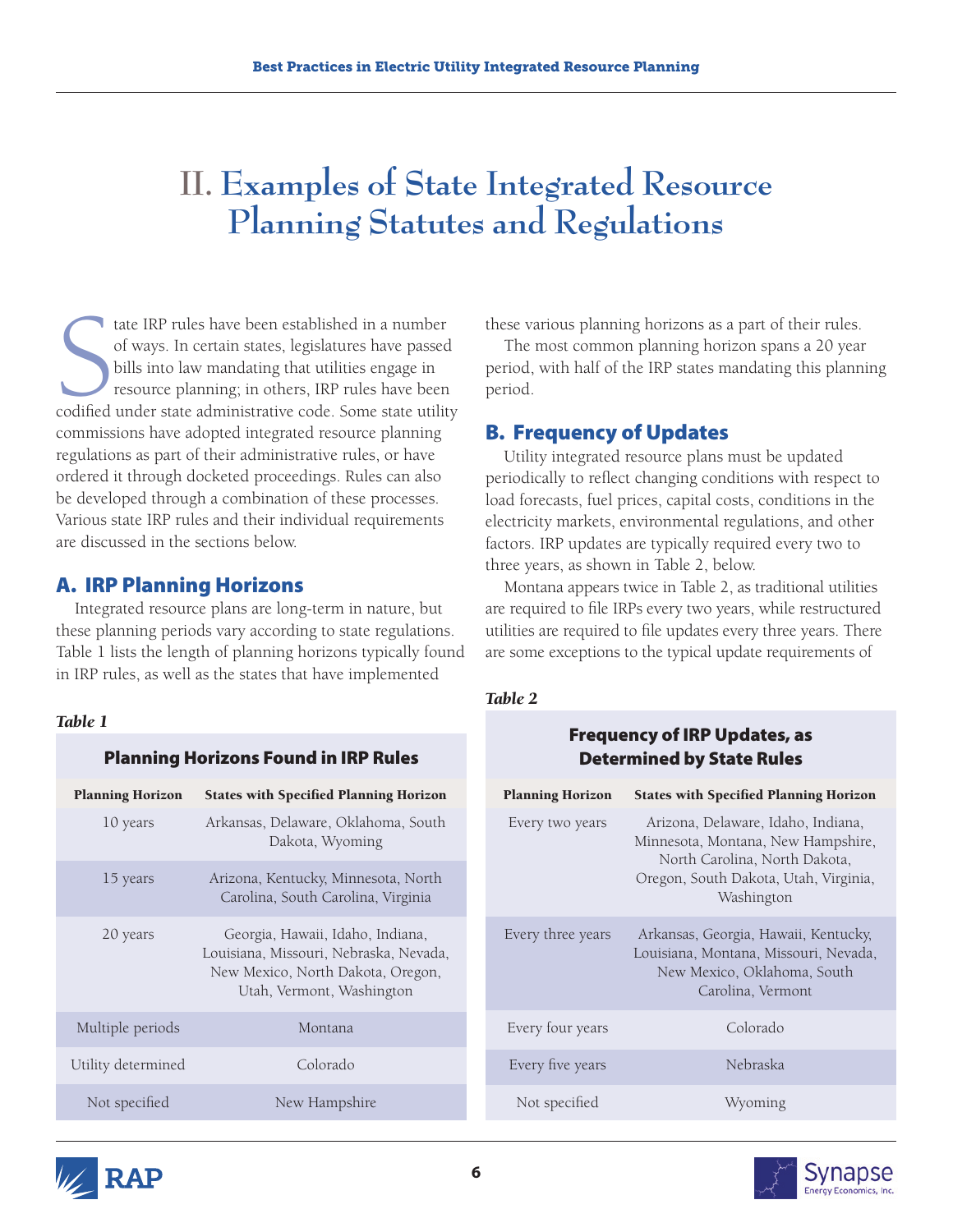two to three years. Nebraska, for example, has a five year requirement for updates and is the only state to be made up entirely of public power utilities, many of which are customers of the Western Area Power Administration (WAPA). Pursuant to the Energy Policy Act of 1992, municipallyowned utilities are required to prepare resource plans every five years, but do not have to make those plans publicly available. Most Nebraska utilities must comply with both WAPA IRP requirements as well as state IRP requirements.

# C. Resources Evaluated in Integrated Resource Planning

Generally, state rules mandate that utilities consider all feasible supply-side, demand-side, and transmission resources that are expected to be available within the specified planning period. Many state IRP requirements make no specifications for resources that must be evaluated beyond this. Other states have gone into further detail about the resources that should be investigated, including:

- Delaware utilities shall identify and evaluate all resource options, including: generation and transmission service; supply contracts; short and longterm procurement from demand-side management (DSM), demand response (DR) and customer sited generation; resources that utilize new or innovative baseload technologies; resources that provide short or long-term environmental benefits; facilities that have existing fuel and transmission infrastructure; facilities that utilize existing brownfield or industrial sites; resources that promote fuel diversity; resources or facilities that support or improve reliability; and resources that encourage price stability.7
- Indiana utilities shall examine: all existing supply and demand-side resources and existing transmission; all potential new utility electric plant options and transmission facilities; all technologies and designs expected to be available within the twenty-year planning period, either on a commercial scale or demonstration scale; and a comprehensive array of demand side measures, including innovative rate design.8
- Kentucky utilities shall evaluate improvements in operating efficiency of existing facilities, demandside programs, nonutility sources of generation, new power plants, transmission improvements, bulk power purchases and sales, and interconnections with other utilities.<sup>9</sup>

There are state IRP rules that specify not only the resources that must be evaluated, but also the amount of weight given to a particular resource by either the utilities or the Public Service/Utilities Commissions. Colorado is one such state, and is described in more detail in later sections.

In almost all cases, state integrated resource planning rules have specific requirements for the planning horizons that should be covered, the frequency with which utility plans must be updated, and the generating resources that should be considered. Some states require nothing more, while others might also require, for example: 1) a certain number or a certain type of scenario analysis; 2) that certain types of resource cost tests be used to evaluate demand-side management policies; or 3) that externalities be considered by utilities when creating resource plans. Requirements for generating unit retirements and associated decommissioning costs are another example of something that some states might include in integrated resource planning rules, while others might not. The next section describes the discussion of this type of requirement in state IRP regulations.

# D. Retirements and Decommissioning

Integrated resource planning is generally understood to be primarily concerned with the addition of resources in order to meet growing demand for electricity, and very few IRP rules mandate that utilities address end-of-life issues for generating units in their resource plans. In a summary document on integrated resource planning, the Regulatory Assistance Project states that "as utilities compare the cost of each supply- and demand-side option, they need to capture the entire life-cycle cost. This life-cycle cost means the fixed and variable costs incurred over the life of the investments: construction, operation, maintenance, and fuel costs."10 This description does not represent the full

- HB 6, the Delaware Electric Utility Retail Customer Supply Act of 2006.
- 8 170 Indiana Administrative Code 4-7-1: Guidelines for Integrated Resource Planning by an Electric Utility.
- 9 Kentucky Administrative Regulation 807 KAR 5:058: Integrated resource planning by electric utilities.
- 10 Harrington, et al. Integrated Resource Planning for State Utility Regulators. The Regulatory Assistance Project. June 1994. Page 14.

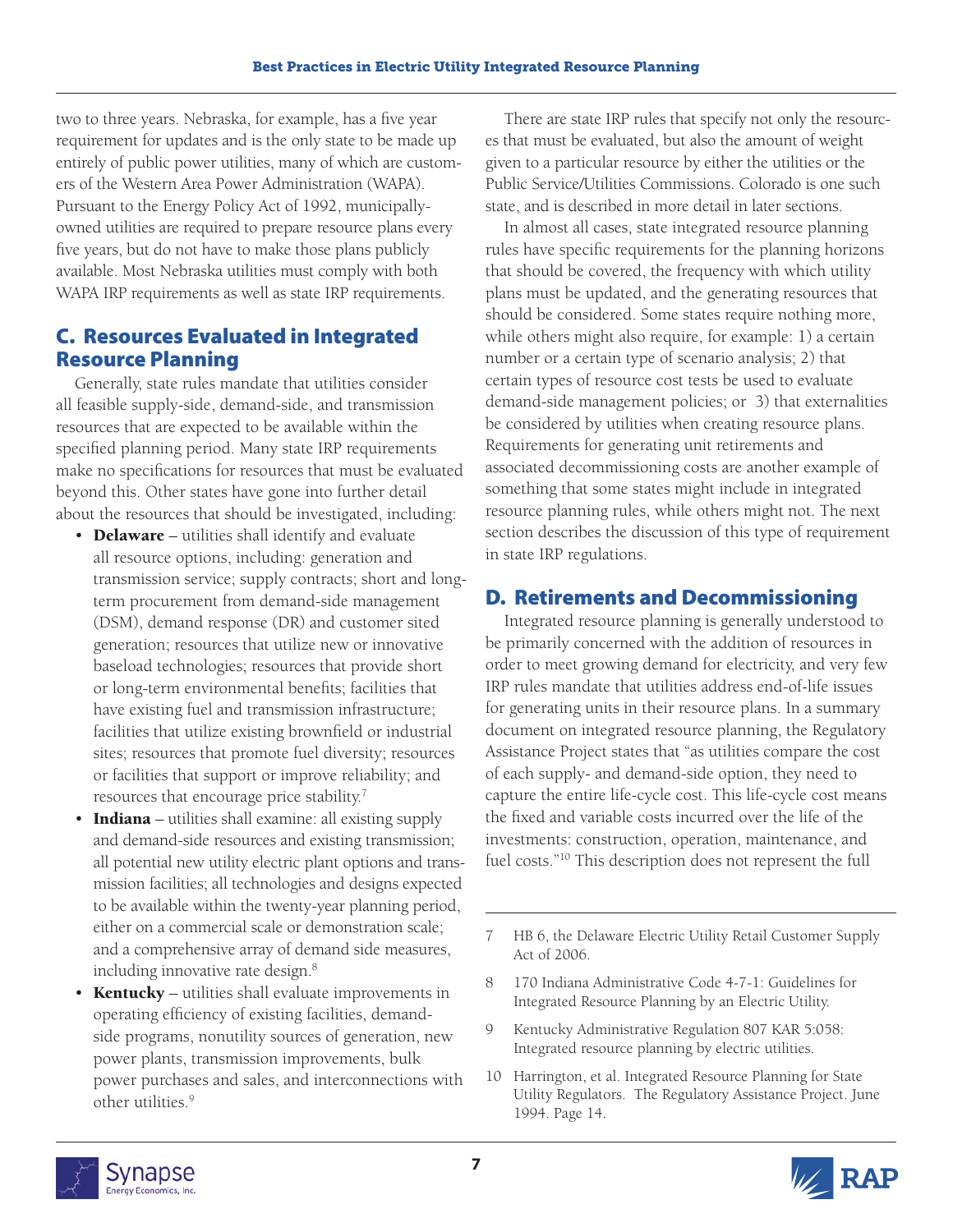life of the investment, however, as it does not specifically include the costs associated with the retirement and decommissioning of a resource.

State IRP rules and utility filings reflect this incomplete assessment of life-cycle costs. Twenty-seven states have IRP rules and 20 of them are silent with respect to unit retirements. Utah and Colorado require that utility filings include information about the life expectancies of the generating units in the resource plans. Three states – New Mexico, North Carolina, and South Dakota – are slightly more specific, and mandate that utilities provide expected retirement dates for generating facilities. Specifically, the utilities in each of the states are required to do the following:

- Utah include the life expectancy of generating resources
- Colorado provide the estimated remaining useful lives of existing generation facilities without significant new investment or maintenance expense
- New Mexico give the expected retirement dates for existing generating units
- North Carolina provide a list of units to be retired from service (applies to both existing and planned generating facilities), with the location, capacity and expected date of retirement
- South Dakota include those facilities to be removed from service during the planning period, along with the projected date of removal from service and the reason for removal

There are only two state rules that make any mention of decommissioning costs:

- Arizona rules state that if the discontinuation, decommissioning, or mothballing of any power source or the permanent derating of any generating facility is expected, the utility must provide:
	- "i. Identification of each power source or generating unit involved,
	- ii. The costs and spending schedule for each discontinuation, decommissioning, mothballing, or derating, and
	- iii. The reasons for each discontinuation, decommissioning, mothballing, or derating."11
- Georgia laws and rules state that "Total cost estimates for proposed projects must include construction and non-construction related costs incurred through commercial operation, including decommissioning/ dismantlement costs."12

Rather than being addressed in utility integrated resource plans, generating unit retirements and associated decommissioning costs are largely left to be dealt with in other cases and proceedings that are brought before Public Utilities/Service Commissions.

# E. Long-term Procurement Planning **Requirements**

As the electric industry began to restructure in the mid-1990s, many states that had integrated resource planning requirements either repealed them with restructuring laws, or simply began to ignore them. Some states eventually replaced integrated resource planning laws with rules for resource procurement plans. A document designed to inform California's 2010 Long-Term Procurement Plan (LTPP) requirement surveys the ways in which utilities in other states create their resource plans. The document states that "[w]hile California utilities have not undertaken a full integrated resource planning effort in many years, the 2010 LTPP proceeding is considering the appropriate role of utility resource planning in procuring the resources needed to meet state policy goals."<sup>13</sup>

Requirements for procurement plan filings differ from requirements for integrated resource plans. Planning periods are typically ten years, with some states requiring only a five year planning period. Procurement plans are usually required to be updated every year. Because utilities

- 11 Arizona Corporation Commission Decision No. 71722, in Docket No. RE-00000A-09-0249. June 3, 2010. Page 13. Amends Arizona Administrative Code Title 14, Chapter 2, Article 7, "Resource Planning." Available at: [http://images.](http://images.edocket.azcc.gov/docketpdf/0000112475.pdf) [edocket.azcc.gov/docketpdf/0000112475.pdf](http://images.edocket.azcc.gov/docketpdf/0000112475.pdf)
- 12 Integrated Resource Planning Act of 1991 (O.C.G.A. § 46-3A-1), Amended. See also: Georgia Public Service Commission, General Rules, Integrated Resource Planning 515-3-4. Available at: [http://rules.sos.state.](http://rules.sos.state.ga.us/cgi-bin/page.cgi?g=GEORGIA_PUBLIC_SERVICE_COMMISSION%2FGENERAL_RULES%2FINTEGRATED_RESOURCE_PLANNING%2Findex.html&d=1) [ga.us/cgi-bin/page.cgi?g=GEORGIA\\_PUBLIC\\_SERVICE\\_](http://rules.sos.state.ga.us/cgi-bin/page.cgi?g=GEORGIA_PUBLIC_SERVICE_COMMISSION%2FGENERAL_RULES%2FINTEGRATED_RESOURCE_PLANNING%2Findex.html&d=1) [COMMISSION%2FGENERAL\\_RULES%2FINTEGRATED\\_](http://rules.sos.state.ga.us/cgi-bin/page.cgi?g=GEORGIA_PUBLIC_SERVICE_COMMISSION%2FGENERAL_RULES%2FINTEGRATED_RESOURCE_PLANNING%2Findex.html&d=1) [RESOURCE\\_PLANNING%2Findex.html&d=1](http://rules.sos.state.ga.us/cgi-bin/page.cgi?g=GEORGIA_PUBLIC_SERVICE_COMMISSION%2FGENERAL_RULES%2FINTEGRATED_RESOURCE_PLANNING%2Findex.html&d=1)
- 13 Aspen Environmental Group and Energy and Environmental Economics, Inc. Survey of Utility Resource Planning and Procurement Practices for Application to Long-Term Procurement Planning in California - DRAFT. Prepared for the California Public Utilities Commission. September 2008. Page 1.

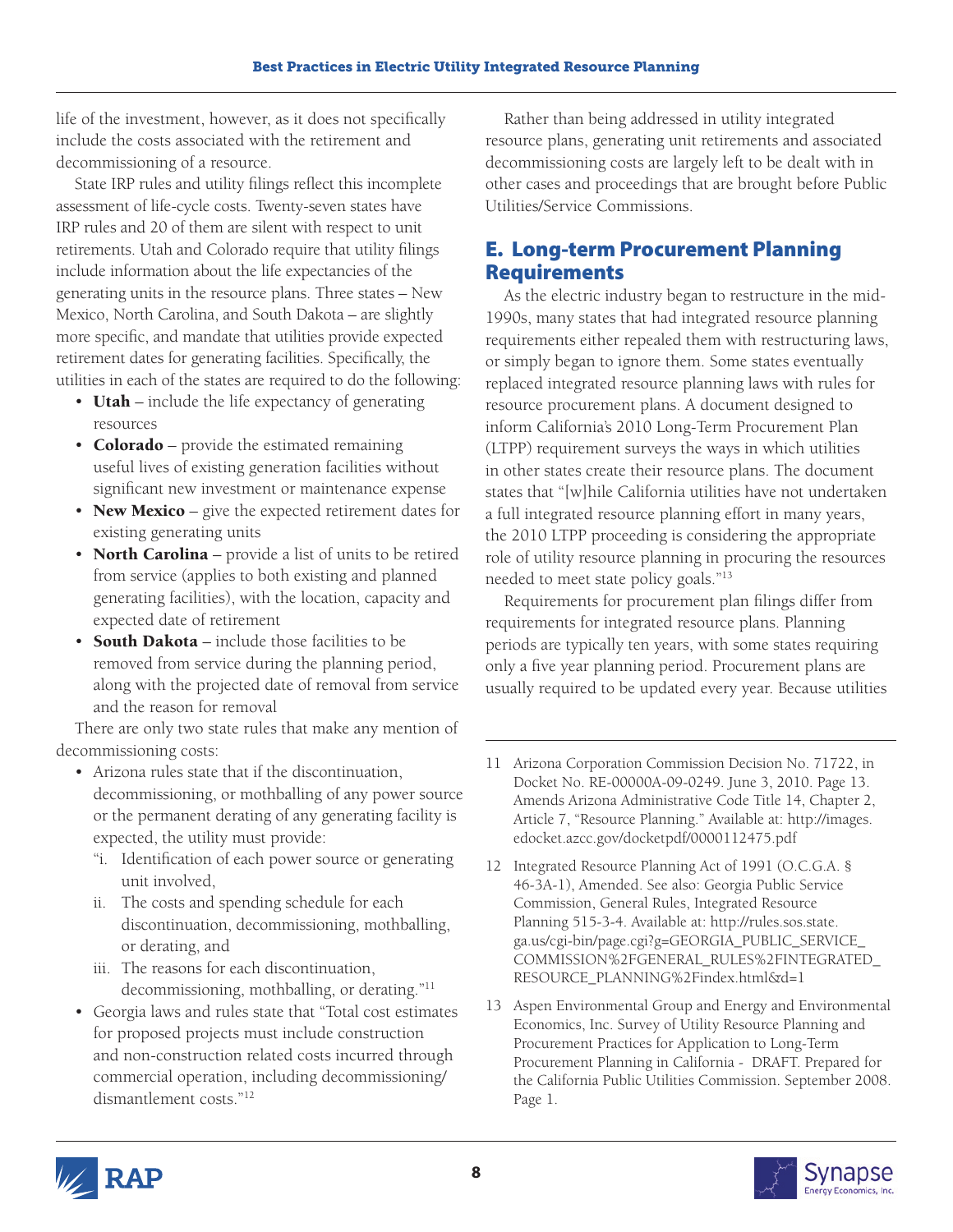in these states operate in a deregulated market and do not own generation, procurement plans evaluate purchases for capacity and energy, as well as energy efficiency and other demand-side management programs.

Connecticut is one such state that used to have an integrated resource planning requirement, and now has a requirement for procurement plans. The state had IRP regulations in place by the late 1980s, but this requirement was repealed when the restructuring law (Public Act 98-28) was passed in 1998. A long-term procurement planning law then became effective in 2007 (Public Act 07-242). Plans submitted to the Connecticut Energy Advisory Board in compliance with the 2007 law have much in common with utility IRPs and have even been called "Integrated Resource Plans," though they are technically long-term procurement plans.

The following section describes the ways in which IRP rules have been made in Arizona, Colorado, and Oregon, and presents some of the specifics of each of those rules.

# 1. Arizona

The Arizona Corporation Commission (ACC) has been given both constitutional and statutory authority to oversee the operations of electric utilities, and to engage in rulemaking that includes the establishment of IRP regulations. Article 15 of the Arizona Constitution created the ACC, which oversees the operations of all public service corporations in the state, including investor-owned electric utilities. The Commission is given exclusive authority to establish rates, enact rules that are reasonably necessary in ratemaking, and determine what sort of regulation is reasonably necessary for effective ratemaking, $14$  as established in Article 15, §3:

*The Corporation Commission shall have full power to, and shall, prescribe just and reasonable classifications to be used and just and reasonable rates and charges to be made and collected, by public service corporations within the State for service rendered therein, and make reasonable rules, regulations, and orders, by which such corporations shall be governed in the transaction of business within the State…and make and enforce reasonable rules, regulations, and orders for the convenience, comfort, and safety, and the preservation of the health, of the employees and patrons of such corporations…*

Utility practices in Arizona are not governed by legislation or by statute, but rather through administrative code created by rulemaking proceedings of the Arizona Corporation Commission. Renewable energy requirements, distributed energy resource requirements, and integrated resource planning reporting requirements have all been established in this way.

The ACC has the authority to require that electric utilities provide reports concerning both past business activities and future plans. Integrated resource plans fall into this category. Article 15, §13 of the Arizona Constitution states that "[a]ll public service corporations… shall make such reports to the Corporation Commission, under oath, and provide such information concerning their acts and operations as may be required by law, or by the Corporation Commission." Arizona Revised Statute §40- 204(A) expands on this requirement, stating that:

*Every public service corporation shall furnish to the Commission, in the form and detail the Commission prescribes, tabulations, computations, annual reports, monthly or periodical reports of earnings and expenses, and all other information required by it to carry into effect the provisions of this title and shall make specific answers to all questions submitted by the Commission.*

Regulating and requesting information regarding the resource portfolios of electric utilities is one way in which the ACC meets its constitutional and statutory obligations to ensure that just and reasonable rates are being charged to consumers of electricity. In this pursuit, the ACC adopted the state's first Resource Planning and Procurement Rules in February 1989, requiring that utilities owning electric generation facilities file historical data every year, and 10-year resource plans every three years. The rules also provide for a Commission hearing to review these filings. In accordance with the rules, the first round of utility IRPs were filed in 1992 and hearings were held. In 1995, however, the Commission suspended the obligation of the electric utilities to file future resource plans until IRP rules could be modified to be consistent with impending electric industry competition and the passage of the retail electric competition rules.15

<sup>15</sup> The Commission adopted retail electric competition rules in Decision No. 59943, dated December 26, 1996.



<sup>14</sup> Arizona Corporation Comm'n v. Woods, 171 Ariz. 286, 294 ("Woods").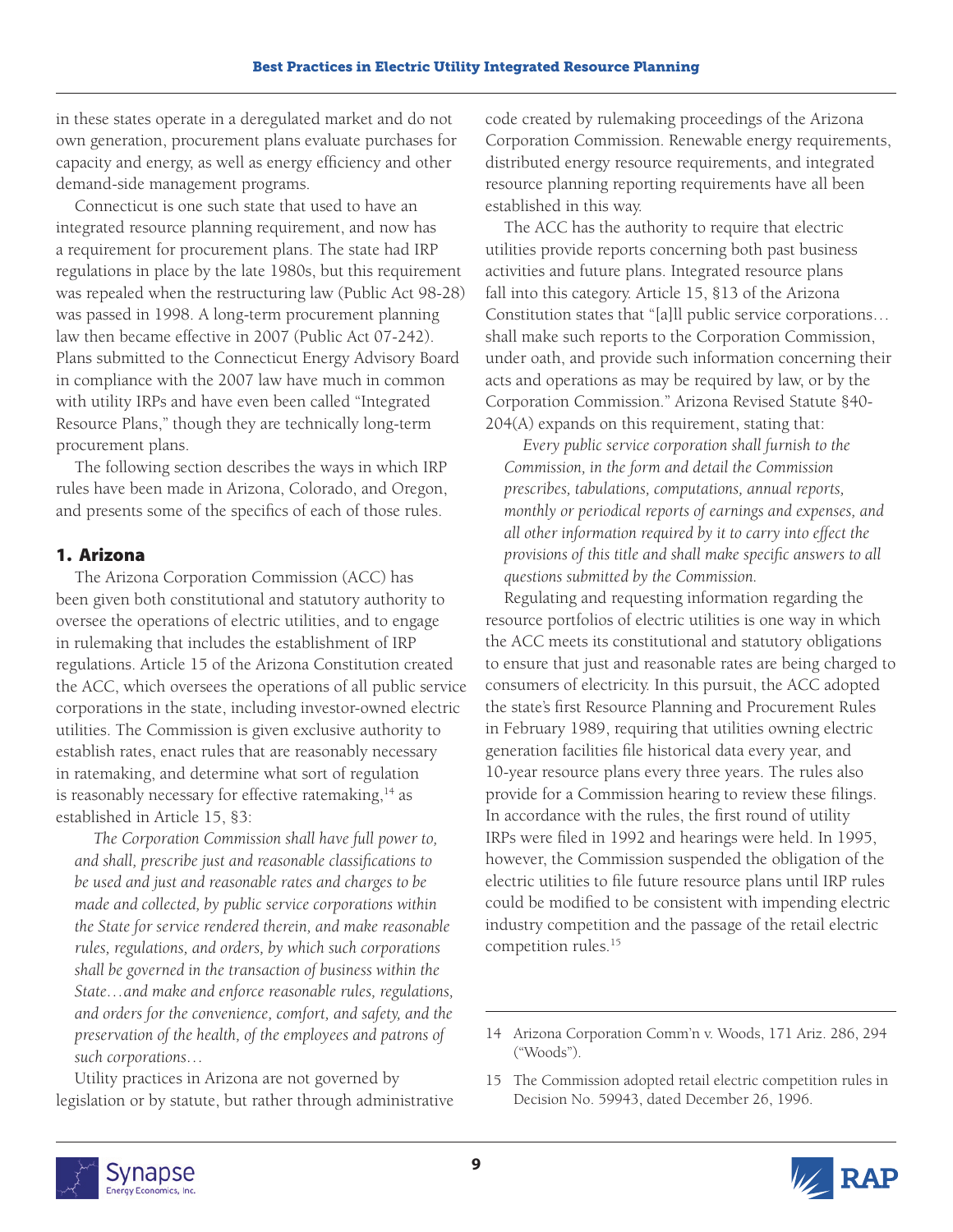In revising the IRP rules, Commission staff were required to hold workshops, open to all stakeholders and to the public, on specific resource planning topics. These workshops:

*Were to focus on developing needed infrastructure and a flexible, timely, and fair competitive procurement process; and were to consider whether and to what extent competitive procurement should include consideration of a diverse portfolio of purchased power, utility-owned generation, renewables, demand-side management, and distributed generation.*<sup>16</sup>

Following the workshops, a docket was opened for proposed rulemaking regarding resource planning, and on June 3, 2010 in Decision No. 71722, the Commission amended the Arizona Administrative Code Title 14, Chapter 2, Article 7, Resource Planning. In the most significant changes, compared to the original rules, the revised IRP rules:

- Extend the forecasting and planning horizon from 10 years to 15 years;
- Require submissions of utility IRPs every evennumbered year rather than every third year;
- Require load-serving entities to include, in their IRP, data regarding air emissions, water consumption, and tons of coal ash produced;
- Require that environmental impacts related to air emissions, solid waste, and other environmental factors and reduction of water consumption be analyzed and addressed in utility plans;
- Require that plans address costs for compliance with current and projected environmental regulations;
- Require that the resource plans include energy efficiency, to meet Commission-specified percentages;
- Require that the resource plans include renewable resources, to meet the specified percentages in Arizona Administrative Code R14-2-1804;
- Require that the resource plans include distributed energy resources, to meet the specified percentages in Arizona Administrative Code R14-2-1805;
- Require that utilities submit a work plan in every odd year that outlines the upcoming 15-year resource plan, and lays out: 1) the utility's method for assessing potential resources; 2) the sources of its current assumptions; and 3) a general outline of the procedures it will follow for public input, which includes an outline of the timing and extent of public

participation and advisory group meetings that will be held before the resource plan is completed and filed.17 Before they file the resource plan, utilities are required to provide an opportunity for public input. ACC practice also allows for public comment on the completed resource plan after it has been filed by the utility.

In the revised rulemaking proceedings emphasis was placed on diversifying the resource base in utilities' generation portfolios; on lowering costs through decreased reliance on volatile fossil-fuel based generation; and on considering and addressing environmental impacts, such as air emissions, coal ash, and water consumption.<sup>18</sup> Utilities must also submit a set of analyses to identify and assess the errors, risks, and uncertainties in: demand forecasts; the costs of DSM measures and power supply; the availability of sources of power; the costs of compliance with current and future environmental regulations; fuel prices and availability; construction costs, capital costs and operating costs; and any other factors the utility wishes to consider. This assessment should be done using sensitivity analysis and probabilistic modeling analysis.19 The utility should provide a description of the ways in which these errors, risks, and uncertainties can be managed (e.g., by obtaining additional information, liming risk exposure, using incentives, creating additional options, incorporating flexibility, and participating in regional generation and transmission projects), along with a plan to do so. $20$ 

Following the review of the utility IRP, the Commission is required to file an order that either acknowledges the resource plan (with or without amendment) or states the reasons for not acknowledging it.

The first electric utility IRPs filed under the revised rules were submitted to the ACC in 2012. The filing from Arizona Public Service (APS) is discussed in later sections.

- 16 Arizona Corporation Commission. Decision No. 71722. Docket No. RE-00000A-09-0249. June 3, 2010.
- 17 Id.

18 Id. Page 12.

- 19 Arizona Corporation Commission. Decision No. 71722. Docket No. RE-00000A-09-0249. June 3, 2010. Exhibit A: Notice of Proposed Rulemaking. Page 42.
- 20 Id. Page 43.



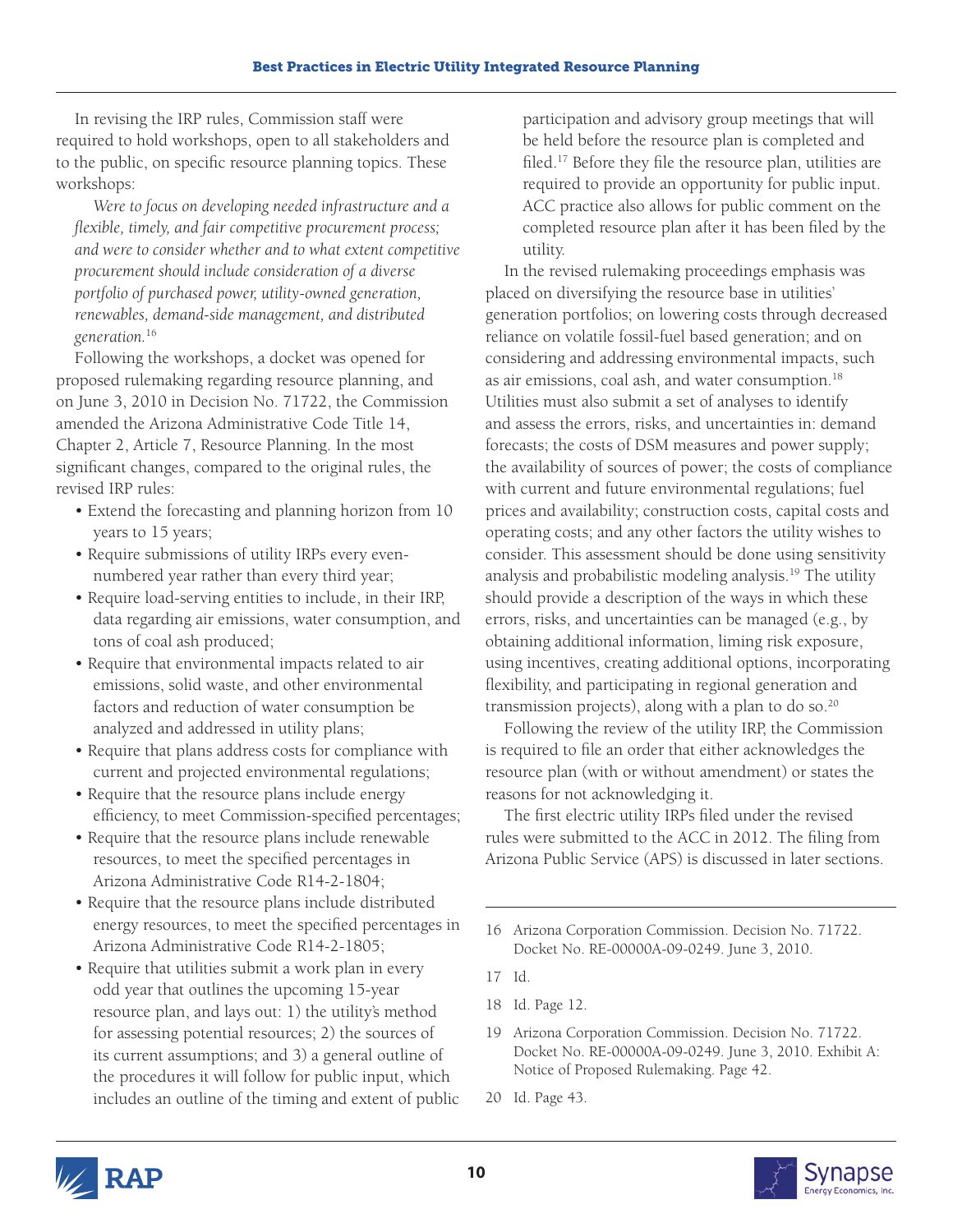# 2. Colorado

Title 40 of the Colorado Revised Statutes establishes the state Public Utilities Commission and gives it authority to regulate the public utilities located within the state, specifically with regard to "the adequacy, installation, and extension of the power services and the facilities necessary to supply, extend, and connect the same."21 Title 40 also contains all of the legislative requirements with which Colorado's public utilities must comply, and prescribes the general methods by which the PUC should evaluate compliance.

The evaluation process is described in more detail in 4 Code of Colorado Regulations (CCR) 723-3: Rules Regulating Electric Utilities. This section of the code describes the rules promulgated by the Public Utilities Commission to establish the process for determining the need for additional electric resources by those electric utilities subject to the Commission's jurisdiction, and for developing cost-effective resource portfolios to meet such need reliably.<sup>22</sup> The rules, in their current form, were adopted in 2003 and were referred to as *least-cost planning* rules. Beginning in 2003, utilities were required to file resource plans every four years, and may file an interim plan if changed circumstances justify the filing.

Utilities may choose their own planning period, but that period must be at least 20 and no more than 40 years. Utilities may also specify the resource acquisition period they will follow, which will be between the first six and ten years of the planning period. The planning period is both the time frame for which the resource plan is developed, and the long-term period over which the net present value of revenue requirements is calculated. The resource acquisition period represents the near-term period in which the utility must actually acquire resources to meet system energy and demand requirements. For any resources they propose to acquire, utilities file needs assessments and draft requests for proposals (RFPs). The PUC may approve, deny, or order modifications to utility plans. Following PUC approval, utilities then begin the competitive bidding process to acquire the new resources needed to meet load and reserve requirements.

Over the past decade, the PUC has opened several docketed proceedings and issued emergency rules revising the least-cost planning rules to provide specific guidelines for utilities, and to ensure compliance with new legislation adopted by Colorado state government.

In Decision No. C07-0829 of September 19, 2007, the PUC adopted emergency rules modifying LCP rules as required by bills enacted in the 2006 and 2007 sessions of the Colorado Legislature. In general, these bills required the PUC to consider not only the costs of new generation resources as prescribed in least-cost planning rules, but also various benefits, requiring more technical expertise and involvement from the PUC in the resource selection process.23

Specifically, the following bills required the associated changes:

- HB07-1037 establishes requirements for energy efficiency and demand-side management resources, and requires the PUC to shift from a least-cost planning standard to a more subjective consideration of multiple criteria "which will require substantially more Commission involvement in the resource selection process."24 The criteria shift applies to the evaluation of all resources, not only demand-side management (DSM)<sup>25</sup> measures.
- HB07-1281 increases the renewable energy resources that electric utilities must acquire, necessitating greater integration between the resource planning rules and the new Renewable Energy Standards.
- SB07-100 is intended to improve the economic viability of rural renewable resources. The bill provides for the designation of energy resource zones, and for the construction of transmission infrastructure to bring energy from these zones to load centers.
- HB06-1281 requires the Commission "to give the fullest possible consideration to new clean and energy efficient technologies…(and) provides an
- 21 Colorado Revised Statutes 40-1-103.
- 22 4 Code of Colorado Regulations 723-3. Part 3: Rules Regulating Electric Utilities. Electric Resource Planning: 3601.
- 23 Colorado Public Utilities Commission. Decision No. C07- 0829. Docket No. 07R-0368E. September 19, 2007.
- 24 Id. Page 7.
- 25 Demand-side management , or DSM, measures involve reducing electricity use through activities or programs that promote electric energy efficiency or conservation, or more efficient management of electric energy loads.

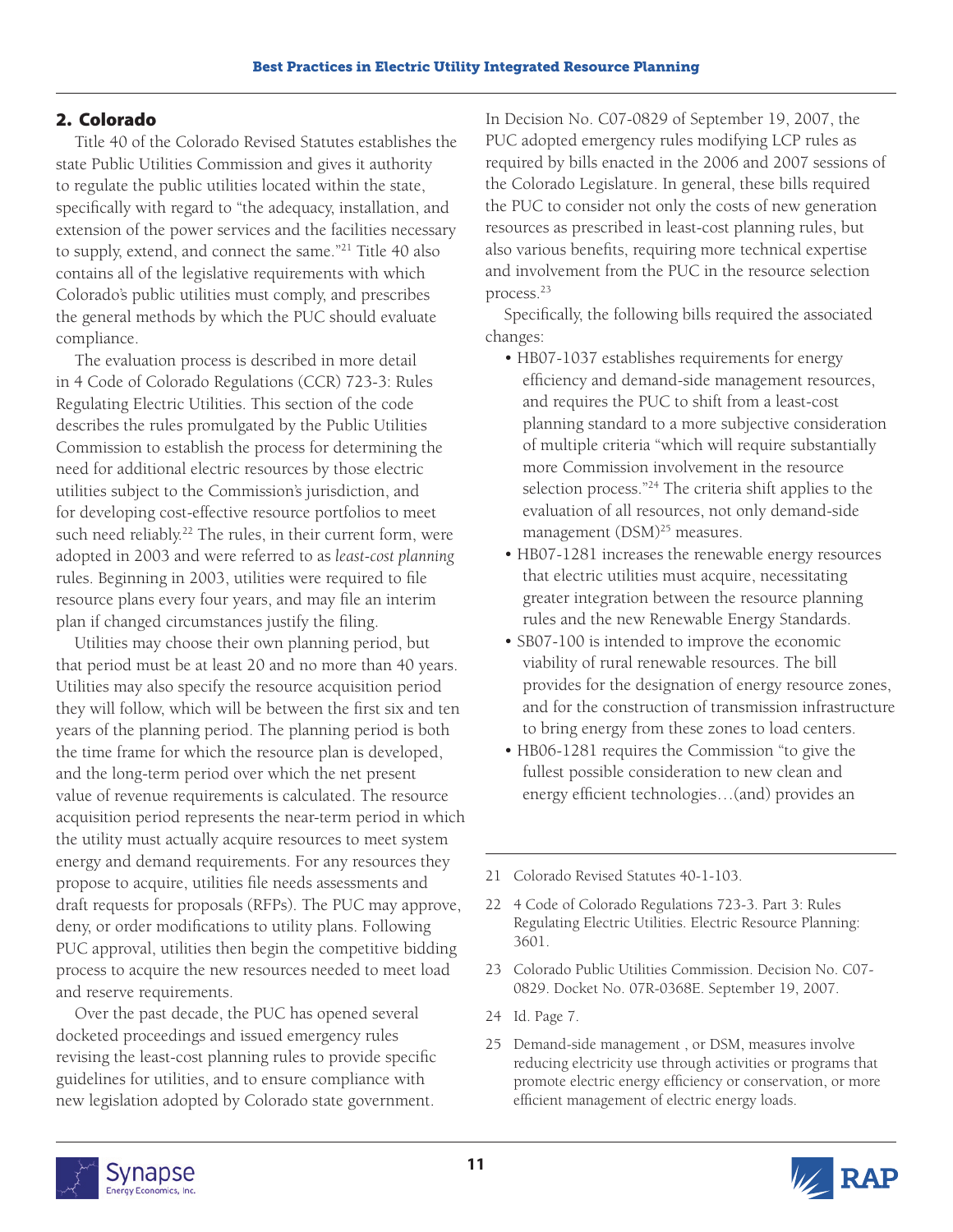example of how the Commission can give such consideration to resources that may be in the public interest when accounting for the benefits of advancing the development of a particular resource, or when accounting for other benefits outside of a strict cost perspective."26

The statutory language describes some of those benefits:

*The Commission shall give the fullest possible consideration to the cost-effective implementation of new clean energy and energy-efficient technologies in its consideration of generation acquisitions for electric utilities, bearing in mind the beneficial contributions such technologies make to Colorado's energy security, economic prosperity, environmental protection, and insulation from fuel price increases. The Commission shall consider utility investments in energy efficiency to be an acceptable use of ratepayer moneys.*<sup>27</sup>

As a result of the various bills described above, the PUC chose to strike the term "least-cost" from the rules in all instances, changing their title to Resource Planning Rules. It also introduced the term cost-effective into the rules, defining it as "the reasonableness of costs and rate impacts in consideration of the benefits offered by new clean energy and energy-efficient technologies."28 These and other emergency rules were adopted on a permanent basis in Decision No. C07-1101 in Docket No. 07R-419E.

Other significant changes to the Resource Planning Rules were adopted by the PUC in 2010 in response to the passage of HB10-1365, known as the Clean Air-Clean Jobs Act (CACJA). The legislative declaration of the Act states that:

*The general assembly hereby finds, determines, and declares that the federal "Clean Air Act," 42 U.S.C. sec. 7401 et seq., will likely require reductions in emissions from coal-fired power plants operated by rate-regulated utilities in Colorado. A coordinated plan of emission reductions from these coal-fired power plants will enable Colorado rateregulated utilities to meet the requirements of the federal act and protect public health and the environment at a lower cost than a piecemeal approach. A coordinated plan of reduction of emissions for Colorado's rate-regulated utilities will also result in reductions in many air pollutants and promote the use of natural gas and other low-emitting resources to meet Colorado's electricity needs, which will in turn promote development of Colorado's economy and industry.*<sup>29</sup> The Act required that all utilities owning or operating

coal-fired generating units in Colorado file an emissions reductions plan, which may include the following elements: emission control equipment, retirement of coal-fired units, conversion of coal units to natural gas, long-term fuel agreements, new natural gas pipelines, increased utilization of existing natural gas resources, and new transmission infrastructure. The CO Department of Public Health and the Environment and the PUC were tasked with reviewing the utility filings.

Approval of the plans is contingent on several factors, including whether required emissions reductions would be achieved; whether the plan promotes economic development in the state; whether reliable electric service is preserved; and the degree to which the plan increases the utilization of natural gas or relies on energy efficiency or other low-emitting resources. Plans were to be filed by August 15, 2010, and full implementation is to occur by December 31, 2017.30

While required emissions reduction plans were separate from Electric Resource Plans, the PUC opted to revise and clarify Electric Resource Planning (ERP) rules to make them more consistent with the CACJA. The PUC adopted revised rules on July 29, 2010 in Decision No. C10-0958 as part of Docket No. 10R-214E. Significant changes to the rules include:

- Adoption as the policy of the state of Colorado that the PUC give the fullest possible consideration to the cost-effective implementation of new clean energy and energy-efficient technologies.
- Inclusion in the resource plan of the annual water withdrawals and consumption for each new resource, and the water intensity of the generating system as a whole.
- Inclusion of the projected emissions of sulfur dioxide, nitrogen oxides, particulate matter, mercury, and

26 Id. Page 9.

- 27 Colorado Revised Statutes 40-2-123(1)(a).
- 28 Colorado Public Utilities Commission. Decision No. C07- 0829. Docket No. 07R-0368E. September 19, 2007. Page 20.
- 29 Colorado Revised Statutes 40-3.2-203(1).
- 30 General Assembly of the State of Colorado. House Bill 10- 1365.

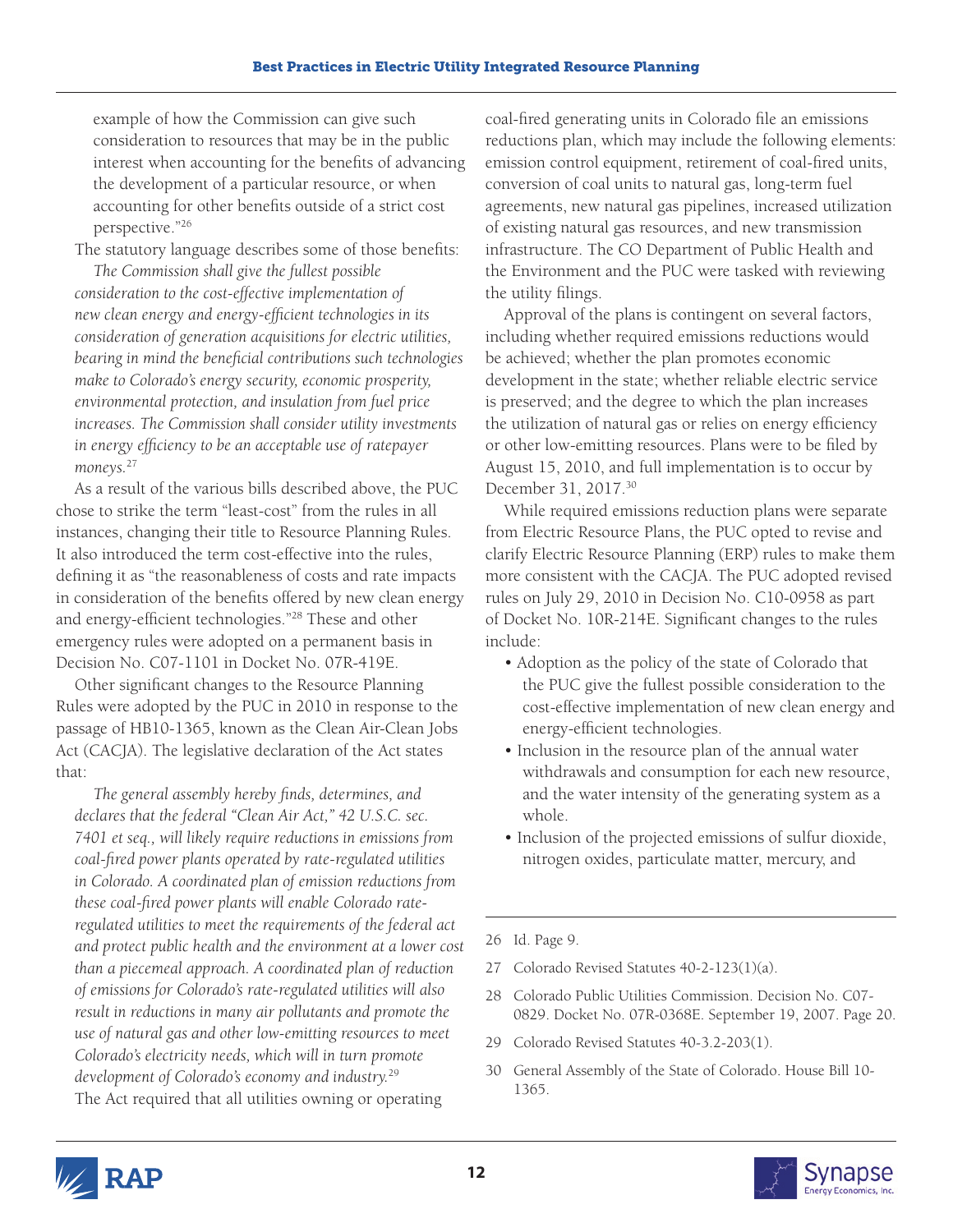carbon dioxide for new and existing generating resources.

- The Commission must consider the likelihood of new environmental regulations, and the risk of higher future costs associated with greenhouse gases, when it considers utility proposals.
- Descriptions of at least three alternate resources plans that meet the same resource need as the base plan but include proportionally more renewable energy or demand-side resources. For the purpose of risk analysis, a range of possible future scenarios and input sensitivities should be proposed for testing the robustness of the alternative plans.
- Permission for the utilities to implement cost-effective demand-side resources to reduce the need for additional resources that would otherwise need to be obtained through a competitive acquisition process.<sup>31</sup>

Colorado's IRP rules do not mandate public participation prior to the filing of the IRP. The rules are, however, unique in requiring that the utility, Commission staff, and the Office of Consumer Counsel agree upon an entity to act as an independent evaluator (paid for by the utility) and advisor to the Commission. The independent evaluator reviews all documents and data used by the utility in developing its resource plan, and submits a report to the Commission that contains its analysis of "whether the utility conducted a fair bid solicitation and bid evaluation process, with any deficiencies specifically reported."32

Following the filing of the utility's resource plan, the IRP rules state that parties in the proceeding have 45 days to file comments on the plan and on the independent evaluator's report. The utility has a chance to respond to comments, after which the Commission is required to issue a written decision approving, conditioning, modifying, or rejecting the utility's preferred cost-effective resource plan, "which decision shall establish the final cost-effective resource plan."33 In 2011 the Colorado electric utilities filed the first electric resource plans that were consistent with these revised rules. The plan from Public Service Company of Colorado ("Public Service") is discussed in section III of this report.

# 3. Oregon

Oregon's IRP rules are the most straightforward of the three states examined here. The state first established resource planning rules in 1989, in Public Utility Commission Order 89-507. The order directs all energy

utilities in Oregon to undertake least-cost planning, which the Commission defines in a somewhat unique way, stating that:

*Least-cost planning differs from traditional planning in three major respects. It requires integration of supply and demand side options. It requires consideration of other than internal costs to the utility in determining what is least-cost. And it involves the Commission, the customers, and the public prior to the making of resource decisions rather than after the fact. …Least-cost planning as mandated by this order will allow the public as well as the Commission to participate in the planning process at its earliest stages.*<sup>34</sup>

The PUC thus identifies one of the key procedural elements of least-cost planning as allowance for significant involvement from the public and other utilities in the preparation of the resource plan, which includes opportunities for the public to contribute information and ideas as well as to receive information. The Commission's order states that "the open and collaborative character of least-cost planning may foster elevated confidence among those affected by the decisions and may make the process more responsive to demonstrated needs."35 Substantive elements of least-cost planning are similar to those found in other states, with the PUC emphasizing the evaluation of conservation in a manner that is consistent and comparable to that of supply-side resources, $36$  and with the analysis of economic, environmental, and social uncertainties.

The order also includes a concurring opinion from Commissioner Myron B. Katz, in which he discusses whether commissions, in the context of least-cost planning, should be interested in costs to utilities and ratepayers alone, or in overall costs to society. Katz suggests that utilities should seek to determine the costs for resources that include any externalities associated with those

- 31 Colorado Public Utilities Commission. Decision No. C10- 0958. Docket No. 10R-214E. July 29, 2010.
- 32 4 Code of Colorado Regulations 723-3. Part 3: Rules Regulating Electric Utilities. Electric Resource Planning: 3613(b).
- 33 4 Code of Colorado Regulations 723-3. Part 3: Rules Regulating Electric Utilities. Electric Resource Planning: 3613(e).
- 34 Public Utility Commission of Oregon. Order No. 89-507. Docket No. UM 180. April 20, 1989.
- 35 Id. Page 3.
- 36 Id. Page 7.

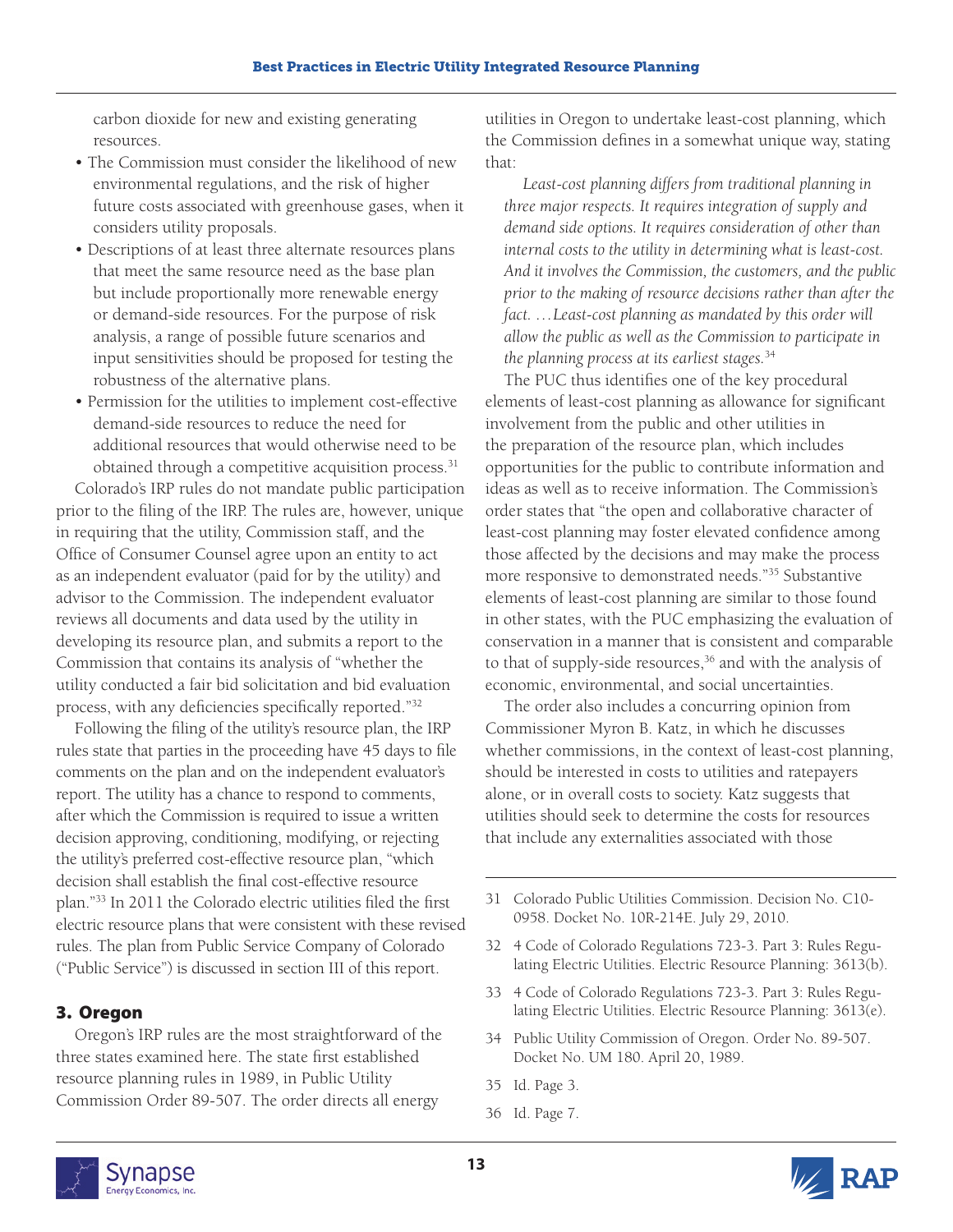resources, stating that "[a] resource should be deemed costeffective and thus eligible for selection if its costs are lower than the costs of alternative resources assuming a market in which all costs, including environmental costs, are reflected in resource price tags."37

Subsequent PUC Orders 07-002, 08-339, and 09-041 (which became O.A.R. 860-027-0400) updated planning guidelines and requirements, and changed least-cost planning terminology to integrated resource planning, in recognition of the fact that there are many risks and uncertainties associated with any portfolio that must be weighed, and that least-cost is not the only criterion for selecting the best resource portfolio. This emphasis on the importance of risk in integrated resource planning is one way in which Oregon differs from some other states. The emphasis is placed in the forefront of the revised rules, with Guideline 1(b) stating that "(r)isk and uncertainty must be considered."38 *Risk* is defined as a measure of the bad outcomes associated with a resource plan, while *uncertainty* is a measure of the quality of information about an event or outcome. Recognizing risks that are general to the electric industry and those that are specific to Oregon, the rules specify that, at a minimum, the following sources of risk must be considered in utility resource plans: load requirements, hydroelectric generation, plant forced outages, fuel prices, electricity prices, and costs to comply with any regulation of greenhouse gases, as well as any additional sources of risk and uncertainty.39

In order to quantify these risks, utilities should calculate two different measures of the present value of revenue requirement risk (PVRR). The first should measure the variability of resulting PVRR costs under the different scenarios, and the second should measure the severity of any bad outcomes.40 The primary goal of Oregon's IRP planning process is thus "the selection of a portfolio of resources with the best combination of expected costs and associated risks and uncertainties for the utility and its customers."41 A portfolio of resources with the lowest expected cost before the inclusion of various risks may in fact have higher costs than other resource portfolios once those risks are considered.

The goal of the Oregon PUC in amending its rules was for utilities to identify the lowest-cost resource plan over the specified planning horizon by balancing both cost and risk. The Commission declines to mandate how the measures of PVRR risk be defined, instead leaving it up to the utilities and to "the interactive process of developing an IRP to make the best assessment of appropriate risk measures."42 Unlike in Arizona, which requires that utilities create a plan to manage specific risks, Oregon requires that utilities take risks, their probabilities of occurrence, and the likelihood of bad outcomes into their choice of preferred resource plan.

These subsequent orders make few other substantive changes to the rules established in order 89-507, but instead add detail on the information and analysis that the PUC wanted in order to acknowledge utility resource plans. Notable changes include:

- The requirement that each utility ensure that a conservation potential study is done periodically for its entire service territory.
- The requirement that demand response and distributed generation be evaluated similarly to more traditional supply-side resources.
- The requirement that utilities include the expected regulatory compliance costs for various pollutants, that a range of potential  $CO<sub>2</sub>$  costs be analyzed,<sup>43</sup> and that sensitivity analyses be performed on a range of costs for nitrogen oxides, sulfur oxides, and mercury, if applicable.<sup>44</sup>

Order 07-002 also details the nature of public involvement in the IRP process, stating that the public and other utilities should be allowed significant involvement in the preparation of an IRP—that they should be allowed to contribute information and ideas, and to make relevant inquiries of the utility formulating the plan. The utility should also make a draft IRP available for public review

- 38 Public Utility Commission of Oregon. Order No. 07-002. Docket No. UM 1056. January 8, 2007. Appendix A. Page 1.
- 39 Id.
- 40 Id. Appendix A. Page 2.
- 41 Id. Appendix A. Pages 1-2.
- 42 Id. Page 7.
- 43 From zero to \$40 (1990\$), as established in Order No. 93-695.
- 44 Public Utility Commission of Oregon. Order No. 07-002. Docket No. UM 1056. January 8, 2007.
- 45 Id. Page 8.





<sup>37</sup> Id. Page 12.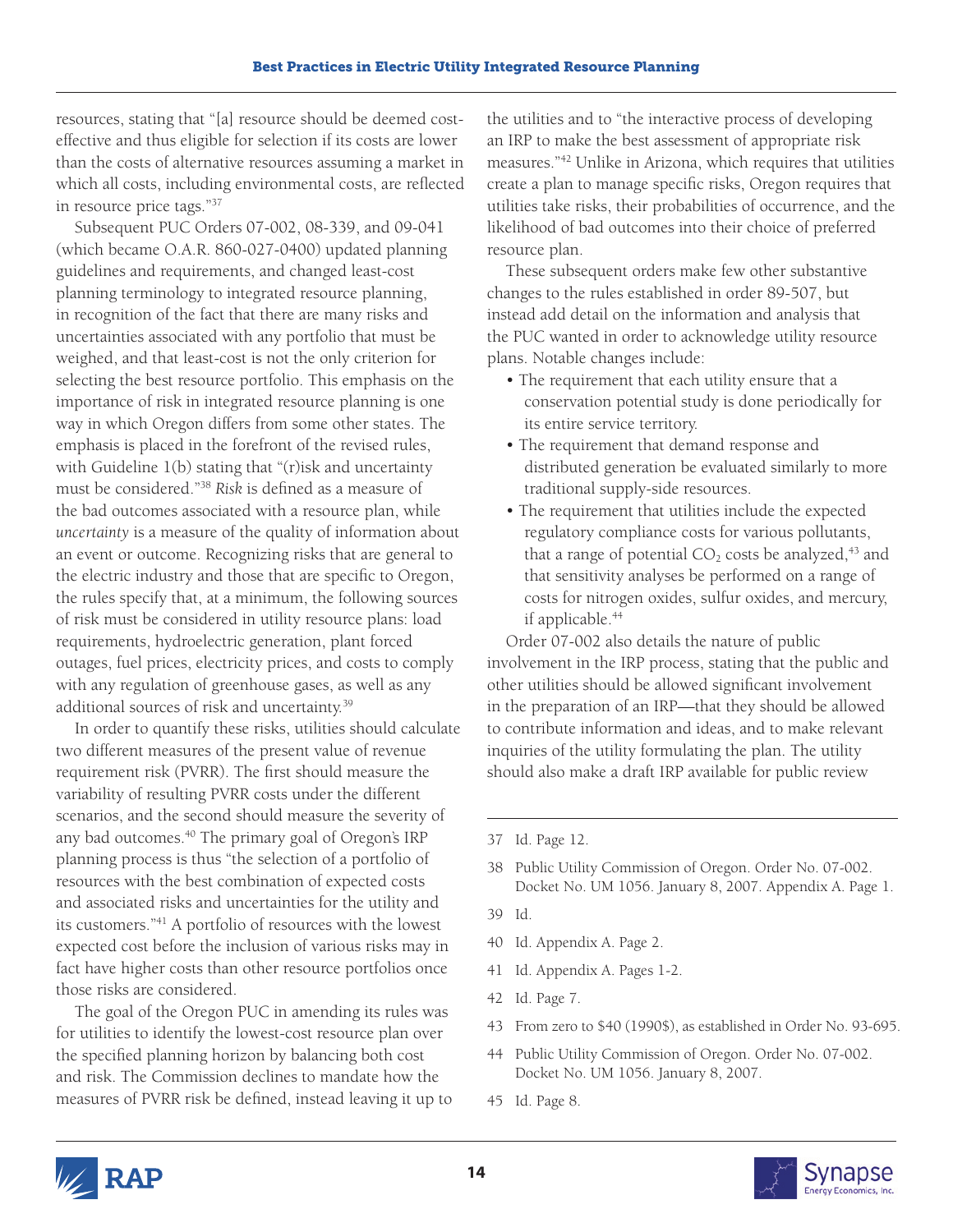and comment before filing a final version with the PUC.<sup>45</sup>

Following submission of the integrated resource plan, intervening parties and Commission staff have six months to complete and file written comments on it. In advance of the deadline for written comments, the utility must also present the results of its resource plan to the Commission at a public meeting. The Commission then acknowledges the plan or returns it to the utility with comments. It may allow the utility to revise its resource plan before issuing an acknowledgement order.46

The IRP rules are careful to point out that acknowledgement of the IRP does not guarantee

favorable ratemaking treatment later on, but that the acknowledgement simply means the plan seemed reasonable at the time it was reviewed by the Commission.47 PacifiCorp, operating in Oregon as Pacific Power, is expected to file its 2013 IRP this year, but that plan was not available in time for inclusion in this paper. PacifiCorp's 2011 IRP is discussed in later sections.

47 Id. Page 2.





<sup>46</sup> Id. Page 9.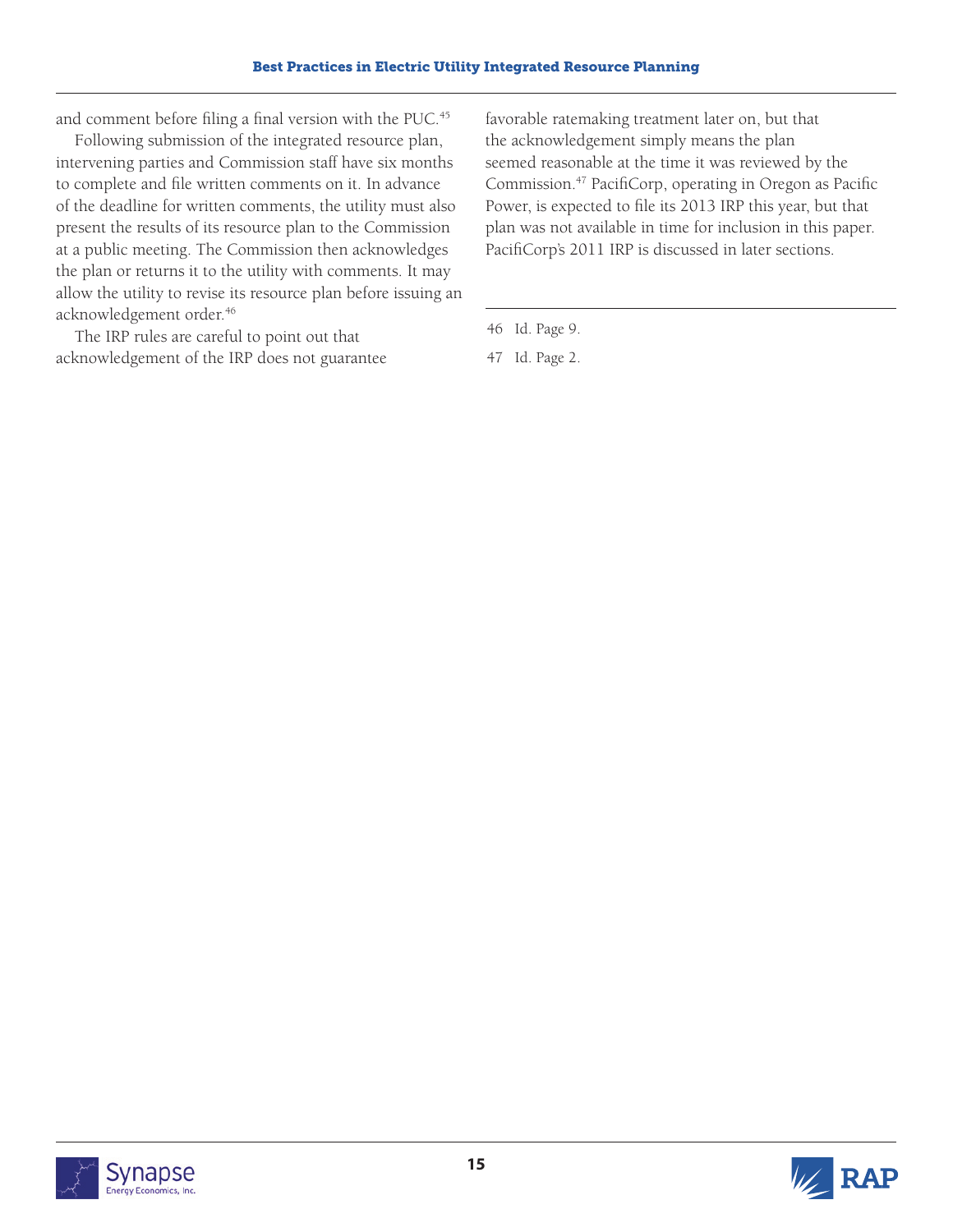# **III. Examples of Best Practices in Utility Integrated Resource Plans**

# A. Arizona Public Service

Transactional Public Service (APS) is the state's largest electric utility, and has been serving retail and wholesale consumers since 1886. In March 2012, APS filed the first formal resource plan in 17 years with the Arizo electric utility, and has been serving retail and wholesale consumers since 1886. In March 2012, APS filed the first formal resource plan in IRP was also the first to be filed under the ACC's revised rules, as described in section II.A.

From the time when the Corporation Commission issued the final IRP rules to the date that APS filed its resource plan, the utility was "engaging key stakeholders to gain an understanding and appreciate of their areas of concern."48 A series of workshops held during 2010 and 2011 sought to both inform and gather input from interested stakeholders on future resource decisions. The workshop topics included the resource fleet and transmission system; load forecasts; energy efficiency; smart grid; demand response; utility water consumption; fuel supplies and markets; technology options and costs; externalities; resource procurement; portfolios and sensitivities; and metrics and monetization costs for water, sulfur oxides, particulate matter, and nitrogen oxides. Approximately 35 to 50 stakeholders participated in each meeting, and several stakeholders were also invited to give presentations in some of the topic areas mentioned above.<sup>49</sup>

APS also contracted with the Morrison Institute at Arizona State University to conduct a series of four "Informed Perception Project" surveys on customer preferences and concerns regarding the energy resource options available to APS. Results showed that APS customers "favored an increase in the use of renewable energy resources, such as solar and wind, and were interested in both the environmental impacts and reliability of energy choices."50

Over the course of the 15-year planning period, with the assumption that migration to the state and individual electricity consumption will return to historic highs,

APS has forecast 3% average annual growth in nominal electricity requirements through 2027. Energy efficiency and distributed generation, in the form of rooftop solar installations, will help offset some of this growth, but APS expects that it will need to add additional conventional supply-side resources, in the form of natural gas-fired generation, in 2019. APS created four resource portfolios to evaluate: a base case, a "four corners contingency," an "enhanced renewable" case, and a "coal retirement" case. Figure 3 shows the details of those plans.

Each of the resource plans created by APS were analyzed using a production simulation model, PROMOD IV, which dispatches the energy resources in each of the portfolios and generates system costs, or the likely future revenue requirements, associated with each. Calculation of system revenue requirements demonstrated that the APS base case portfolio was the most cost-effective of the resource plans evaluated. APS also monitors specific metrics to provide a context for comparing and evaluating the portfolios. In addition to revenue requirements, those metrics include fuel diversity, capital expenditures, natural gas burn, water use, and  $CO<sub>2</sub>$  emissions.

APS selected major cost inputs and evaluated several sensitivity scenarios, setting the assumptions for these variables higher and/or lower to test the impacts on the specific metrics being evaluated. These major cost inputs include natural gas prices,  $CO<sub>2</sub>$  prices, production and investment tax credits for renewable resources, energy efficiency costs, and monetization of  $SO_2$ ,  $NO_x$ , PM, and water. APS also created low-cost and high-cost scenarios,

- 49 Id. Page 25.
- 50 Id.





<sup>48</sup> Arizona Public Service. 2012 Integrated Resource Plan. March 2012. Page 2.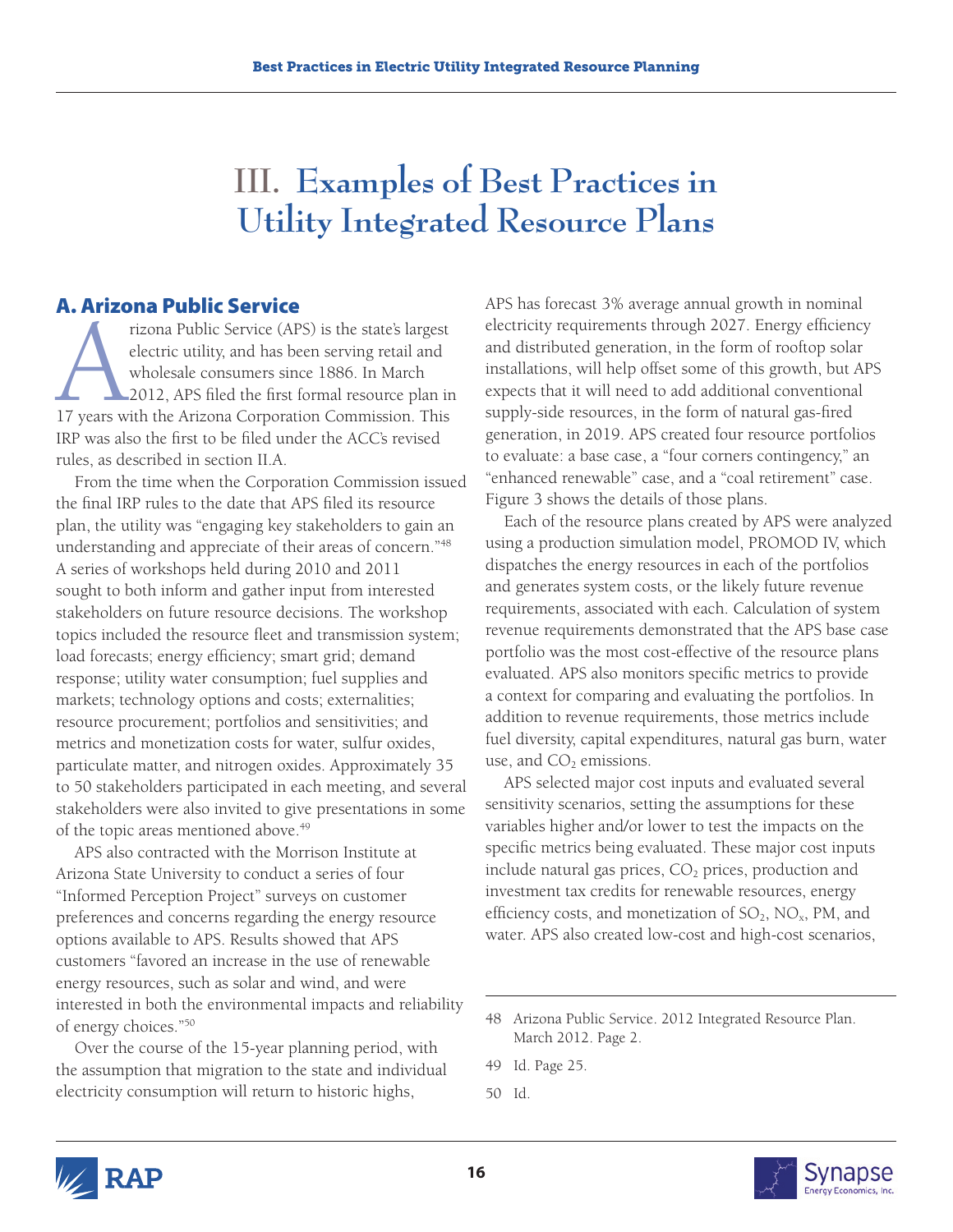#### *Figure 3:*

| <b>Portfolios Considered in the APS 2012 IRP51</b> |
|----------------------------------------------------|
|----------------------------------------------------|

|                                                                     | <b>Base Case</b>                                                                                                                                                  | <b>Four Corners</b>                                                                                                                                                                                                                                                                                 | <b>Enhanced</b>       | <b>Coal</b>                                                                                                                             |
|---------------------------------------------------------------------|-------------------------------------------------------------------------------------------------------------------------------------------------------------------|-----------------------------------------------------------------------------------------------------------------------------------------------------------------------------------------------------------------------------------------------------------------------------------------------------|-----------------------|-----------------------------------------------------------------------------------------------------------------------------------------|
|                                                                     | (2012 Resource Plan)                                                                                                                                              | <b>Contingency</b>                                                                                                                                                                                                                                                                                  | <b>Renewable</b>      | <b>Retirement</b>                                                                                                                       |
| <b>Description</b>                                                  | Plan includes APS closing<br>Four Corners units 1-3 and<br>purchasing SCE's share of<br>units 4-5; continues the<br>current trajectory of EE<br>and RE compliance | Contingency plan depicting<br>Assumes 30%<br>the retirement of the<br>(after EE/DE) of energy<br>Four Corners coal-fired<br>needs met by renewable<br>plant; energy replaced<br>resources; include the<br>by additional natural gas<br>consummation of the<br>Four Corners transaction<br>resources |                       | Assumes APS retires all<br>coal-fired generation;<br>energy replaced with a<br>combination of natural<br>gas and renewable<br>resources |
|                                                                     |                                                                                                                                                                   | Resource Contributions (2027 Peak Capacity Contribution/ % Energy Mix)                                                                                                                                                                                                                              |                       |                                                                                                                                         |
| <b>Nuclear</b>                                                      | 1,146 MW                                                                                                                                                          | 1,146 MW                                                                                                                                                                                                                                                                                            | 1,146 MW              | 1,146 MW                                                                                                                                |
|                                                                     | 18.7%MWh                                                                                                                                                          | 18.7% MWh                                                                                                                                                                                                                                                                                           | 18.7% MWh             | 18.7% MWh                                                                                                                               |
| Coal                                                                | 1,932 MW                                                                                                                                                          | 962 MW                                                                                                                                                                                                                                                                                              | 1,932 MW              | 0MW                                                                                                                                     |
|                                                                     | 26% MWh                                                                                                                                                           | 12.7% MWh                                                                                                                                                                                                                                                                                           | 26% MWh               | 0 <sub>MW</sub> h                                                                                                                       |
| <b>Natural Gas and</b>                                              | 7,424 MW                                                                                                                                                          | 8,394 MW                                                                                                                                                                                                                                                                                            | 7,138 MW              | 9,188 MW                                                                                                                                |
| <b>Demand Response</b>                                              | 26.3% MWh                                                                                                                                                         | 39.6% MWh                                                                                                                                                                                                                                                                                           | 20.7%MWh              | 46.3% MWh                                                                                                                               |
| <b>Renewable Energy</b><br>(RE) & Distributed<br><b>Energy (DE)</b> | $1,141$ MW<br>13.7% MWh                                                                                                                                           | $1,141$ MW<br>13.7% MWh                                                                                                                                                                                                                                                                             | 1,427 MW<br>22.8% MWh | 1,308 MW<br>19.7% MWh                                                                                                                   |
| <b>Energy Efficiency</b>                                            | 1,525 MW                                                                                                                                                          | 1,525 MW                                                                                                                                                                                                                                                                                            | 1,525 MW              | 1,525 MW                                                                                                                                |
| (EE)                                                                | 15.4% MWh                                                                                                                                                         | 15.4% MWh                                                                                                                                                                                                                                                                                           | 15.4% MWh             | 15.4% MWh                                                                                                                               |

which incorporate the low and high values for all of the variables mentioned above rather than testing them on an individual basis. The results of the sensitivity analysis showed that the four corners contingency and coal retirement portfolios have the most variability in terms of net present value of revenue requirements, which fluctuate 11-12% as compared to 6-7% for the base case and enhanced renewable portfolios. Natural gas price changes caused the largest impact on sensitivity results.

Under the base case plan, APS achieves compliance with energy efficiency requirements and slightly exceeds compliance levels for renewable energy. Consistent with the intent of the revised rules, APS's reliance on coal-fired generating resources drops by 12% between 2012 and 2027. Use of natural gas increases slightly over the course of the planning period under this scenario, but by 2027, no single fuel source makes up more than approximately 26% of the APS resource mix. Figure 4 shows the energy mix in 2027 compared to 2012 under the base case portfolio.

APS had approximately 600 MW of excess capacity in 2012, heading into the summer peak. In the short term—over the next three years—the company planned to continue to pursue energy efficiency and renewable energy resources. During the intermediate term, years four to 15 of the planning period, APS plans to add 3,700 MW of natural gas capacity and 749 MW of renewable capacity. However, "[i]n the event that solar, wind, geothermal, or other renewable resources change in value and become a





<sup>51</sup> Id. Page 44. Arizona Public Service Company hired Black and Veatch Corporation to conduct a Solar Photovoltaic (PV) Integration Cost Study report that provides the company with an estimate for the incremental operating reserves necessary to integrate geographically diverse PV development in the APS service territory, and quantifies the anticipated incremental cost to provide the reserve capacity and energy services. "Solar Photovoltaic Integration Cost Study," B&V Project No. 174880 (November 2012).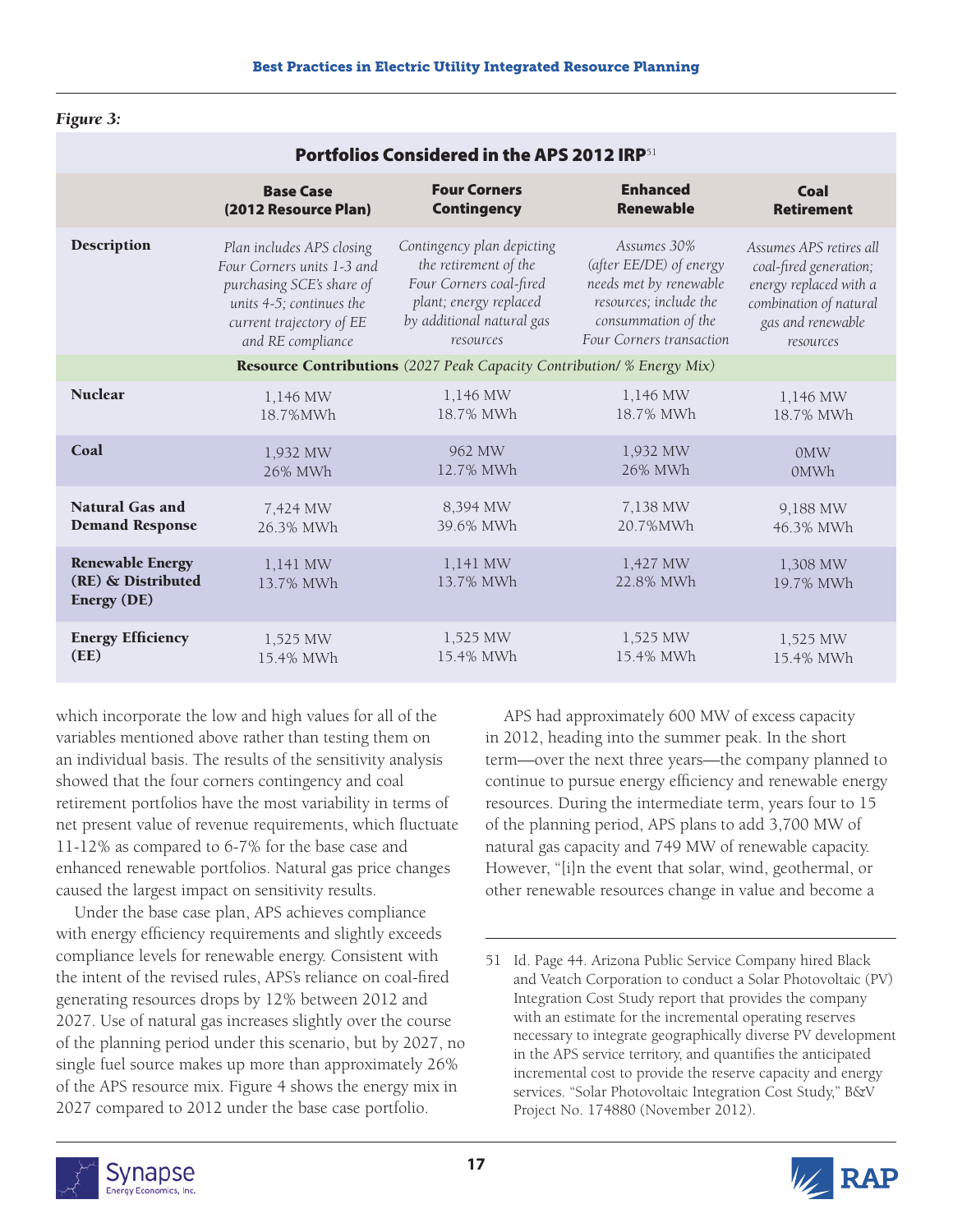#### *Figure 4*



Energy Mix Under The APS Base Case Portfolio<sup>52</sup>

*convenience, health, and safety of electric utilities' customers and the Arizona public and is thus unjust, unreasonable, unsafe, and improper.*<sup>54</sup>

APS has also analyzed portfolios that meet the Commission goals of promoting fuel and technology diversity as the utility lowers its reliance on coal-fired generation and increases its use of energy efficiency and renewable energy resources.

Third, APS takes environmental costs into account when evaluating its resource plans. The company uses a  $CO<sub>2</sub>$  adder consistent with the assumption that federal regulation of  $CO<sub>2</sub>$  will occur within the 15-year planning period. In sensitivity scenarios, APS analyzes alternative prices for  $CO<sub>2</sub>$  emissions, and also includes adders for  $SO_2$ ,  $NO_x$ , PM, and water. Emissions cost and water consumption are also two metrics by which APS evaluates its resource portfolios. Water in particular is a resource that has not been given much consideration in utility integrated resource planning in past decades, in this and in other jurisdictions—but it is especially important for Arizona and other states in the arid parts of the country, as it may at times act as a constraining resource on electric power generation.

While APS has indeed done an admirable job in its 2012 Integrated Resource Plan, there are several areas in which the utility can still improve. The first is with respect to its load forecast. APS assumes a return to very high levels of load growth, at 3% per year for a total of 55% growth in energy consumption over the planning period. Load growth is one variable that can be highly uncertain. APS even states that "weather, population growth, economic trends, and energy consumptions behaviors are among the key variables that impact the Company's view of future resource needs. Accurately forecasting any one of these variables over a 15-year period is a challenge. Accurately forecasting them all is impossible."55

more viable and cost-effect option than natural gas, future resource plans may reflect a balance more commensurate to the enhanced renewable portfolio."53

APS should be commended for several elements of its 2012 IRP. The first of those is the comprehensive stakeholder process, which included workshops covering most, if not all, of the topic areas that are vital to comprehensive integrated resource plans. Not only were stakeholders invited to listen and offer feedback, they were also invited to present their points of view on a subset of these important issues. In the IRP itself, APS provides all non-confidential input and output data for stakeholder review.

Second, APS continues to pursue energy efficiency, renewable energy, and distributed generation resources in each of the resource portfolios it analyzed, meeting or exceeding ACC-specified goals and consistent with the Commission finding that:

*Continued reliance on fossil generation resources without the addition of renewable generation resources is inadequate and insufficient to promote and safeguard the security,* 

- 52 Id. Page 45.
- 53 Id. Page 64.
- 54 Arizona Public Service. 2012 Integrated Resource Plan. Page 13.
- 55 Id. Page 18.



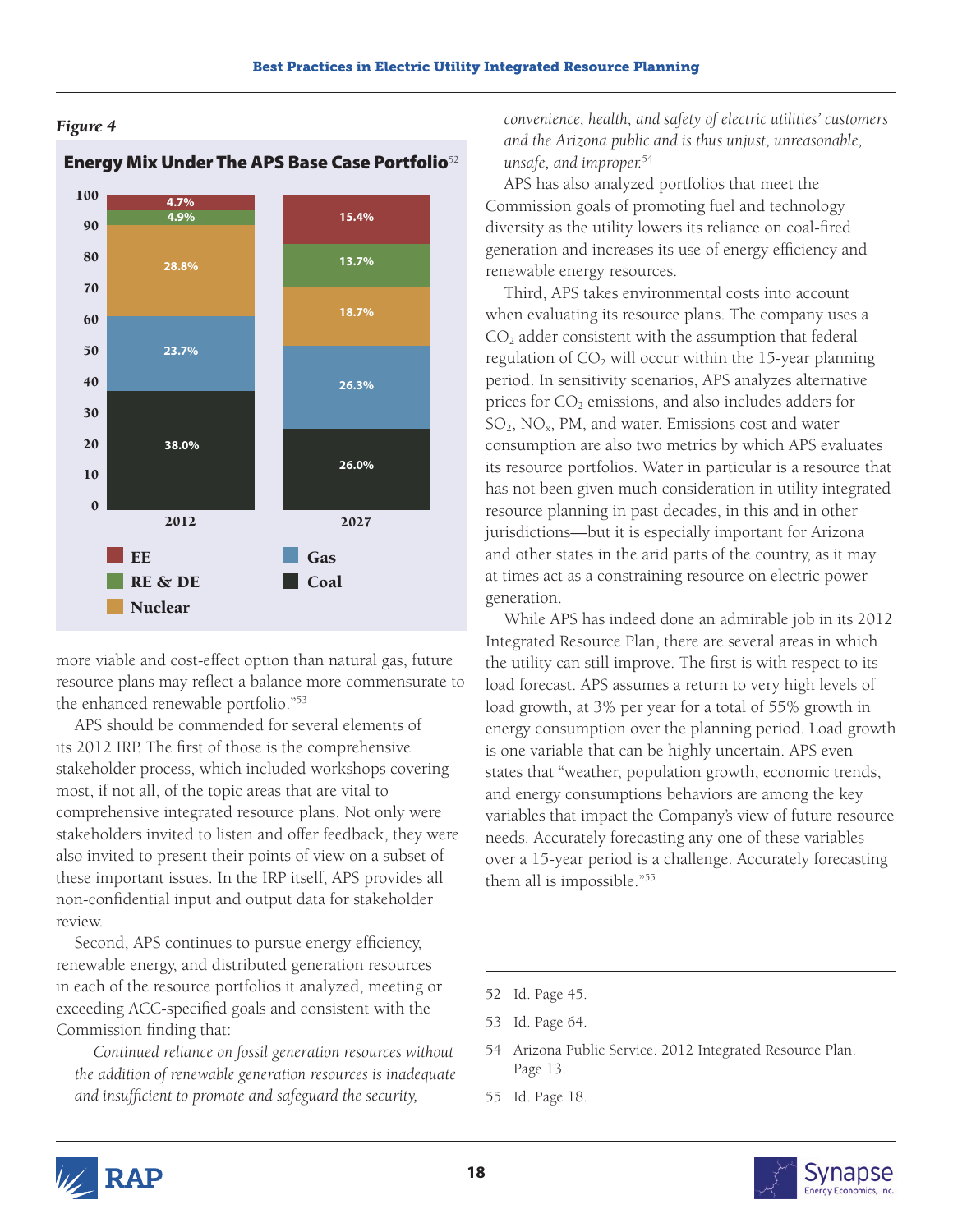Changes in the forecast can lead to significant changes in the quantity and type of resources needed in a utility's portfolio. For this reason, utilities engaged in resource planning typically analyze sensitivity cases that use at least two (low and high) alternative load forecasts. APS admitted that "a challenge more specific to the APS service territory is load-growth uncertainty,"56 and yet the company analyzed only a single load forecast—one that the company admits is more than triple the average growth of electricity demand in the United States.<sup>57</sup>

The second improvement that APS could make to its IRP process relates to the creation of the utility's resource portfolios. Often, in integrated resource planning, utilities will use resource optimization models—e.g., EGEAS, Strategist, or System Optimizer—to create resource portfolios. The user inputs data on peak and energy demand, reserve margins, fuel prices, emissions prices, capital and operating cost of both supply and demand resources, etc., and the optimization model will select the number and type of resources to be added over time to make up the least-cost plan. These models will also perform a simplified system dispatch in order to generate system revenue requirements over the planning period. Rather than using an optimization model to select the ideal resource portfolios, APS hand-selected the resource mix for each portfolio. Under this method, it is possible that a lower-cost resource plan exists that APS has not identified.

This is particularly true in the sensitivity analyses that the company conducted. As described above, natural gas prices led to the greatest variance in system revenue requirements in the sensitivity analyses. Had an optimization model been used to evaluate scenarios with high natural gas prices, one might see the model select fewer natural gas-fired resources in favor of increased renewable or energy efficiency. Similarly, in sensitivity scenarios that look at decreased costs for energy efficiency, an optimization model might select additional quantities of energy efficiency to be added to the resource mix. Some of the supply-side resources selected using base EE costs might then not be required, as additional EE would lower both peak and energy demand.

On page 104 of its IRP, APS presents a table of residential and non-residential EE programs that were rejected because program costs were higher than benefits. In sensitivity scenarios where lower EE costs were evaluated, some of

these measures that were rejected may have met costeffectiveness tests and been selected for inclusion in utility resource portfolios.

# B. Public Service Company of Colorado

The October 2011 IRP filing from Public Service Company of Colorado ("Public Service") was filed shortly after the company's filing that addressed the Clean Air-Clean Jobs Act. In the CACJA plan ultimately approved by the Colorado PUC, Public Service will retire 600 MW of base-load coal generation, fuel switch from coal to natural gas at another 450 MW of coal generation, and install emission controls at three other coal units by the year 2017. Additionally, as part of two separate filings, the company planned for the installation of 900 MW of additional wind and 30 MW of new solar by the end of 2012. These additions, repowerings, and retirements, along with the current weak growth in Colorado's economy, led Public Service to project a resource need of only 292 MW of additional generation capacity by 2018.

Public Service developed a "least-cost baseline case" resource portfolio, designed to meet resource needs during the Resource Acquisition Period from 2012 to 2018 at the lowest measurement of present value of revenue requirements. The utility also developed eight alternative plans that evaluate increasing amounts of renewable and distributed generation resources. These resource portfolios were evaluated using the Strategist model from the period of 2011-2050, and are shown in Figure 5.

Public Service evaluated the baseline case and the eight alternative cases under several sensitivity scenarios, altering the price of  $CO<sub>2</sub>$  emissions, renewable tax incentives, natural gas prices, and level of sales. Figure 6 shows the results of the analysis for the first three variables.

Public Service concludes from its analysis that existing and planned resources would be sufficient to meet the forecasted energy requirements of its system, but that natural gas-fired combustion turbines (CTs) would be required to provide the capacity necessary to maintain reserve margins. The company also concludes that adding





<sup>56</sup> Id. Page 20.

<sup>57</sup> Id. Page 18.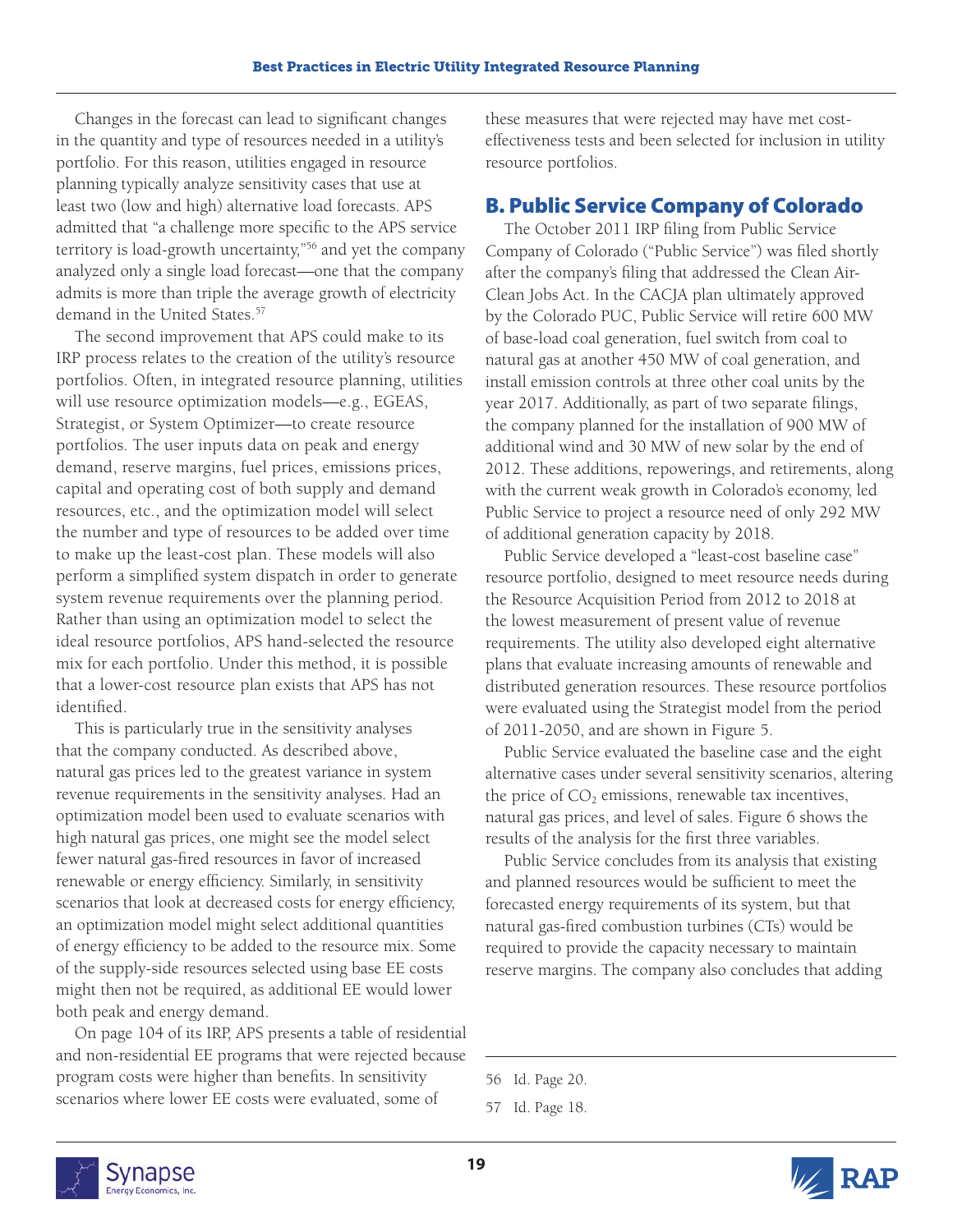#### *Figure 5*

### Least-Cost Baseline Case and Alternative Plans During the Resource Acquisition Period (RAP) From Public Service Company of Colorado's 2011 IRP<sup>58</sup>

|                                    |                      |                               |                             | <b>Level A</b>                   |                            | <b>Level B</b>           |                           |                             |                                   |  |
|------------------------------------|----------------------|-------------------------------|-----------------------------|----------------------------------|----------------------------|--------------------------|---------------------------|-----------------------------|-----------------------------------|--|
| <b>RAP</b><br><b>Resource</b>      | 1<br><b>Baseline</b> | A <sub>2</sub><br><b>Wind</b> | A <sub>3</sub><br><b>PV</b> | A <sub>4</sub><br><b>Battery</b> | A5 Solar<br><b>Thermal</b> | <b>B2</b><br><b>Wind</b> | <b>B3</b><br><b>PV</b>    | <b>B4</b><br><b>Battery</b> | <b>B5 Solar</b><br><b>Thermal</b> |  |
| <b>Thermal</b><br><b>Resources</b> | 2 CTs<br>346 MW      | 2 CTs<br>346 MW               | 2 CTs<br>346 MW             | 2 CTs<br>346 MW                  | 2 CTs<br>346 MW            | 2 CTs<br>346 MW          | 1 <sub>CT</sub><br>173 MW | 1 CT<br>173 MW              | 1CT<br>173 MW                     |  |
| Wind                               |                      | 200 MW                        | 200 MW                      | 200 MW                           | 200 MW                     | 800 MW                   | 800 MW                    | 800 MW                      | 800 MW                            |  |
| Solar                              |                      |                               | 25 MW                       | 25 MW                            | 25 MW                      |                          | 100 MW                    | 100 MW                      | 100 MW                            |  |
| <b>Battery</b>                     |                      |                               |                             | 25 MW                            |                            |                          |                           | 100 MW                      |                                   |  |
| Solar<br><b>Thermal</b>            |                      |                               |                             |                                  | 50 MW                      |                          |                           |                             | 125 MW                            |  |

#### *Figure 6*

#### Sensitivity Results for Co<sub>2</sub>, Tax Incentives, and Gas Prices From Public Service Company of Colorado's 2011 IRP<sup>59</sup> Level A Level B A4 A5 Solar **B4** B5 Solar A2 A3 B2 B3 **Wind** PV **Battery** Thermal **Wind** PV **Battery** Thermal Alternative Plan 2011-2050 PVRR Deltas from Baseline Case (\$Millions) Starting **Assumptions** \$98 \$105 \$160 \$298 \$427 \$489 \$672 \$881 \$9 \$10 \$65 \$182 \$75 \$113 \$297 \$455 CO<sub>2</sub> 3-Source Low **Esc** \$8 \$62 \$178 \$63 \$101 \$285 \$441  $CO<sub>2</sub>$  3-Source \$7 (\$36) (\$38) \$17 \$124 \$117 \$92 \$98  $CO<sub>2</sub>$  Early \$223 (\$20 in 2017) Sensitivities Sensitivities Low Gas \$164 \$179 \$238 \$393 \$671 \$760 \$979 \$1,204 \$151 \$176 \$369 High Gas \$21 \$19 \$72 \$183 \$503 \$103 \$312 \$142 PTC Wind (\$97) (\$90) (\$35) (\$251) (\$67) 10% ITC Solar PV \$98 \$119 \$174 \$312 \$427 \$546 \$729 \$938 \$427 \$489 \$672 30% ITC Solar \$98 \$105 \$160 \$235 \$741 Thermal

58 Public Service Company of Colorado. 2011 Electric Resource Plan: Volume 1. October 31, 2011. Pp. 1-38. 59 Id. Pp. 1-41.

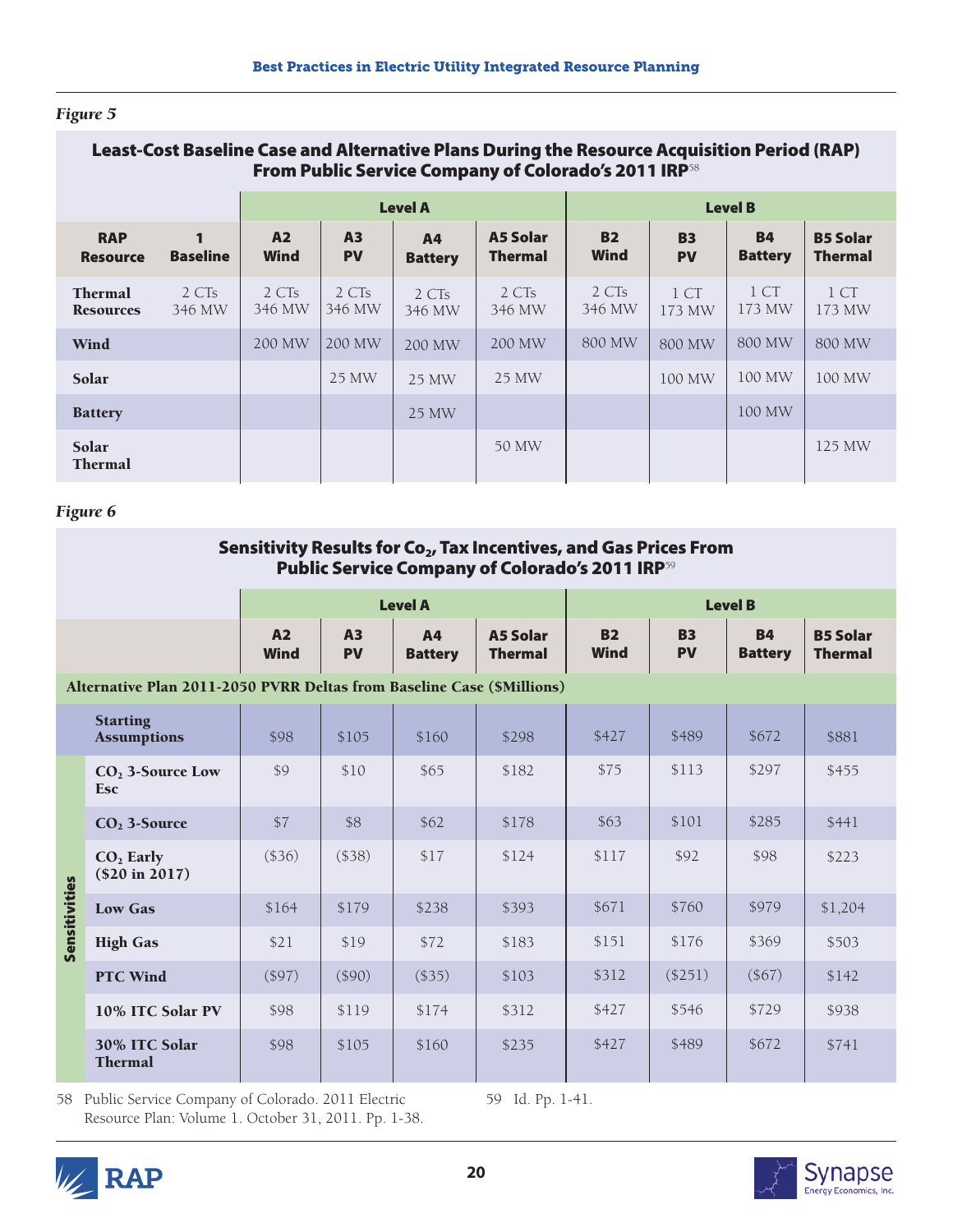renewable generating resources would increase system costs under both baseline and sensitivity assumptions.<sup>60</sup> The results of the sensitivity analysis shown in Figure 6 seem to indicate, however, that if the production tax credit  $(PTC)^{61}$  for wind were to be extended, there would be some benefit to adding additional wind generation, as shown by the decline in present value of revenue requirements in this scenario relative to the base case.

Given the results of the resource analysis, Public Service proposes to utilize a competitive All-Source Solicitation to acquire the resources needed to meet planning reserve margin targets. The solicitation would seek both shortterm and long-term power supply proposals, with a preference for short-term contracts. Public Service lists several uncertainties that it will face over the coming years: future environmental regulations, changing technology costs, tax credits that impact the relative costs of generation alternatives, fuel prices, and economic growth in its service territory.62 Given these uncertainties and the relatively small resource need, the shorter-term power urchase agreements would allow the utility to wait and see if and how uncertainties can be resolved before adding new generation facilities to its resource mix. The company will also offer enough self-build power supply proposals into the solicitation process to meet the needs over the resource acquisition period.

These proposals would ensure that at least one portfolio could be developed with company-owned facilities, and that generating capacity will be expanded at existing sites. Public Service requests that the PUC allow it to conduct periodic solicitations for additional renewable energy, if and when markets become most favorable to customers; but it reports no plans to add additional renewables over the acquisition period. The company states that, "[t]o the extent the Commission desires to see portfolios from the Phase 2 process that contain increasing levels of renewable or Section 123 Resources the Commission should direct the Company to do so in its Phase 1 order."63

Public Service's 2011 IRP is comprehensive, thorough, and a good example of effective resource planning. Resource planning in Colorado is driven by: 1) the state Legislature, as statutes dictate the content of state IRP rules; 2) by interveners, whose comments and suggestions during IRP processes can lead to changes in both rules and content of utility resource plans; and 3) by the PUC, which oversees the process and may require that utilities revise resource

plans in specific ways prior to receiving Commission approval. The input and oversight from these three entities, combined with the utilities' expertise, leads to the inclusion of several notable elements in the resource plan that demonstrate additional issues of concern in Colorado.

First, recognizing that acquiring necessary resources does not always go according to plan, the utility creates and describes a series of the more common contingency events—e.g., bidders withdrawing proposals, transmission development delays, higher than anticipated electric demand, etc.—and develops plans to address them if they occur.64

Second, Public Service acknowledges that its planned volume of wind installations (2,100 MW by 2012) creates specific challenges and requirements that much lower volumes of renewables would not. Because wind output can be variable and uncertain, there may be additional flexibility requirements on an electric system—i.e., there must be a certain amount of generation that can be brought on-line within a 30-minute period in order to respond to changes in renewable output. Public Service conducts an assessment of the need for flexible resources in its IRP's general assessment of need.

Flexibility studies are not a part of traditional integrated resource planning, but Public Service is responding to unique circumstances in its service territory by incorporating this type of study in its resource planning. Utilities sometimes cite the variability and uncertainty of wind and other renewables as reasons *not* to pursue these types of resources in their portfolios; Public Service shows,

- 62 Id. Pp. 1-5.
- 63 Id. Pp. 1-49.
- 64 Id. Pp. 1-59.





<sup>60</sup> Id. Pp. 1-43.

<sup>61</sup> The federal renewable energy production tax credit (PTC) provides a per-kilowatt-hour tax credit for electricity generating by various types of renewable energy resources and sold by the taxpayer to an unrelated person during the taxable year. The PTC was originally enacted in 1992 and has been extended several times, most recently in January 2013 as part of the American Taxpayer Relief Act of 2012 (H.R. 6, Sec 407). Currently, the PTC for wind resources for which construction began prior to December 31, 2013 is 2.3 cents/ kWh.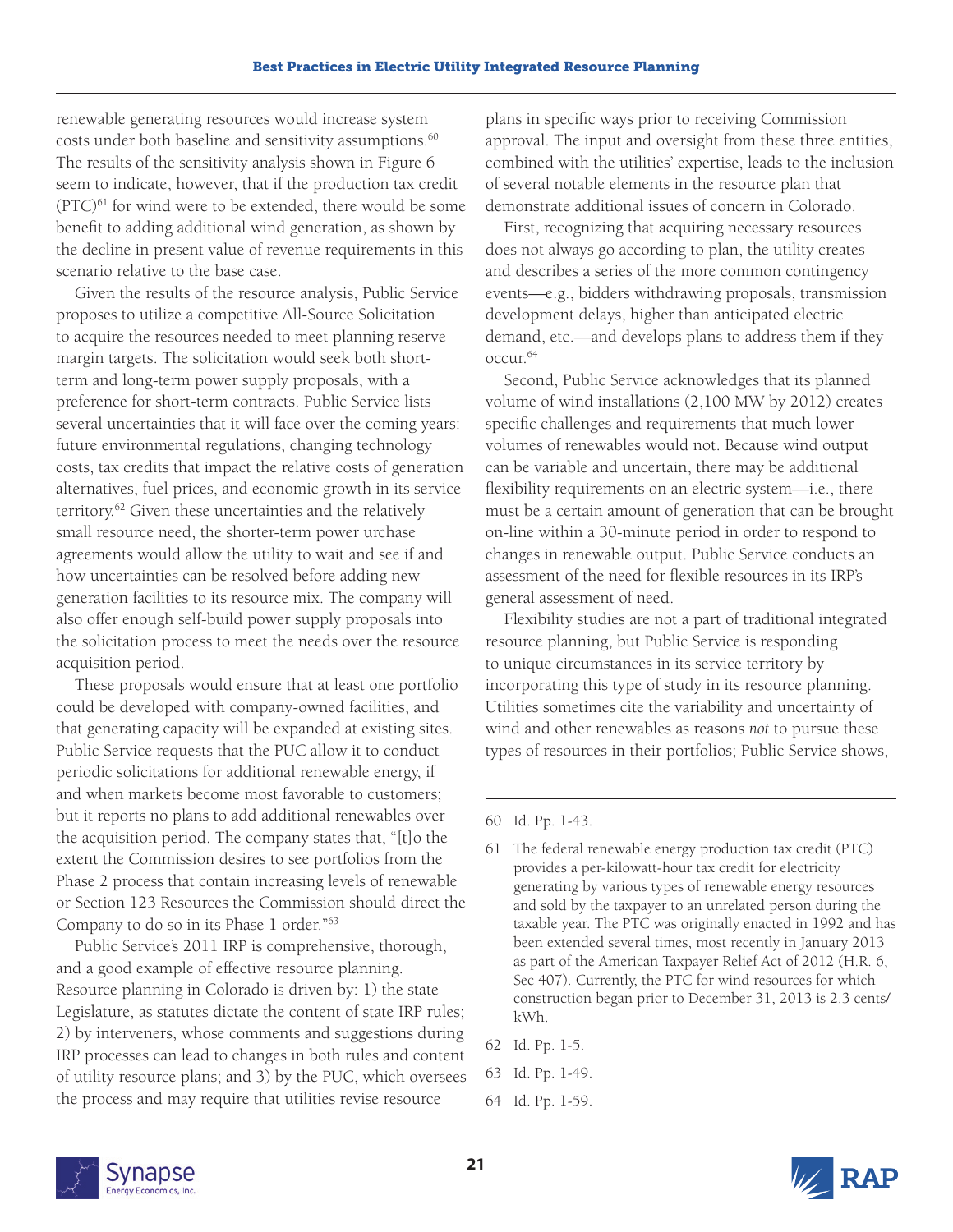however, that these challenges can be planned for in a reasonable way and are not a reason to avoid renewable additions.

Finally, traditional integrated resource planning does not pursue short-term strategies, such as market purchases that may buy time in the hope that some uncertainties will be resolved."65 The Public Service IRP does just that, however, by making shorter-term resource acquisition decisions and preserving "decisions involving new generation facilities to a point in the future when we see how these uncertainties are resolved."66

While Public Service should be applauded for its integration of renewables to date, it is unclear from the company's IRP whether it truly views renewable generating technologies as a system resource as opposed to an obligation established by the state legislature and the PUC. As mentioned above, Public Service has no plans to pursue additional renewable acquisitions during the next seven years, even though sensitivity analyses show that additional wind generation may be beneficial to ratepayers if the production tax credit were to be extended. The company does ask that it be granted permission to conduct solicitations for renewables outside of the resource planning process if it determines that market conditions are "favorable," but it gives no indication as to what favorable market conditions might look like. An evaluation of the market conditions favorable to renewables would be very helpful in the context of resource planning, and could be

included in future IRPs or updates from Public Service.

# C. PacifiCorp

Of the three utilities examined here, PacifiCorp is unique in that it operates across six states—Oregon, Washington, California, Idaho, Utah, and Wyoming, five of which have IRP or other long-term planning requirements.67 This gives PacifiCorp the additional challenge of planning on a system-wide basis while meeting each of the resourceacquisition mandates and policies in the states where it operates. The company evaluates a 20-year study period, but focuses on the first ten years (2011-2020) in its assessment of resource need.

In that ten-year planning period, PacifiCorp forecasts that system peak load will grow at 2.1% per year (2.4% for

- 65 Chupka, M,, Murphy, D. & Newell, S. *Reviving Integrated Resource Planning for Electric Utilities: New Challenges and Innovative Approaches.* Brattle Group. 2008. Page 2.
- 66 Public Service Company of Colorado. *2011 Electric Resource Plan: Volume 1.* October 31, 2011. Pp. 1-5.
- 67 Wyoming does not have its own IRP obligation, but instead mandates that any utility serving in the state that is required to submit an IRP in another jurisdiction also file that IRP with the Wyoming PSC.
- 68 Id. Page 8.

#### *Figure 7*

| <b>Capacity (MW)</b>        |                          |                |                          |                          |                          |                          |                          |                          |                          |                          |              |
|-----------------------------|--------------------------|----------------|--------------------------|--------------------------|--------------------------|--------------------------|--------------------------|--------------------------|--------------------------|--------------------------|--------------|
| <b>Resource</b>             | 2011                     | 2012           | 2013                     | 2014                     | 2015                     | 2016                     | 2017                     | 2018                     | 2019                     | 2020                     | <b>Total</b> |
| <b>CCCT F Class</b>         |                          |                | $\overline{\phantom{0}}$ | 625                      | $\overline{\phantom{a}}$ | 597                      | $\overline{\phantom{a}}$ |                          |                          |                          | 1,222        |
| <b>CCCT H Class</b>         |                          |                |                          |                          |                          |                          |                          | $\overline{\phantom{0}}$ | 475                      | $\overline{\phantom{a}}$ | 475          |
| Coal Plan Turbine Upgrades  | 12                       | 19             | 6                        | $\overline{\phantom{0}}$ | $\overline{\phantom{0}}$ | 18                       | $\overline{\phantom{a}}$ | 8                        | $\overline{\phantom{a}}$ | $\overline{\phantom{0}}$ | 63           |
| Wind, Wyoming               |                          |                |                          |                          |                          |                          | $\overline{\phantom{0}}$ | 300                      | 300                      | 200                      | 800          |
| CHP-Biomass                 | 5                        | 5              | 5                        | 5                        | 5                        | 5                        | 5                        | 5                        | 5                        | 5                        | 50           |
| DSM, Class 1                | 6                        | 70             | 57                       | 20                       | 97                       |                          |                          |                          |                          | $\overline{\phantom{0}}$ | 250          |
| DSM, Class 2                | 108                      | 114            | 110                      | 118                      | 122                      | 124                      | 126                      | 120                      | 122                      | 125                      | 1,189        |
| Oregon Solar Programs       | $\overline{4}$           | $\overline{4}$ | $\overline{4}$           | 3                        | 3                        | $\overline{\phantom{0}}$ |                          |                          |                          |                          | 18           |
| Micro Solar - Water Heating | $\overline{\phantom{a}}$ | $\overline{4}$ | $\overline{4}$           | $\overline{4}$           | $\overline{4}$           | $\overline{4}$           | $\overline{4}$           | $\overline{4}$           | $\overline{\phantom{0}}$ | $\overline{\phantom{a}}$ | 28           |
| Firm Market Purchases       | 350                      | 1,240          | 1,429                    | 1,190                    | 1.149                    | 775                      | 822                      | 967                      | 695                      | 995                      | N/A          |

# Resource Additions in the Preferred Portfolio—PacifiCorp's 2011 IRP<sup>68</sup>

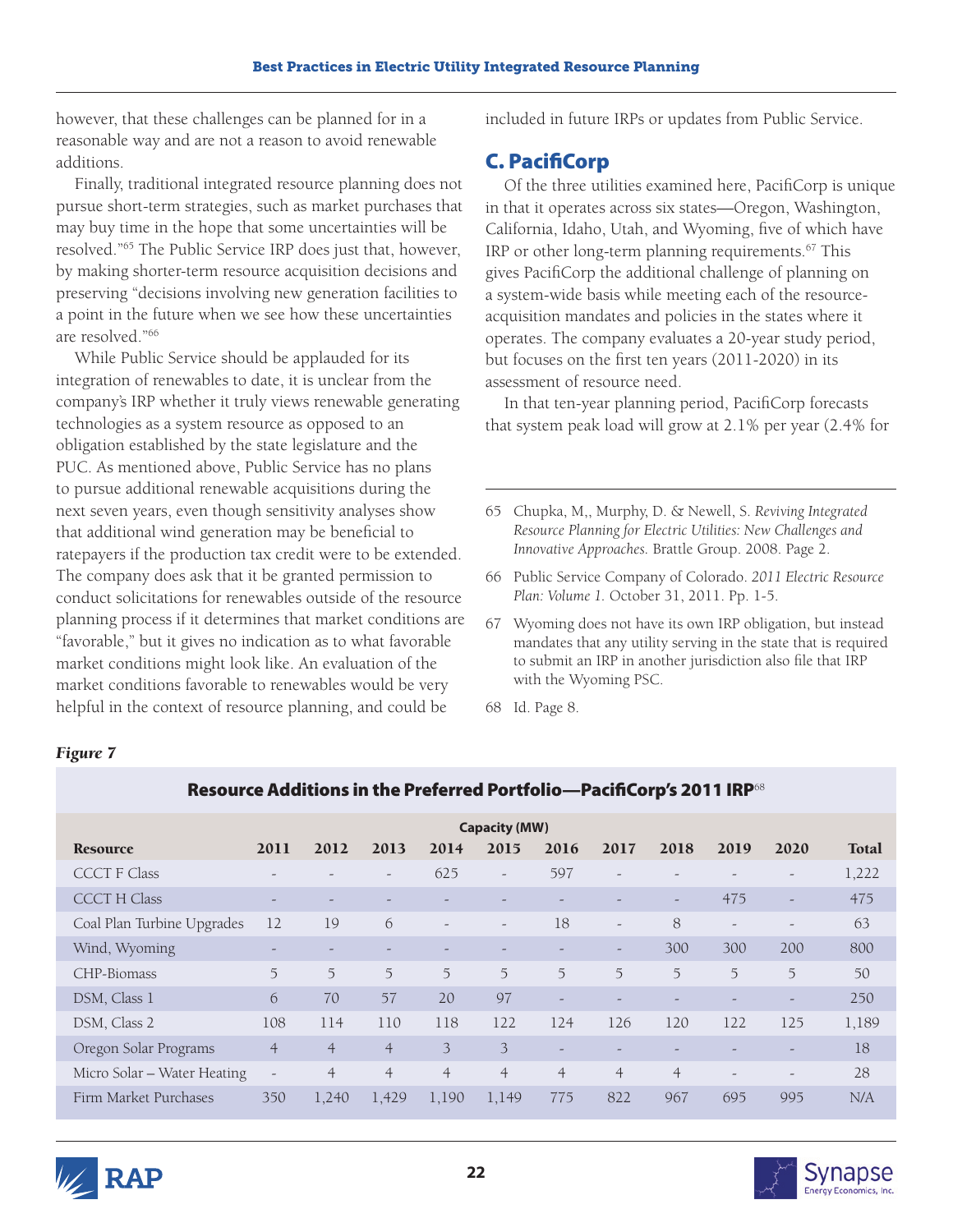the eastern system peak and 1.4% for the western system peak), and that energy requirements will grow by 1.8% per year. Resource deficits will begin in the first year, with PacifiCorp being short 326 MW in 2011. This deficit grows to 3,852 MW by 2020. In the near-term, shortages will be met with DSM, renewables, and market purchases, but new baseload and intermediate generating units begin to be added to the resource mix in 2014.<sup>69</sup> Figure 7 shows the proposed resource additions.

If PacifiCorp were to proceed with these proposed resource additions, by 2020 its capacity mix would be as shown in Figure 8. In this scenario, traditional thermal resources still make up two-thirds of PacifiCorp's capacity mix; DSM makes up just over 13%, and renewables make up 2.6%.

As Figure 9 shows, PacifiCorp's energy mix looks slightly different under its preferred portfolio. The percentage of total energy generated from coal-fired resources drops by 26% between 2011 and 2020, while the amount of

### *Figure 8*



#### *Figure 9*



energy from gas-fired resources more than doubles. Even with the significant drop in generation from coal, energy from thermal resources makes up 61% of PacifiCorp's total energy. DSM makes up 11% of the energy mix, with another 11% coming from renewable resources. Hydroelectric power and energy purchases make up the bulk of the remaining energy.

Of the three utilities examined in this report, PacifiCorp's portfolio modeling process is the most comprehensive. It uses a model called System Optimizer, which has the capability to determine capacity expansion plans, to run a production cost simulation of each optimized portfolio, and to perform a risk assessment on these portfolios.

- 69 PacifiCorp. 2011 *Integrated Resource Plan: Volume 1.* March 31, 2011. Page 83.
- 70 Id. Page 10.
- 71 Id. Page 13.



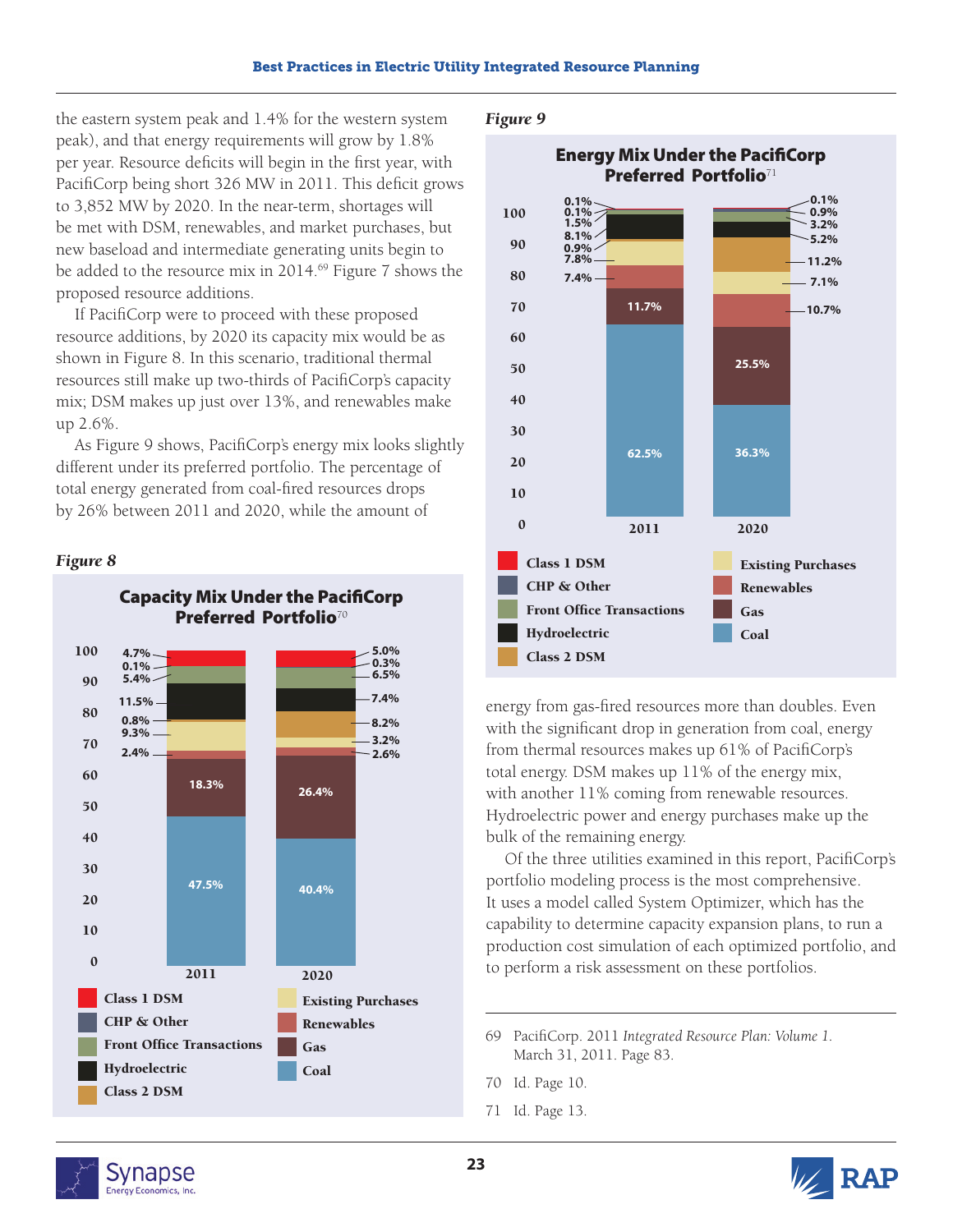Altogether, PacifiCorp defined 67 input scenarios for portfolio development. These looked at alternative transmission configurations,  $CO<sub>2</sub>$  price levels and regulation types, natural gas prices, and renewable resource policies. Sensitivity cases examined additional incremental costs for coal plants, alternative load forecasts, renewable generation costs and incentives, and DSM resource availability. Top resource portfolios were determined on the basis of the combination of lowest average portfolio cost and worst-case portfolio cost resulting from 100 simulation runs. Final portfolios were selected after considering such

criteria as risk-adjusted portfolio cost, 10-year customer rate impact,  $CO<sub>2</sub>$  emissions, supply reliability, resource diversity, and uncertainty and risk surrounding greenhouse gas and RPS policies.72

Figure 10 shows PacifiCorp's schematic of its modeling process. PacifiCorp is one of the only utilities in the country that models energy efficiency resources as supplyside resources, rather than as load modifiers. The utility provides the model with specific quantities of energy efficiency at given costs, and allows those efficiency resources to compete against the other resources from

#### *Figure 10*



72 Id. Page 153. 73 Id. Page 155.



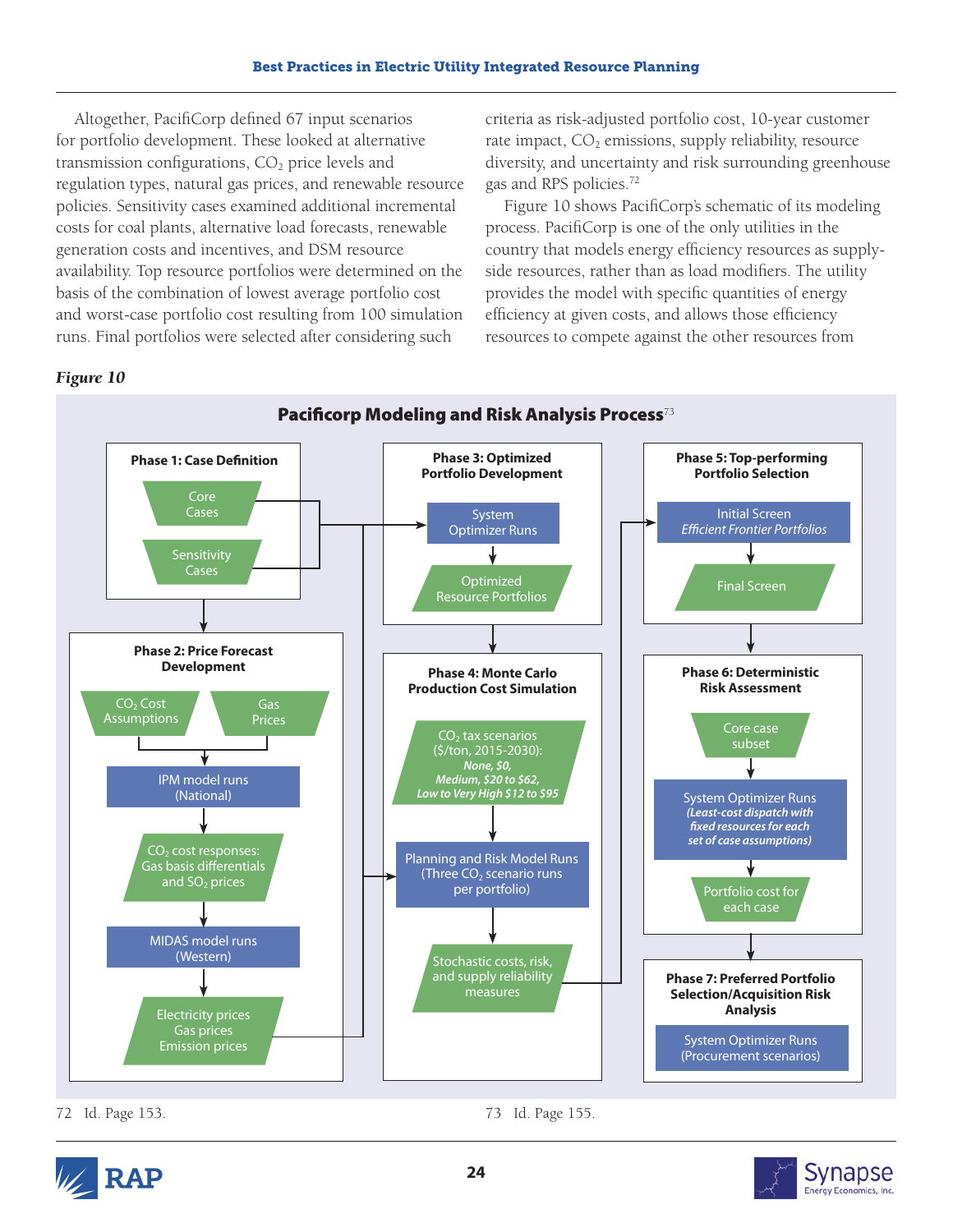which the model is able to select. PacifiCorp's efficiency resource information in its 2011 IRP is based on a 2010 energy efficiency potential study that provided an estimate of the size, type, timing, location, and cost of the demandside resources that are technically available in PacifiCorp's service territory. Data for more than 18,000 measures were available after the resources were separated by customer segment, facility type, and unique EE measures.

Energy efficiency measures are called Class 2 DSM, while capacity-based measures are separated into two categories: Class 1 DSM includes dispatchable demandresponse programs, and Class 3 DSM includes pricing programs. Focusing on Class 2 DSM measures, PacifiCorp consolidated them into nine cost bundles grouped by levelized cost for inclusion in the modeling, and 1,400 supply curves were modeled for the IRP.<sup>74</sup>

Energy efficiency measures performed well in the modeling, representing the largest resource added through 2030 across all portfolios with cumulative capacity additions exceeding 2,500 MW in the preferred portfolio. The inclusion of such large quantities of energy efficiency creates huge cost savings to ratepayers. If energy efficiency were not included in PacifiCorp's resource portfolio, the utility would have to meet electric load by adding 2,500 MW of supply-side resources at much greater cost.

Although PacifiCorp's portfolio modeling process is comprehensive and well-executed, system resource modeling in general is only as good as the *input assumptions* used to generate the portfolios. The most significant area in need of improvement in the PacifiCorp IRP process relates to the input assumptions and analysis regarding the company's coal fleet—or, rather, the lack of analysis presented on this in the IRP. This lack of analysis began during the stakeholder process. In comments that it submitted, the Sierra Club states that it actively participated in the stakeholder input process, and raised many of the issues discussed in those comments. "The company did not respond to any requests for data related to the topics addressed in these comments, choosing instead to provide only a small amount of materials in the final draft, just days before the company submitted the final IRP."75

PacifiCorp's 26 coal-fired boilers make up almost two thirds of its generation. To keep these units running while meeting stricter federal air pollution standards,

the company would have to spend \$1.57 billion in environmental capital cost from 2011 to 2020, in addition to \$1.2 billion that it invested before 2011. Operating costs would raise the total cost to customers to \$4.2 billion, or \$360 million on an annual basis by 2030.<sup>76</sup> PacifiCorp, however, makes no mention of these current compliance obligations or any future costs in the 2011 IRP or its appendices. The utility failed to disclose the costs that would be faced by its coal fleet in its 2011 IRP, and failed to do a comprehensive analysis of the economics of each of its coal-fired generating units. Absent this analysis, the resource portfolios analyzed by the company cannot be considered to be truly "optimized."

It is highly likely that PacifiCorp could add additional renewable resources to its portfolio. As discussed above, Public Service Company of Colorado had 2,100 MW of wind capacity alone on its system at the end of 2012, and they are a single utility operating in one state. PacifiCorp's territory covers portions of six states, many with large amounts of renewable potential. PacifiCorp's service territory also borders other states with large amounts of renewable potential, and the company could enter into long-term contracts for renewable energy. The company states in the IRP that it commissioned a study on geothermal potential, yet its resource portfolio does not include any anticipated geothermal energy or capacity during the study period.

- 74 Lamont, D. & Gerhard, J. The Treatment of Energy Efficiency in Integrated Resource Plans: A Review of Six State Practices. Regulatory Assistance Project. January 2013. Pp. 6-8.
- 75 Sierra Club's Preliminary Comments in the Matter of PacifiCorp 2011 Integrated Resource Plan before the Public Utility Commission of Oregon. LC 52. August 25, 2011.
- 76 Opening Comments of the Citizens' Utility Board of Oregon in the Matter of PacifiCorp 2011 Integrated Resource Plan before the Public Utility Commission of Oregon. LC 52.



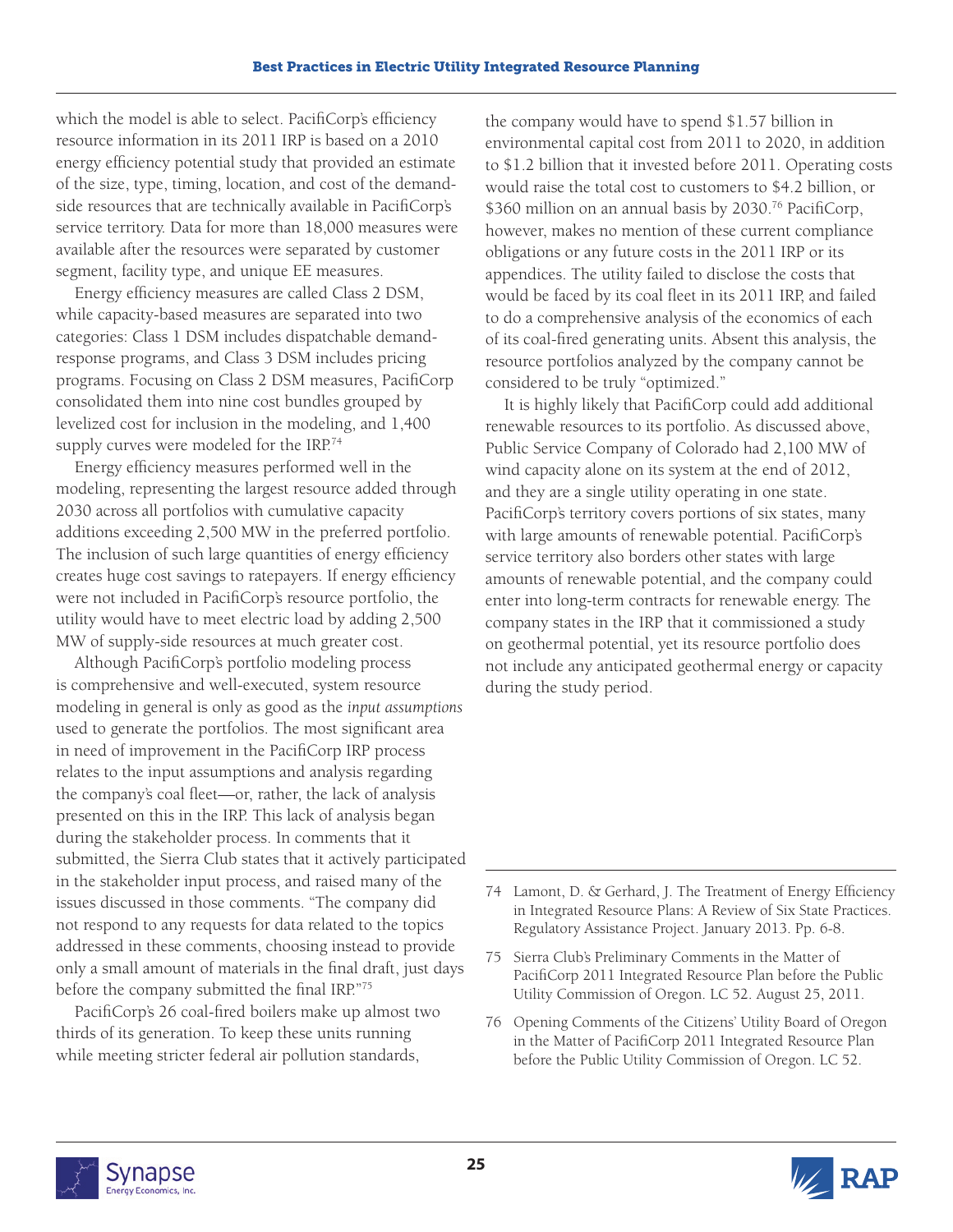# **IV. Recommendations for Prudent Integrated Resource Planning**

This section provides recommendations, for both the IRP and sharing the resource plan with stakeholders, and the elements that are analyzed and included in the plan itself.<br>This section provides recommendations, for both t rudent integrated resource planning involves both the process of creating and sharing the resource plan with stakeholders, and the elements that are analyzed and included in the plan itself. process and the resulting resource plan, that are designed to result in responsible and comprehensive utility integrated resource plans.

# A. Integrated Resource Planning Process

Integrated resource planning processes differ from state to state. The ideal process begins with the determination of the IRP guidelines or rules. Integrated resource planning rules were first established in many states in the late 1980s or early 1990s; Oregon's first rules, for example, were established by PUC order in 1989. Significant changes have occurred since then. During the mid- to late 1990s, electric restructuring moved many utilities away from traditional resource planning in favor of market-based provision of electric supply; and today, climate change, national security, and volatility in fuel and commodity markets can make it difficult to determine the best way in which to supply electricity to consumers. Integrated resource planning rules should thus be reexamined periodically, to make sure they reflect the current conditions and challenges associated with providing reliable electric service at reasonable costs.

Arizona began the process of changing its rules after retail competition was instituted in the state by the Corporation Commission—and although the rules took over a decade to be revised and put into effect, the current regulations have been designed to address the issues that are of concern today. When IRP rules are reexamined, state commissions should open proceedings that are open to the public, and stakeholders should be allowed to offer input on the ways in which rules should be revised, as well as to review and comment on any draft documents that are issued. All three of the state IRP rules examined here have gone through this process, and in drafting

revised rules, each of the state commissions carefully considered the feedback offered by interveners and adopted recommendations from both public interest groups and utilities.

# 1. Resource Plan Development

Stakeholder group involvement is equally important when it is time for a utility to develop its integrated resource plan. As was discussed in section III.A., APS detailed its stakeholder process in its 2012 IRP. During the two-year period that preceded the filing of the plan, the utility held various workshops where stakeholders received updates on the inputs to be used, and were able to offer feedback and even give presentations on these various inputs. Stakeholders were also surveyed to determine their preferences with regard to the energy resources selected by APS. Not only does this stakeholder process inform the content of the resource plan that is ultimately filed by the utility; it can also help to inform the review process once the filing has been made.

Other states have also recognized the benefits of stakeholder involvement in IRP and developed model processes. In its *Resource Planning Guidelines for Electric Utilities,* the Arkansas Public Service Commission suggests that utilities establish a Stakeholder Committee to assist in preparing resource plans that "should be broadly representative of retail and wholesale customers, independent power suppliers, marketers, and other interested entities in the service area."77 The members of this committee would review utility objectives, assumptions, and estimated needs early in the planning cycle, and would submit a report along with the utility's resource plan. Committee members may also submit additional comments to the Commission, which may





<sup>77</sup> Arkansas Public Service Commission. *Resource Planning Guidelines for Electric Utilities.* June 2007.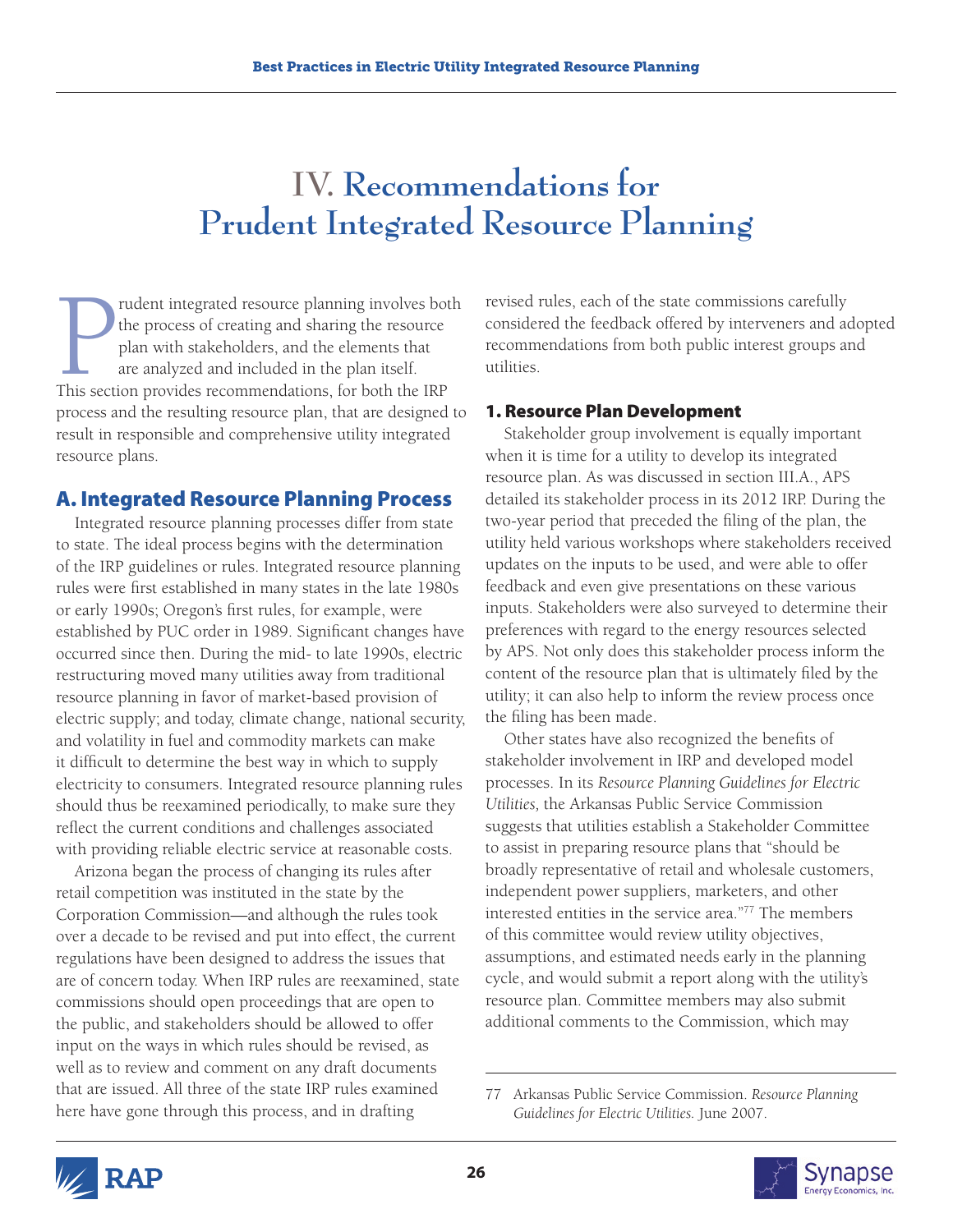require the utility to re-evaluate its plan to address these comments.78

In Hawaii, IRP rules were designed to attempt to maximize public participation in the planning process. In each county within its service territory, the utility is required to organize advisory groups made up of representatives of public and private entities whose interests are affected by the utility's resource plan—including state and county agencies and environmental, cultural, business, and community interest groups. The rules specify that "(a)n advisory group should be representative of as broad a spectrum of interests as possible."79

Whether required by IRP rules or not, it is good practice for a utility to convene a stakeholder group, or to hold public meetings that are open to all interested parties, before creating and submitting its resource plan. These meetings are useful both to provide information and invite feedback on the input assumptions and the process that the utility is using in its resource planning, and to help ensure that the resulting plan is relevant and reflects the interests of ratepayers and the general public.

# 2. Resource Plan Review

Many state utility commissions are quasi-judicial boards that rely on the rules of civil procedure and allow for participation and intervention from different organizations and members of the public (provided they have standing in the proceeding, or an ability to assist the commission in making decisions). After a utility has filed its resource plan, the state PUC should open a proceeding that allows stakeholders to review and submit written comments on the filing. This feedback should be taken into account during the review by the PUC and its staff. Commissions should take an active role in assessing the validity of the inputs used by the utilities in their filings, the resulting outcomes, and whether these are consistent with both the IRP rules and the state's energy policies and goals.

In Kentucky, for example, the IRP rules specify that once a utility's IRP has been received, the Commission should develop a procedural schedule allowing for submission of written interrogatories to the utility by commission staff and any interveners, written comments by staff and interveners, and responses to these interrogatories and comments by the utility. The Commission may convene conferences to discuss the filed IRP if it wishes to do so. Following a review of the plan and intervener comments,

Commission staff will issue a report summarizing its review and offering recommendations to the utility for subsequent IRP filings.<sup>80</sup>

Of the states examined in this report, the Colorado PUC has taken on a particularly active role in determining whether utility resource choices were in the public interest. The PUC did so, for example, in its review of Public Service Company of Colorado's 2010 DSM Plan, when it rejected the energy efficiency goals proposed by the company and instead asked that the utility adopt goals recommended by an intervener—the Southwest Energy Efficiency Project that were approximately 130% of the goals in place at the time.<sup>81</sup> These EE goals were then incorporated into the 2011 IRP, in the calculation of resource need as one of the input modeling assumptions.82

Many states, though not all, require that utility plans be available to interveners and/or members of the public for review and participation in resource planning dockets. This signals to both stakeholders and utilities that the IRP process should be collaborative, and that stakeholders can and do offer valuable insights and opinions into resource planning that should be taken into account by utilities when developing their plans. Active oversight and participation by the state PUC is critical to ensuring that comments and proposals by interveners are reviewed, considered fully, and incorporated into utility resource plans when reasonable.

#### 78 Id.

- 79 Public Utilities Commission, State of Hawaii. *A Framework for Integrated Resource Planning.* Revised May 22, 1992.
- 80 807 KAR 5:058. Integrated Resource Planning by Electric Utilities.
- 81 Colorado Public Utilities Commission. Decision No. C11- 0442. Docket No. 10A-554EG. March 30, 2011.
- 82 *The Treatment of Energy Efficiency in Integrated Resource Plans*. Page 15.



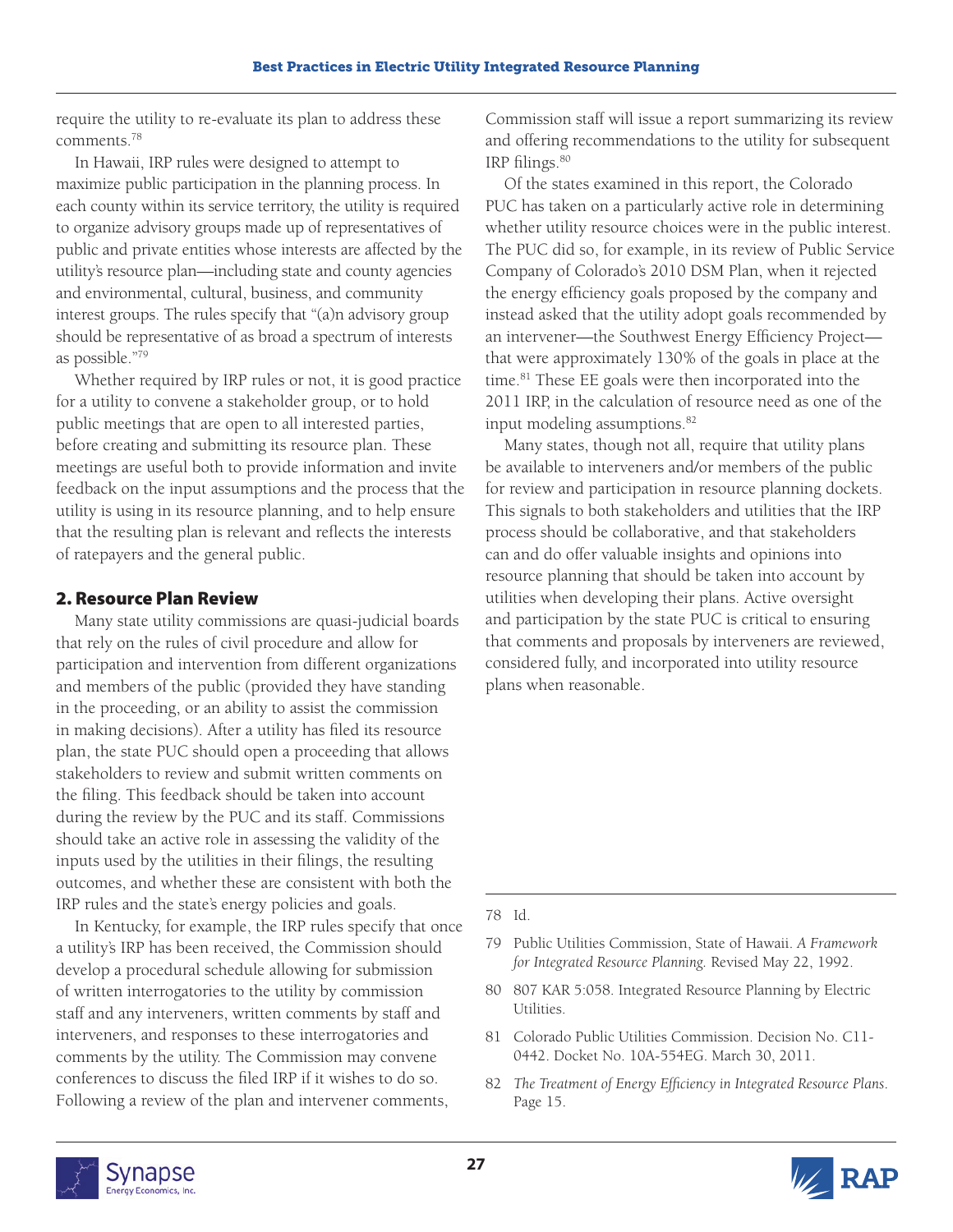# B. Integrated Resource Plans

A good electric system IRP should include, at a minimum:

# Load forecast

A company's load forecast (annual peak and energy) is one of the major determinants of the quantity and type of resources that must be added in a utility's service territory over a given time period, and has always been the starting point for resource planning. Projections of future load should be based on realistic assumptions about local population changes and local economic factors<sup>83</sup> and should be fully documented. Resource needs can rise or fall dramatically over a short period of time, and frequent, upto-date load forecasts are necessary for utilities to be able to adequately assess the quantity and type of additional resources that might be needed in a specific planning period.

In Colorado, for example, at the time of Public Service's CACJA filing in mid-2010, the company was projecting a resource need of approximately 1,000 MW by 2018. At the time of its IRP filing in October 2011, the projection of resource need had dropped to 292 MW as a result of the economic recession and the success of DSM and solar programs.84 In order to help plan for any future changes in load, utilities should model a range of possible load forecasts, not just a reference case.

# Reserves and reliability

Reliability is typically defined as having capacity equal to the forecasted peak demand, plus a reserve margin during the hours in which that peak demand is expected to occur. Reserve requirements should provide for adequate capacity based on a rigorous analysis of system characteristics and

proper treatment of intermittent resources. The system characteristics affecting reliability and reserve requirements include load shape, generating unit forced-outage rates, generating unit maintenance-outage requirements, number and size of the generating units in a region or service territory, transmission interties with neighboring utilities, and availability and effectiveness of intervention procedures.85

### Demand-Side Management

Many state IRP statutes or regulations include in the definition of integrated resource planning an evaluation of energy conservation and efficiency. Even so, "[w]hile demand-side resources have always been a conceptual part of IRP, in practice they have not always been an important focus."86, 87 As generation from traditional supply-side resources is growing more costly and energy efficiency measures are becoming less expensive, however, demandside alternatives have gained a greater number of advocates across the United States.

Not only is energy efficiency often the lowestcost resource available to system planners, it can also mitigate a variety of risks, such as that of impending carbon legislation and other environmental regulations affecting air and water quality. In addition to offsetting energy consumption, implementing EE measures can lead to a deferral in costly transmission and distribution investments<sup>88</sup>

In the IRPs of most utilities, demand-side resources are included only up to the point that statutory goals are met, or mandatory levels of investment are included. Resource planners often incorporate the effects of those demand-side policies as adjustments ("decrements") to their forecasts of future load requirements. However,

- 83 State and Local Energy Efficiency Action Network. *Using Integrated Resource Planning to Encourage Investment in Cost-Effective Energy Efficiency Measures.* September 2011. Page 5.
- 84 Public Service Company of Colorado. *2011 Electric Resource Plan: Volume 1.* October 31, 2011. Pp. 1-5.
- 85 Biewald, B. & Bernow, S. *Electric Utility System Reliability Analysis: Determining the Need for Generating Capacity.* Boston: Energy Systems Research Group. 1988.
- 86 Chupka, M., Murphy D. & Newell, S. *Reviving Integrated Resource Planning for Electric Utilities: New Challenges and Innovative Approaches.* Brattle Group. 2008. Page 3.
- 87 Demand response, which is another type of demand-side resource, is considered in utility IRPs even less frequently than is efficiency. A full discussion of how demand response is included or excluded in IRPs is beyond the scope of this report.
- 88 *The Treatment of Energy Efficiency in Integrated Resource Plans.* Page 15.



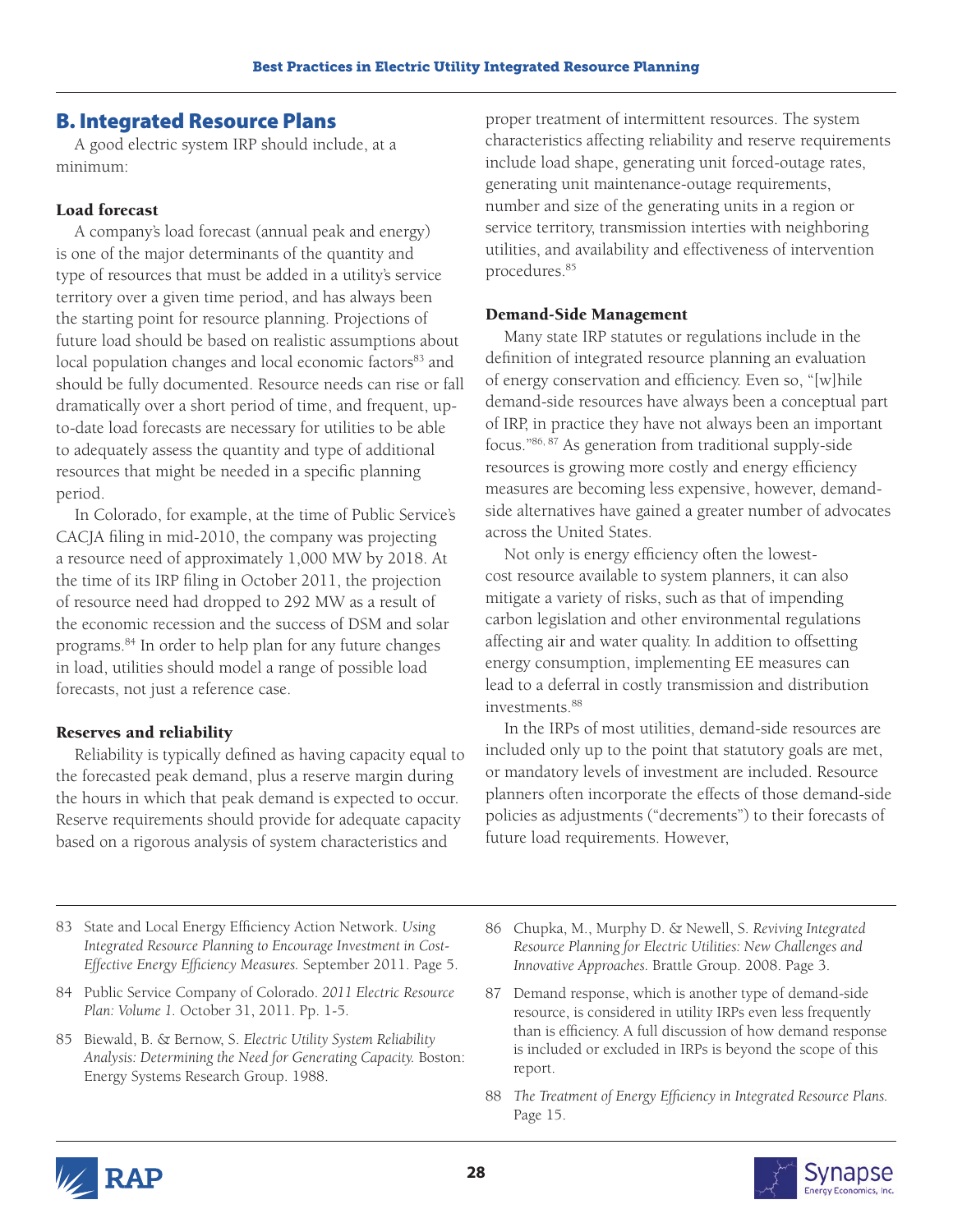"The best IRPs create levelized cost curves for demand-side resources that are comparable to the levelized cost curves for supply-side resources. … By developing cost curves for demand-side options, planners allow the model to choose an optimum level of investment. So if demand-side resources can meet customer demand for less cost than supply-side resources, as is frequently the case, this approach may result in more than the minimum investment levels required under other policies."89

The three integrated resource plans discussed in this report each deal with energy efficiency in different ways. In Arizona, the Corporation Commission has set a demandside management standard, and each of the portfolios analyzed in the IRP from Arizona Public Service assume full compliance with that standard.<sup>90</sup> Public utilities are required to achieve annual energy savings of at least 22% by 2020, and savings (measured as a percent of retail energy sales) should increase incrementally in each calendar year prior to 2020.<sup>91</sup> In its IRP, APS has calculated the number of MWh of energy savings needed to be compliant with Commission standards, and has imported these targets into the IRP as a load decrement over the planning horizon.

Colorado's Energy Efficiency Resource Standard (EERS) was established by Colorado House Bill 07-1037 and codified under the Code of Colorado Regulations §40-3.2- 104. The law requires that the Colorado Commission set savings goals for energy and peak demand for the state's investor-owned utilities, but specifies minimum savings goals of at least 5% of both retail energy sales and peak demand from a 2006 baseline. Utilities are required to

submit DSM plans, which are then reviewed and approved by the Commision, or approved with modifications. The plan that is ultimately approved may require levels of DSM that are higher than the minimum savings goals that have previously been established. Similar to APS, in its most recent IRP, Public Service took the most recent utilityspecific DSM goals approved by the Commission and imported them into the IRP process as a load decrement, reducing the resource need over the planning period.

PacifiCorp is subject to EERS requirements in Washington and California. In 2006 in Washington, voters passed Initiative 937, which requires that electric utilities serving more than 25,000 customers undertake all cost-effective energy conservation. Beginning in 2010, utilities must do an assessment of all the achievable costeffective conservation potential in even-numbered years.<sup>92</sup> Alternatively, efficiency targets may be based on a utility's most recent integrated resource plan, provided that plan is consistent with the resource plan for the Northwest Power and Conservation Council.<sup>93</sup>

California Assembly Bill 2021, enacted in 2006, called for a 10% reduction in electricity consumption within 10 years. It also required that the California Energy Commission (CEC), California Public Utilities Commission (CPUC), and other interested parties develop a statewide estimate of all cost-effective electricity savings, develop efficiency and demand reduction targets for the next 10 years, and update the study every three years. Goals were developed by the CPUC in 2008 for years 2012 through 2020, and each of the three investor-owned utilities in the state has distinct requirements for electricity savings and demand reduction.<sup>94</sup>

- 89 State and Local Energy Efficiency Action Network. Using Integrated Resource Planning to Encourage Investment in Cost-Effective Energy Efficiency Measures. September 2011. Page 6.
- 90 Arizona Public Service. 2012 Integrated Resource Plan. March 2012. Page 36.
- 91 Arizona Corporation Commission. Decision No. 71819. Docket No. RE-00000C-09-0427. August 10, 2010.
- 92 Chapter 19.285 of the Revised Code of Washington (RCW): Energy Independence Act.
- 93 The Northwest Power and Conservation Council (NWPCC) is a regional entity that helps the states in the Pacific

Northwest ensure an affordable and reliable energy system while maintaining fish and wildlife health in the Columbia River Basin. One responsibility of the NWPCC is to publish a 20-year electric plan that serves as a guide for Bonneville Power and its customer utilities in the region. The regional plan drives best practices in energy efficiency and is a reference against which utility plans may be measured. In the Sixth Power Plan, published in 2010, the NWPCC recommended that energy efficiency be deployed aggressively such that it meets 85% of new demand for electricity over the next 20 years.

94 California Public Utilities Commission. Decision 08-07-047. Rulemaking 06-04-010. July 31, 2008.



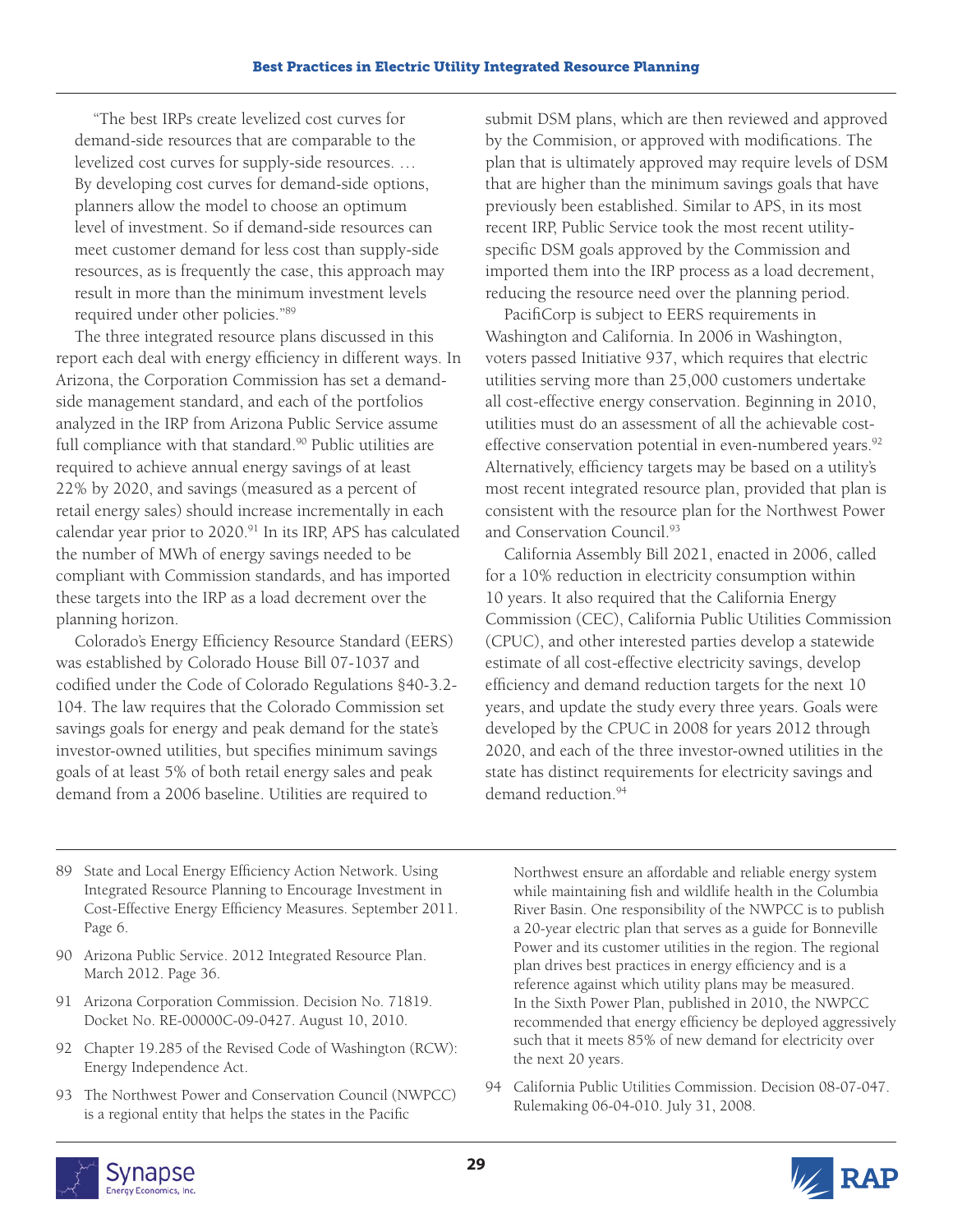In California, PacifiCorp is also subject to a separate "loading order" requirement that requires utilities to first meet growth in energy demand through energy efficiency and demand response. Only after all cost-effective demandside measures have been taken should the utilities consider adding conventional generation technologies.<sup>95</sup> PacifiCorp's 2011 IRP creates levelized cost curves for demand-side resources, as described above and in previous sections, and is a good example of this type of energy efficiency modeling effort. This type of modeling may be too costly to be feasible for some utilities, but it is important that consideration of various levels of DSM savings be given in integrated resource planning in order to give stakeholders confidence that all cost-effective DSM has been included in utility resource plans.

# Supply options

A full range of supply alternatives should be considered in utility IRPs, with reasonable assumptions about the costs, performance, and availability of each resource. There can be uncertainties regarding the availability and costs of raw materials and skilled labor, construction schedules, and future regulations. Because these cost uncertainties can affect technologies in different ways, it is prudent to model a range of possible costs and construction lead times for supply alternatives. And because planning periods examined in IRPs are typically a decade or more, it is also prudent to evaluate supply technologies that are not currently feasible from a cost perspective, but may become so later in the planning period.

# Fuel prices

Coal prices have been on the rise in recent years, and natural gas prices have historically been quite volatile. Fuel prices can shift as a result of demand growth, climate legislation, development of export infrastructure, and supply conditions.<sup>96</sup> It is thus extremely important to use reasonable, recent, and consistent projections of fuel prices in integrated resource planning.

# Environmental costs and constraints

Utility IRPs should include a projection of environmental compliance costs—including recognition, and evaluation where possible—of all reasonably expected future regulations. At this time, the EPA has announced several upcoming environmental regulations. A final version of the

Mercury and Air Toxics Standards (the "MATS" Rule) has been released, and rules are pending for Coal Combustion Residuals ("CCR"), cooling water intake structures under the Clean Water Act ("316(b)"), updates to the National Ambient Air Quality Standards ("NAAQS"), and new Effluent Limitation Guidelines.

Within the next three to five years, certain generating units may also become subject to new requirements under the Clean Air Act's Regional Haze Program, sometimes known as the BART rule because it requires installation of "best available retrofit technology." The Cross-State Air Pollution Rule, which would have required emissions reductions of  $SO_2$  and  $NO_x$  in many states but was vacated by the US Court of Appeals for the DC Circuit in 2012, may return in a revised form at some point in the future.<sup>97</sup> Finally, greenhouse-gas emissions limits for electric generating units may come into effect in the next decade.<sup>98</sup>

These rules, both individually and in combination, have the potential to dramatically change the electric power industry. Utilities, in their IRP filings, need to acknowledge these rules and prepare for them as best they can through evaluations of emissions allowance costs, emission controls, and changes to resource portfolios. Few utilities now do this in a comprehensive manner. Of those discussed here, APS does the best job in its IRP by providing a discussion of each of the rules and its potential impacts on APS operations. The process could be improved through analysis of different compliance strategy scenarios.

### Existing resources

Examination of existing resources in utility IRPs has become especially important as the mandated emission

- 95 See California Assembly Bills 1890 and 995. Similar loading order requirements exist in a few other states. See for example Connecticut Public Act No. 07-242, Section 51: An Act Concerning Electricity and Energy Efficiency.
- 96 *Reviving Integrated Resource Planning.* Page 6.
- 97 Colburn, K., et al. "Least-Risk Planning: The Homer City Decision Increases Uncertainty—but Rewards Forward Thinking." Public Utilities Fortnightly, November 2012.
- 98 EPA has proposed but not yet finalized greenhouse gas emission limits for newly constructed power plants. After those rules are finalized, EPA is required under the Clean Air Act to develop standards for existing power plants.



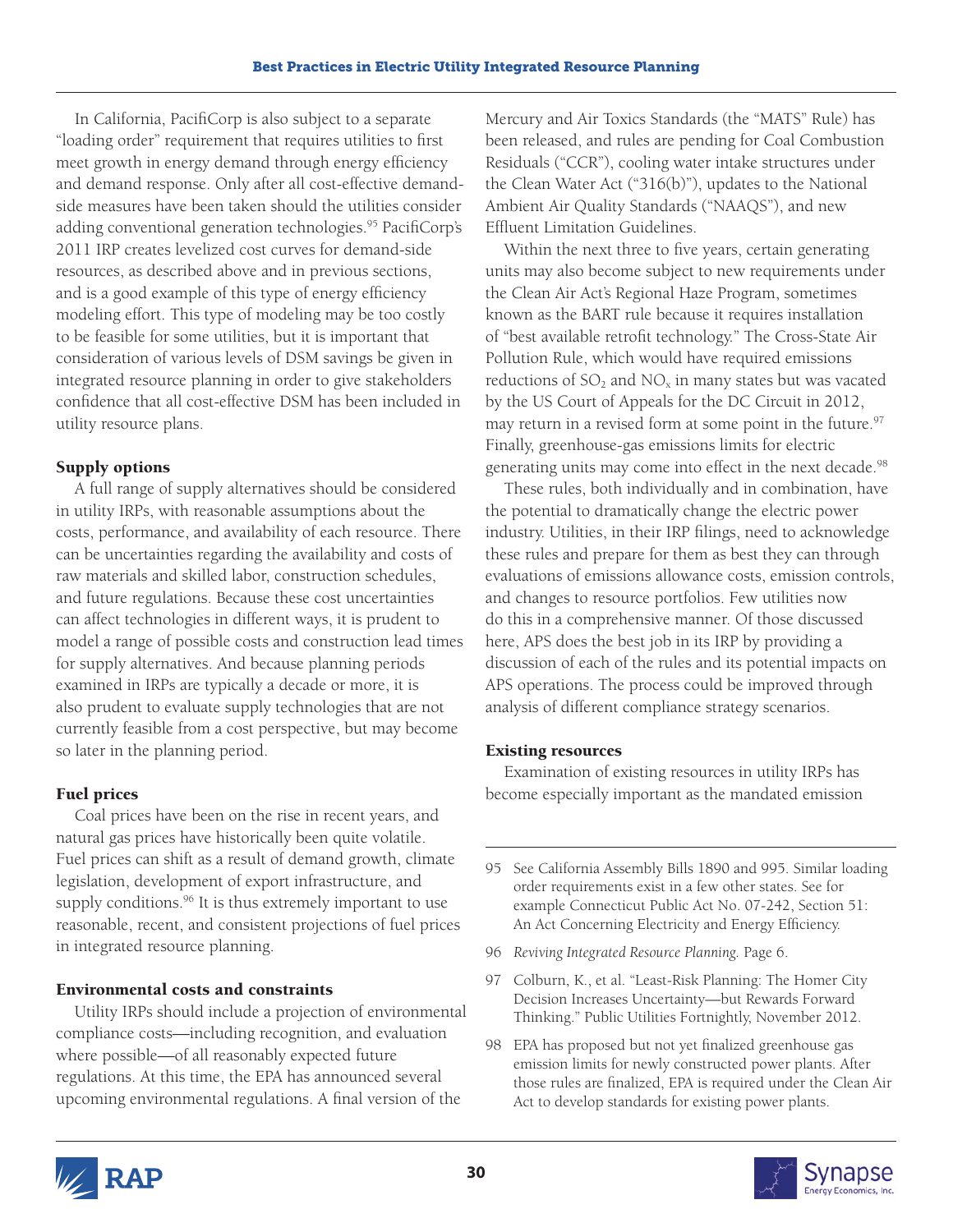reductions associated with the MATS rule, discussed above, have led to utility decisions across the country to install pollution control retrofits, repower, or retire their coal units. PacifiCorp drew the ire of stakeholders and the Oregon PUC by not including this type of analysis for its coal-fired units in its 2011 IRP. All types of modifications to existing resources should be included in a utility's analysis of the optimum resource portfolio.

### Integrated analysis

There are various reasonable ways to model plans, generally requiring the use of optimization or simulation models. Common models used throughout the industry include Strategist, EGEAS, System Optimizer, MIDAS, AURORA, PROMOD, and Market Analytics. These models are supplied to utilities by various third-party vendors.

It is important that the integrated model does not inadvertently exclude combinations of options that deserve consideration. This might occur in one of two ways. The first is in the instances that future resource portfolios are user-defined, rather than selected by an industry model. This is one of the criticisms of the Arizona Public Service IRP: the use of production cost modeling without an optimization component may have resulted in a less than optimal addition of supply- and demand-side resources over time.

The second way in which this may occur is if users constrain optimization models so that a model may not, given the cost, select the quantity of a specific resource that it may want. For example, a utility may constrain a model in such a way that it is only allowed to add 100 MW of wind generation over the resource planning period; but depending on the nature of the utility's electric system, the

model may want to add additional wind resources. In this way, a combination of resources that deserves consideration may be excluded.

# Time frame

The study period for IRP analysis should be sufficiently long to incorporate much of the operating lives of any new resource options that may be added to a utility's portfolio typically at least 20 years—and should consider an "end effects" period to avoid a bias against adding generating units late in the planning period. Arizona rules require a 15-year planning period, Oregon a 20-year planning period, and Colorado a utility-specified planning period of between 20 and 40 years. Of the rules examined here, only Oregon explicitly states that an end effects period should be considered.

# **Uncertainty**

At a minimum, important and uncertain input assumptions should be tested with high and low cases to assess the sensitivity of results to changes in input values. These assumptions include, but are not limited to, load forecasts, fuel prices, emissions allowance prices, environmental regulatory regimes, costs and availability of demand-side management measures, and capital and operating costs for new generating units.<sup>99</sup> The types of inputs listed are common to most utilities across the United States, but there are additional input assumptions that are regional or local in nature.

As discussed in the section on Oregon's IRP rules, its PUC requires utilities to model cases that vary the amount of hydroelectric output in the region. Utilities in states like Arizona, New Mexico, or Florida may want to examine

99 Decisions in the face of uncertainty come with degrees of risk. A recent study by CERES entitled, "Practicing Risk-Aware Electricity Regulation: What Every State Regulator Needs to Know (How State Regulatory Policies Can Recognize and Address the Risk in Electric Utility Resource Selection) concludes that it is "essential that regulators understand the risks involved in resource selection, correct for biases inherent in utility regulation, and keep in mind the long-term impact that their decisions will have on consumers and society. To do this, regulators must look outside the boundaries established by regulatory tradition." According to CERES, "risk arises when there is potential

harm from an adverse event that can occur with some degree of probability." Risks for electric system resources have both time-related (i.e., the possibility that circumstances will change over the life of the investment and materially affect both the cost of the investment and the degree to which it benefits consumers) and cost-related aspects (the possibility that an investment will not cost what one expects, or that cost recovery for the investment will differ from expectations). Practicing Risk-Aware Regulation (April 2012) at 20-21 [http://www.ceres.org/resources/reports/practicing]( http://www.ceres.org/resources/reports/practicing-risk-aware-electricity-regulation)[risk-aware-electricity-regulation]( http://www.ceres.org/resources/reports/practicing-risk-aware-electricity-regulation)



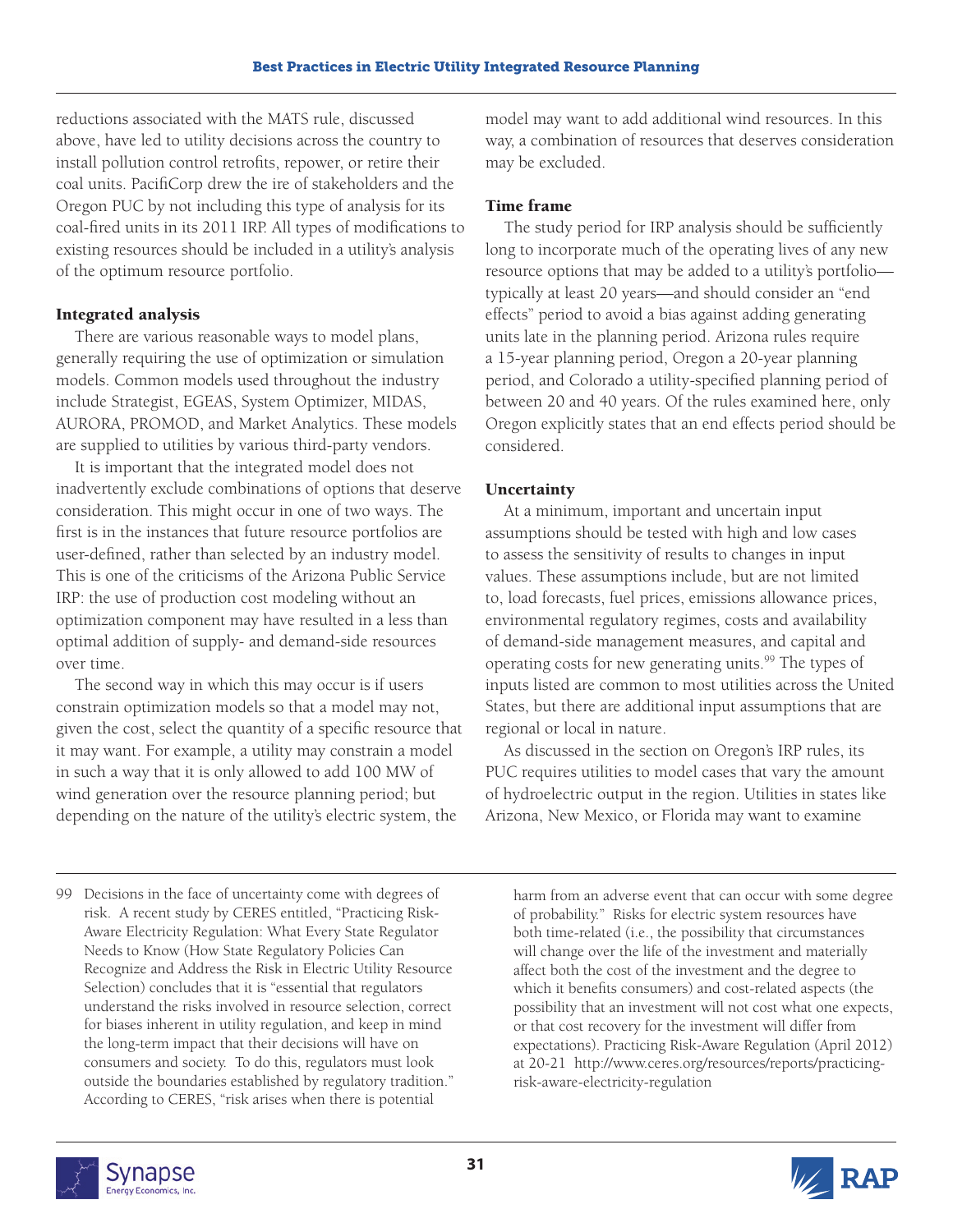cases that vary the amount of solar output when doing long-term planning. Utilities located in arid regions, or those owning a significant number of generation assets that are dependent on the availability of a water source for power plant cooling, may want to analyze scenarios where water is scarce or is at too high a temperature to be useful for cooling. Individual utilities must determine those input assumptions that are subject to variability, and model sensitivity cases accordingly to properly account for risks and uncertainties that they face.

Performing single-factor sensitivities may not, however, be very informative. Many cases may warrant more sophisticated techniques, such as probabilistic techniques or those that combine uncertainties. "Testing candidate resource solutions against scenarios that address the range of plausible future trajectories of external factors, and their interrelationships, can more effectively support planning in an uncertain environment."100

# Valuing and selecting plans

There are often multiple stages of running scenarios and screening in developing an IRP, and there are various reasonable ways to approach this. Traditionally, the present value of revenue requirements is the primary metric that is analyzed, and minimized, in utility IRPs. This metric alone may not, however, sufficiently address uncertainties. It may be useful also to evaluate plans along other dimensions like environmental cost or impact, fuel diversity, impact on reliability, rate or bill increases, or minimization of risk.

It is essential that the IRP process be executed in a manner that applies the selected metrics in a reasonably transparent and logical manner, without inappropriately screening out resources options or plans that deserve consideration at the next stage. Note also that it is highly unlikely that a single resource portfolio will be the best choice on every metric evaluated. A resource portfolio that performs well across several metrics, but perhaps is not the top performer on any single metric, may in fact be the best choice for utility planners.

# Action plan

Even though IRPs should have a longer study period, a good plan will include a specific discussion of the implications of the analysis for near-term decisions and actions, and will also include specific plans for getting those near-term items accomplished. Demand-side measures take time to implement, and supply-side resources require months or years of lead time to permit and construct. Utilities must thus provide a thorough discussion of the steps they plan to take to implement, acquire, or construct resources that will meet energy and peak demand needs in their service territories in the three- to five-year period after the plan is filed. The availability of these near-term resources has a direct effect on the resources needed throughout the remainder of the planning period; so it is prudent for the utility to detail the ways in which it will go about acquiring the resources described in its IRP.

### Documentation

A proper IRP will include discussion of the inputs and results, and appendices with full technical details. Only items that are truly sensitive business information should be treated as confidential, because such treatment can hinder important stakeholder input processes.

100 Reviving Integrated Resource Planning. Page 4.



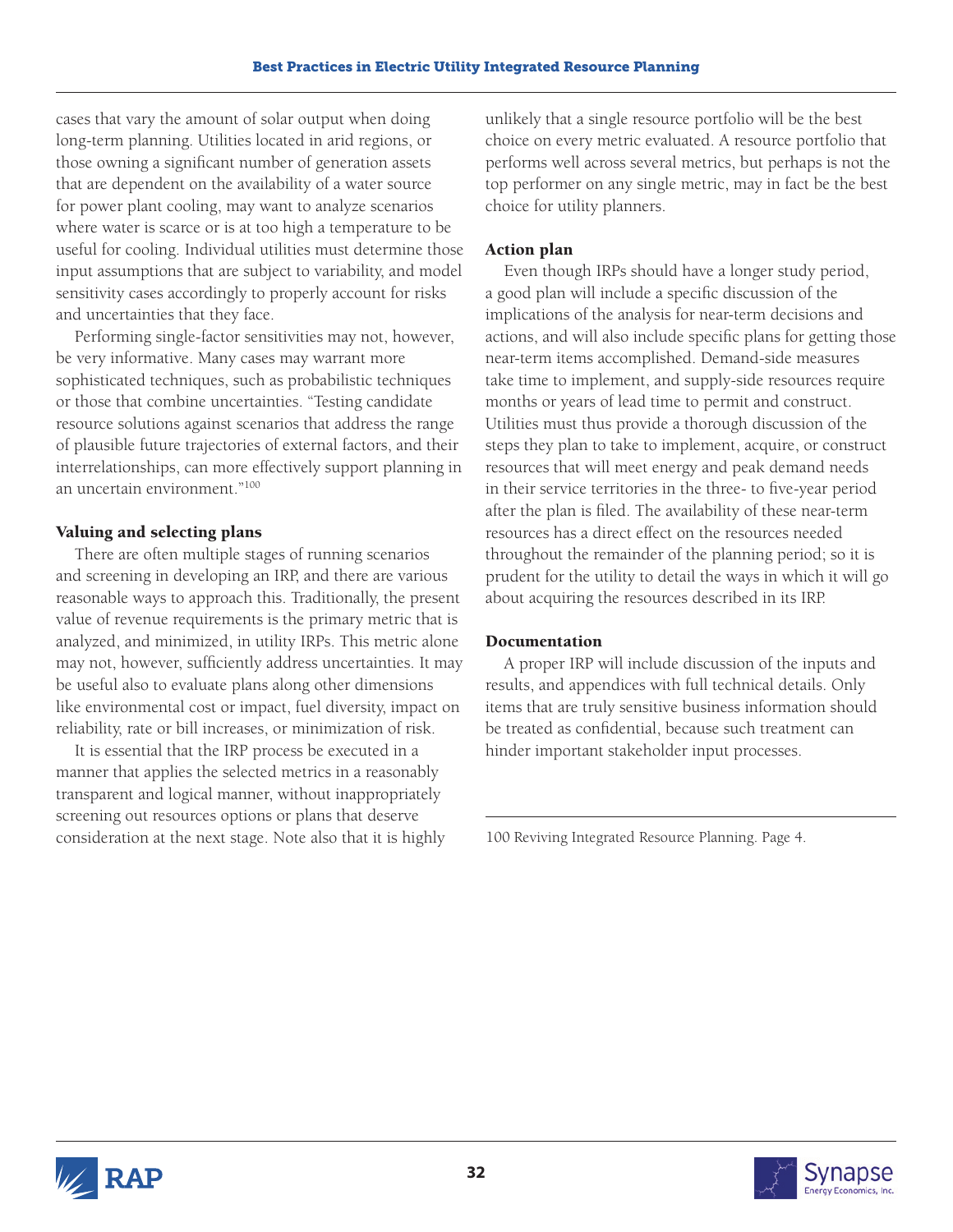# **V. Conclusion**

Utility integrated resource planning has been in effect in various parts of the United States for more than 25 years. While some utilities are regulated by the original IRP rules developed more than a decade ago, many stat effect in various parts of the United States for more than 25 years. While some utilities are regulated by the original IRP rules developed IRP rules to reflect current conditions and concerns in regional and national electricity markets. In states where this has occurred, IRPs filed by utilities tend to be more comprehensive and to exhibit more of the "best practices"

in utility resource planning that have been described in this report.

Nonetheless, there are still many ways in which utilities can improve both their resource planning processes and the plans that are generated as a result of these processes. Engaged stakeholders and state public utilities commissions can provide oversight to this process, helping to promote resource choices that lead to positive outcomes for society as a whole.



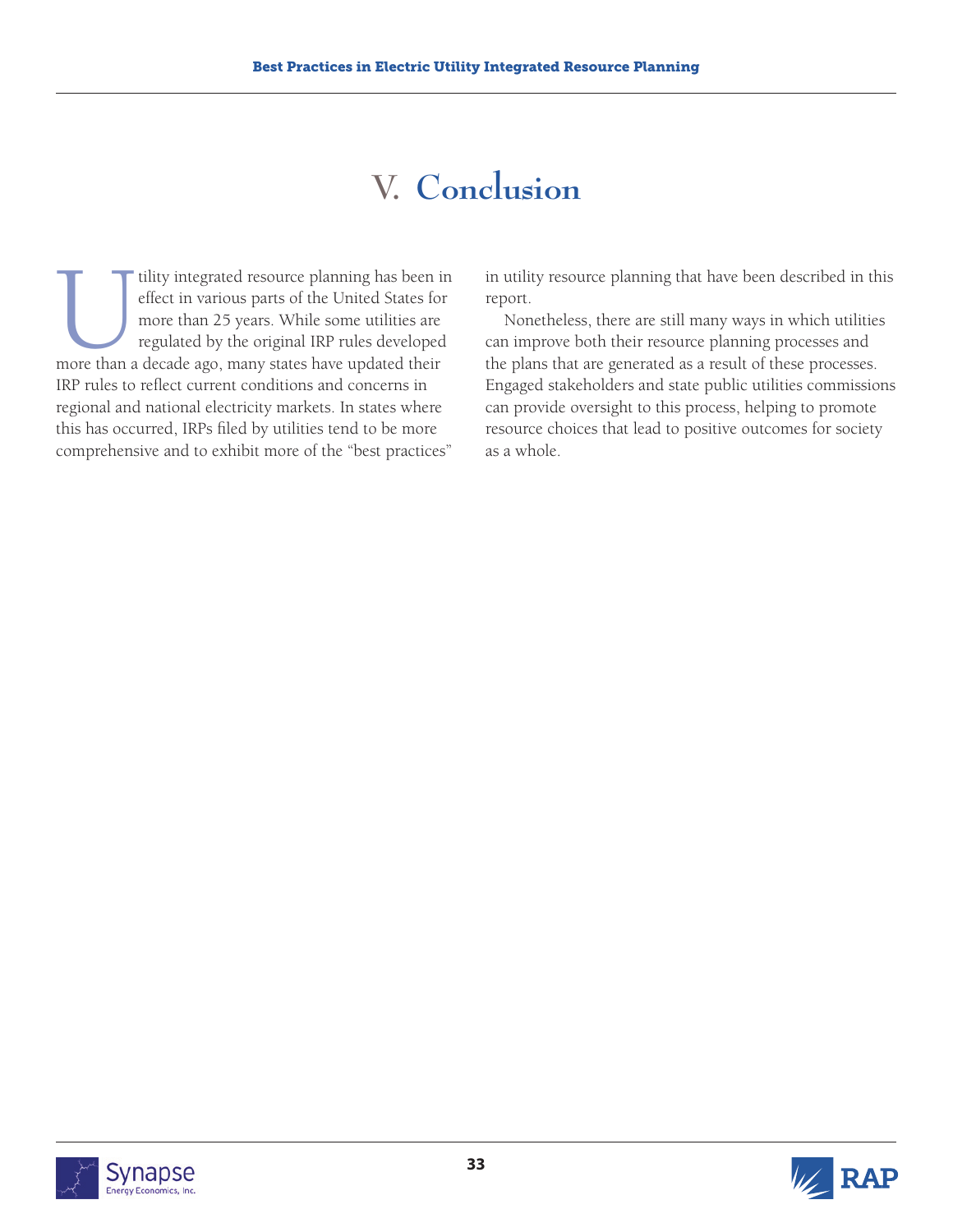# **Appendix: State IRP Statutes and Rules**

#### **Arizona**

Arizona Corporation Commission Decision No. 71722, in Docket No. RE-00000A-09-0249. June 3, 2010.101

#### **Arkansas**

Arkansas PSC. "Resource Planning Guidelines for Electric Utilities." Approved in Docket 06-028-R. January 4, 2007.102 Rules are currently under review and updates have been proposed.

#### **Colorado**

Colorado PUC. 4 CCR 723-3, Part 3: Rules Regulating Electric Utilities. Decision No. C10-1111. Docket No. 10R-214E. November 22, 2010.103

#### **Delaware**

HB 6, the Delaware Electric Utility Retail Customer Supply Act of 2006.104

#### **Georgia**

Integrated Resource Planning Act of 1991 (O.C.G.A. § 46- 3A-1), Amended.105

Georgia Public Service Commission. General Rules. Integrated Resource Planning 515-3-4.106

#### **Hawaii**

Public Utilities Commission, State of Hawaii, A Framework for Integrated Resource Planning, March 9, 1992.<sup>107</sup>

#### **Idaho**

Idaho Public Utilities Commission Order No. 22299, in Case No. U-1500-165.108

#### **Indiana**

170 Indiana Administrative Code 4-7-1: Guidelines for Integrated Resource Planning by an Electric Utility. New draft rules have been proposed in docket IURC RM 11-07.109

#### **Kentucky**

KY Administrative Regulation 807 KAR 5:058. Integrated Resource Planning by Electric Utilities. Relates to KRS Chapter 278.110

#### **Louisiana**

Louisiana Public Service Commission Corrected General Order. Docket No. R-30021. Decided at the Commission's March 21, 2012 Business and Executive Session.<sup>111</sup>

#### **Minnesota**

MN Statute §216B.2422.112

MN Rules Part 7843.<sup>113</sup>

#### **Missouri**

Rules of Dept. of Economic Development. Division 240 - PSC. Chapter 22—Electric Utility Resource Planning (4 CSR 240.22).115

#### **Montana**

Montana's Integrated Least-Cost Resource Planning and Acquisition Act (§§ 69-3-1201-1206, Montana Code Annotated).<sup>116</sup>

Administrative Rules of Montana 38.5.2001-2016, adopted by the Montana PSC, for traditional utilities.<sup>117</sup>

Administrative Rules of Montana 38.5.8201-8227, adopted by the Montana PSC, for restructured utilities.<sup>118</sup>

#### **Nebraska**

Nebraska Revised Statute 66-1060.<sup>119</sup>

#### **Nevada**

NRS 704.741.120

#### **New Hampshire**

Title XXXIV Public Utilities, Chapter 378: Rates and Charges, Section 38: Least Cost Energy Planning.<sup>121</sup>

#### **New Mexico**

Integrated Resource Plans for Electric Utilities, Title 17, Chapter 7, Part 3.122

#### **North Carolina**

North Carolina Utilities Commission Rule R8-60: Integrated Resource Planning and Filings.<sup>123</sup>

#### **North Dakota**

North Dakota PSC Order issued on January 27, 1987 in Case No. 10,799. Amended on March 11, 1992 in Case No. PU-399-91-689.124

#### **Oklahoma**

Title 165: Oklahoma Corporation Commission. Chapter 25: Electric Utility Rules, Subchapter 37: Integrated Resource Planning.<sup>125</sup>

#### **Oregon**

Oregon PUC Order No. 07-002, Entered January 8, 2007.<sup>126</sup>



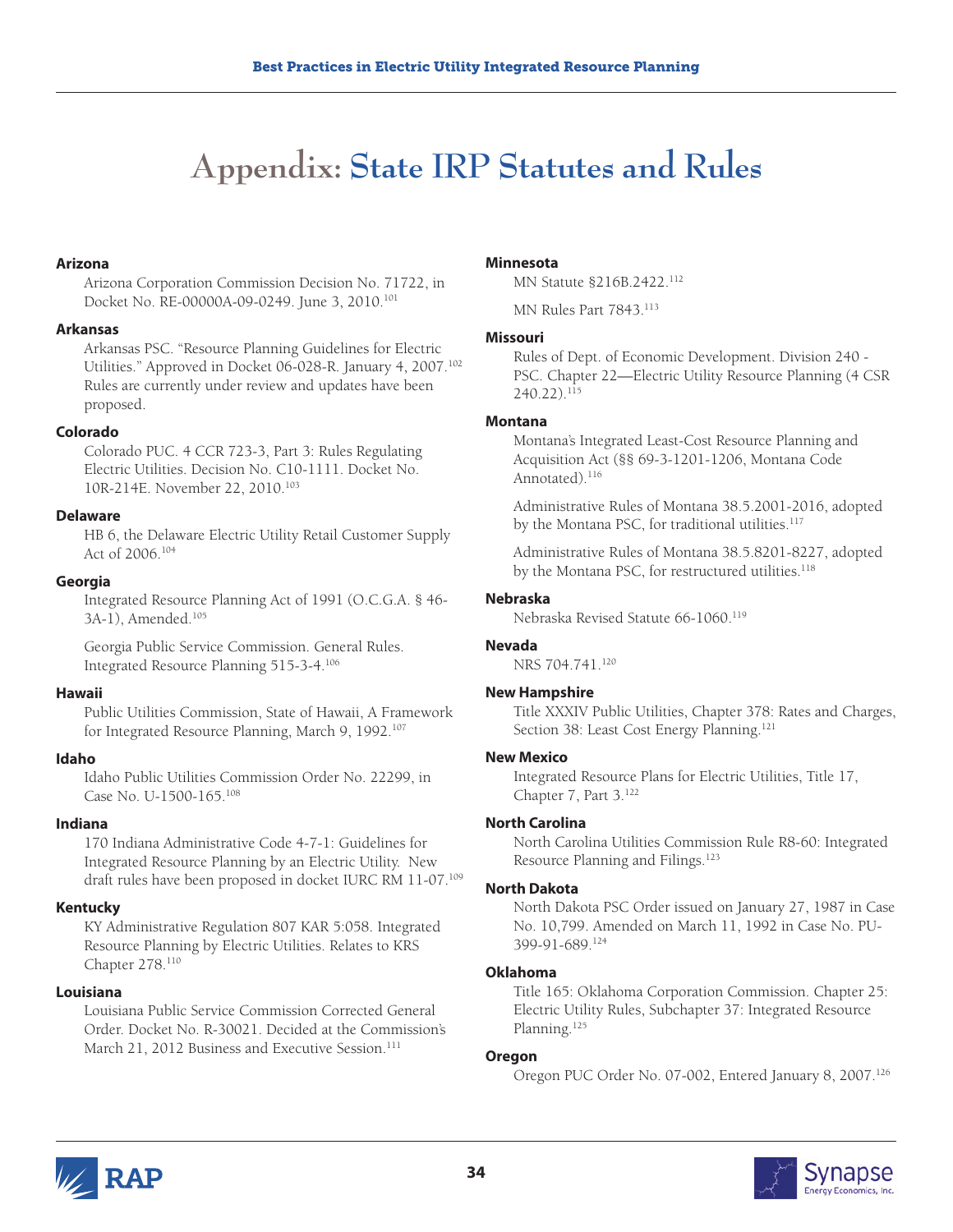#### **South Carolina**

Code of Laws of South Carolina, Chapter 37, Section 58 37 40. Integrated resource plans.127

Public Service Commission of South Carolina Order No. 91-885 in Docket No. 87-223-E. October 21, 1991.<sup>128</sup>

#### **South Dakota**

SL 1977, Ch. 390, § 23. Chapter 49-41B-3.129

Administrative Rule Chapter 20:10:21, Energy Facility Plans.<sup>130</sup>

#### **Utah**

Report and Order on Standards and Guidelines. Docket No. 90-2035-01. Issued June 18, 1992.<sup>131</sup>

#### **Vermont**

30VSA Sec 218c - Statute establishing least-cost integrated resource planning.132

Public Service Board Order of 4/16/1990 initiating the IRP progress (Docket No. 5270).<sup>133</sup>

Public Service Board Order of 7/16/2002 (Docket No. 6290).134

#### **Virginia**

Code of Virginia § 56-597 - § 56-599.135

#### **Washington**

Washington Administrative Code 480-100-238: Integrated Resource Planning.136

#### **Wyoming**

Wyoming Public Service Commission Rule 253 (submitted July 22, 2009), and associated Guidelines for Staff Review.<sup>137</sup>

- 101 This Decision amends Arizona Administrative Code, Title 14, Chapter 2, Article 7: Resource Planning. It is available at: <http://images.edocket.azcc.gov/docketpdf/0000112475.pdf>
- 102 Arkansas guidelines available at: [http://www.sosweb.state.](http://www.sosweb.state.ar.us/elections/elections_pdfs/register/june_07/126.03.07-003.pdf) [ar.us/elections/elections\\_pdfs/register/june\\_07/126.03.07-](http://www.sosweb.state.ar.us/elections/elections_pdfs/register/june_07/126.03.07-003.pdf) [003.pdf](http://www.sosweb.state.ar.us/elections/elections_pdfs/register/june_07/126.03.07-003.pdf)
- 103 Colorado PUC Decision available at: [https://www.dora.state.](https://www.dora.state.co.us/pls/efi/EFI.Show_Docket?p_session_id=&p_docket_id=10R-214E) [co.us/pls/efi/EFI.Show\\_Docket?p\\_session\\_id=&p\\_docket\\_](https://www.dora.state.co.us/pls/efi/EFI.Show_Docket?p_session_id=&p_docket_id=10R-214E) [id=10R-214E](https://www.dora.state.co.us/pls/efi/EFI.Show_Docket?p_session_id=&p_docket_id=10R-214E)
- 104 Delaware legislation available at: [http://legis.delaware.gov/](http://legis.delaware.gov/LIS/lis143.nsf/vwLegislation/HB+6/$file/legis.html?open) [LIS/lis143.nsf/vwLegislation/HB+6/\\$file/legis.html?open](http://legis.delaware.gov/LIS/lis143.nsf/vwLegislation/HB+6/$file/legis.html?open)
- 105 Georgia annotated code available at: [http://www.lexisnexis.](http://www.lexisnexis.com/hottopics/gacode/Default.asp) [com/hottopics/gacode/Default.asp](http://www.lexisnexis.com/hottopics/gacode/Default.asp)
- 106 Georgia PSC rules available at: [http://rules.sos.state.](http://rules.sos.state.ga.us/cgi-bin/page.cgi?g=GEORGIA_PUBLIC_SERVICE_COMMISSION%2FGENERAL_RULES%2FINTEGRATED_RESOURCE_PLANNING%2Findex.html&d=1) [ga.us/cgi-bin/page.cgi?g=GEORGIA\\_PUBLIC\\_SERVICE\\_](http://rules.sos.state.ga.us/cgi-bin/page.cgi?g=GEORGIA_PUBLIC_SERVICE_COMMISSION%2FGENERAL_RULES%2FINTEGRATED_RESOURCE_PLANNING%2Findex.html&d=1) [COMMISSION%2FGENERAL\\_RULES%2FINTEGRATED\\_](http://rules.sos.state.ga.us/cgi-bin/page.cgi?g=GEORGIA_PUBLIC_SERVICE_COMMISSION%2FGENERAL_RULES%2FINTEGRATED_RESOURCE_PLANNING%2Findex.html&d=1) [RESOURCE\\_PLANNING%2Findex.html&d=1](http://rules.sos.state.ga.us/cgi-bin/page.cgi?g=GEORGIA_PUBLIC_SERVICE_COMMISSION%2FGENERAL_RULES%2FINTEGRATED_RESOURCE_PLANNING%2Findex.html&d=1)
- 107 Hawaii PUC Framework available at: [http://www.heco.](http://www.heco.com/vcmcontent/Integrated%20Resource/IRP/PDF/IRP_Framework_052292.pdf) [com/vcmcontent/Integrated%20Resource/IRP/PDF/IRP\\_](http://www.heco.com/vcmcontent/Integrated%20Resource/IRP/PDF/IRP_Framework_052292.pdf) [Framework\\_052292.pdf](http://www.heco.com/vcmcontent/Integrated%20Resource/IRP/PDF/IRP_Framework_052292.pdf)
- 108 Idaho PUC Order available at: [http://www.puc.state.id.us/](http://www.puc.state.id.us/search/orders/dtsearch.html) [search/orders/dtsearch.html](http://www.puc.state.id.us/search/orders/dtsearch.html)
- 109 Indiana Administrative Code available at: [http://www.in.gov/](http://www.in.gov/legislative/iac/title170.html) [legislative/iac/title170.html](http://www.in.gov/legislative/iac/title170.html)
- 110 Indiana docket RM#11-07 available at: [http://www.in.gov/](http://www.in.gov/iurc/2689.htm) [iurc/2689.htm](http://www.in.gov/iurc/2689.htm)
- 111 Kentucky Administrative Regulation available at: [http://www.](http://www.lrc.ky.gov/kar/807/005/058.htm) [lrc.ky.gov/kar/807/005/058.htm](http://www.lrc.ky.gov/kar/807/005/058.htm)
- 112 Louisiana PUC Order available at: Rules from Arizona, Colorado and Oregon are described in detail in order to demonstrate ways in which states require comprehensive planning processes and resource plan outcomes from the utilities under their jurisdictions.
- 113 Minnesota Statute available at: [https://www.revisor.mn.gov/](https://www.revisor.mn.gov/statutes/?id=216B.2422) [statutes/?id=216B.2422](https://www.revisor.mn.gov/statutes/?id=216B.2422)
- 114 Minnesota rules available at: [https://www.revisor.mn.gov/](https://www.revisor.mn.gov/rules/?id=7843) [rules/?id=7843](https://www.revisor.mn.gov/rules/?id=7843)
- 115 Missouri rules available at: [http://www.sos.mo.gov/adrules/](http://www.sos.mo.gov/adrules/csr/current/4csr/4c240-22.pdf) [csr/current/4csr/4c240-22.pdf](http://www.sos.mo.gov/adrules/csr/current/4csr/4c240-22.pdf), Final Order of Rulemaking was issued on March 3, 2011, as part of the Missouri Public Service Commission Rulemaking Case No. EX-2010-0254. That amendment is available at: [https://www.efis.psc.](https://www.efis.psc.mo.gov/mpsc/commoncomponents/view_itemno_details.asp?caseno=EX-2010-0254&attach_id=2011015905) [mo.gov/mpsc/commoncomponents/view\\_itemno\\_details.](https://www.efis.psc.mo.gov/mpsc/commoncomponents/view_itemno_details.asp?caseno=EX-2010-0254&attach_id=2011015905) [asp?caseno=EX-2010-0254&attach\\_id=2011015905](https://www.efis.psc.mo.gov/mpsc/commoncomponents/view_itemno_details.asp?caseno=EX-2010-0254&attach_id=2011015905)
- 116 Montana Annotated Code available at: [http://data.opi.mt.gov/](http://data.opi.mt.gov/bills/mca_toc/69_3_12.htm) [bills/mca\\_toc/69\\_3\\_12.htm](http://data.opi.mt.gov/bills/mca_toc/69_3_12.htm)
- 117 Montana Administrative Rules available at: [http://www.](http://www.mtrules.org/gateway/ChapterHome.asp?Chapter=38.5) [mtrules.org/gateway/ChapterHome.asp?Chapter=38.5](http://www.mtrules.org/gateway/ChapterHome.asp?Chapter=38.5)
- 118 Montana Administrative Rules available at: [http://www.](http://www.mtrules.org/gateway/ChapterHome.asp?Chapter=38.5) [mtrules.org/gateway/ChapterHome.asp?Chapter=38.5](http://www.mtrules.org/gateway/ChapterHome.asp?Chapter=38.5)
- 119 Nebraska Statute available at: [http://nebraskalegislature.gov/](http://nebraskalegislature.gov/laws/statutes.php?statute=66-1060) [laws/statutes.php?statute=66-1060](http://nebraskalegislature.gov/laws/statutes.php?statute=66-1060)
- 120 Nevada Statute available at: [http://www.leg.state.nv.us/nrs/](http://www.leg.state.nv.us/nrs/NRS-704.html#NRS704Sec741) [NRS-704.html#NRS704Sec741](http://www.leg.state.nv.us/nrs/NRS-704.html#NRS704Sec741)
- 121 New Hampshire Statute available at: [http://www.gencourt.](http://www.gencourt.state.nh.us/rsa/html/NHTOC/NHTOC-XXXIV-378.htm) [state.nh.us/rsa/html/NHTOC/NHTOC-XXXIV-378.htm](http://www.gencourt.state.nh.us/rsa/html/NHTOC/NHTOC-XXXIV-378.htm)



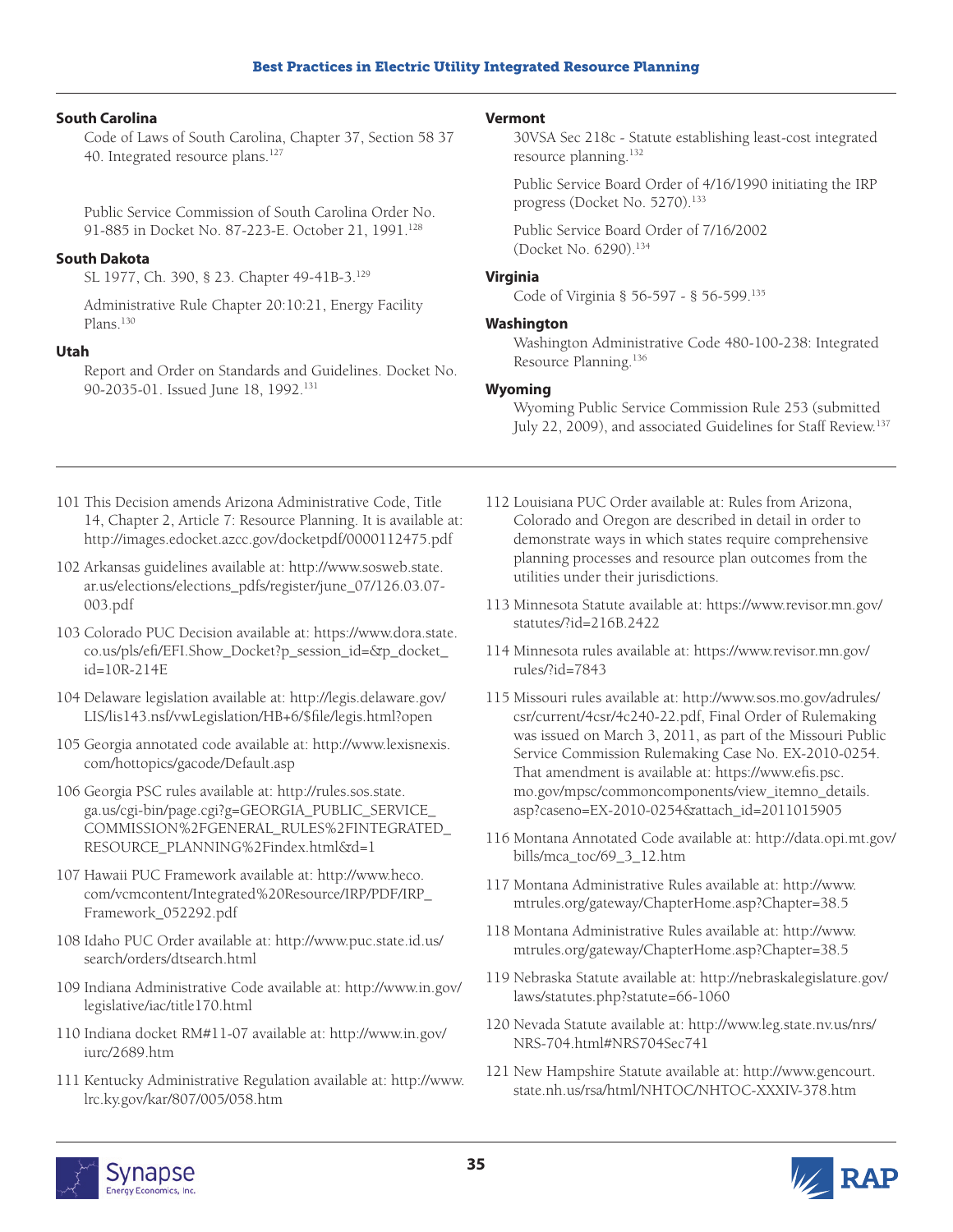- 122 New Mexico PRC Rule available at: [http://www.pnm.com/](http://www.pnm.com/regulatory/pdf_electricity/irp_electricity.pdf) [regulatory/pdf\\_electricity/irp\\_electricity.pdf](http://www.pnm.com/regulatory/pdf_electricity/irp_electricity.pdf)
- 123 North Carolina PUC Rule available at: [http://ncrules.state.](http://ncrules.state.nc.us/ncac/title%2004%20-%20commerce/chapter%2011%20-%20utilities%20commission/04%20ncac%2011%20r08-60.pdf) [nc.us/ncac/title%2004%20-%20commerce/chapter%20](http://ncrules.state.nc.us/ncac/title%2004%20-%20commerce/chapter%2011%20-%20utilities%20commission/04%20ncac%2011%20r08-60.pdf) [11%20-%20utilities%20commission/04%20ncac%2011%20](http://ncrules.state.nc.us/ncac/title%2004%20-%20commerce/chapter%2011%20-%20utilities%20commission/04%20ncac%2011%20r08-60.pdf) [r08-60.pdf](http://ncrules.state.nc.us/ncac/title%2004%20-%20commerce/chapter%2011%20-%20utilities%20commission/04%20ncac%2011%20r08-60.pdf)
- 124 North Dakota PSC Order available at: [http://www.raponline.](http://www.raponline.org/docs/RAP_NDElectricResourceLongRangePlanningSurvey 2005_09_17.pdf) [org/docs/RAP\\_NDElectricResourceLongRangePlanningSurvey](http://www.raponline.org/docs/RAP_NDElectricResourceLongRangePlanningSurvey 2005_09_17.pdf)  [2005\\_09\\_17.pdf](http://www.raponline.org/docs/RAP_NDElectricResourceLongRangePlanningSurvey 2005_09_17.pdf)
- 125 Oklahoma Rule available at: [http://www.occeweb.com/rules/2](http://www.occeweb.com/rules/2010Ch35ElectricpermanentMasterRuleseff7-11-10searchable.pdf) [010Ch35ElectricpermanentMasterRuleseff7-11-10searchable.](http://www.occeweb.com/rules/2010Ch35ElectricpermanentMasterRuleseff7-11-10searchable.pdf) [pdf](http://www.occeweb.com/rules/2010Ch35ElectricpermanentMasterRuleseff7-11-10searchable.pdf)
- 126 Oregon PUC Order available at: [http://apps.puc.state.or.us/](http://apps.puc.state.or.us/orders/2007ords/07-002.pdf) [orders/2007ords/07-002.pdf](http://apps.puc.state.or.us/orders/2007ords/07-002.pdf)
- 127 South Carolina Code available at: [www.scstatehouse.gov/](www.scstatehouse.gov/code/t58c037.docx) [code/t58c037.docx](www.scstatehouse.gov/code/t58c037.docx)
- 128 South Carolina PSC Order available at: [http://dms.psc.sc.gov/](http://dms.psc.sc.gov/pdf/orders/DF4FC4A9-EB41-2CB4-D44614AD02D02B8D.pdf ) [pdf/orders/DF4FC4A9-EB41-2CB4-D44614AD02D02B8D.](http://dms.psc.sc.gov/pdf/orders/DF4FC4A9-EB41-2CB4-D44614AD02D02B8D.pdf ) [pdf](http://dms.psc.sc.gov/pdf/orders/DF4FC4A9-EB41-2CB4-D44614AD02D02B8D.pdf )
- 129 South Dakota Statute available at: [http://legis.state.sd.us/](http://legis.state.sd.us/statutes/DisplayStatute.aspx?Statute=49-41B-3&Type=Statute) [statutes/DisplayStatute.aspx?Statute=49-41B-3&Type=Statute](http://legis.state.sd.us/statutes/DisplayStatute.aspx?Statute=49-41B-3&Type=Statute)
- 130 South Dakota Rule available at: [http://legis.state.sd.us/rules/](http://legis.state.sd.us/rules/DisplayRule.aspx?Rule=20:10:21) [DisplayRule.aspx?Rule=20:10:21](http://legis.state.sd.us/rules/DisplayRule.aspx?Rule=20:10:21)
- 131 Utah Order available at: [http://www.airquality.utah.](http://www.airquality.utah.gov/Public-Interest/Current-Issues/Regionalhazesip/RegionalHazeTSDdocs/Utah_PSC_Integrated_Planning_Rules.pdf) [gov/Public-Interest/Current-Issues/Regionalhazesip/](http://www.airquality.utah.gov/Public-Interest/Current-Issues/Regionalhazesip/RegionalHazeTSDdocs/Utah_PSC_Integrated_Planning_Rules.pdf) [RegionalHazeTSDdocs/Utah\\_PSC\\_Integrated\\_Planning\\_](http://www.airquality.utah.gov/Public-Interest/Current-Issues/Regionalhazesip/RegionalHazeTSDdocs/Utah_PSC_Integrated_Planning_Rules.pdf) [Rules.pdf](http://www.airquality.utah.gov/Public-Interest/Current-Issues/Regionalhazesip/RegionalHazeTSDdocs/Utah_PSC_Integrated_Planning_Rules.pdf)
- 132 Vermont Statute available at: [http://www.leg.state.vt.us/](http://www.leg.state.vt.us/statutes/fullsection.cfm?Title=30&Chapter=005&Section=00218c) [statutes/fullsection.cfm?Title=30&Chapter=005&Section=00](http://www.leg.state.vt.us/statutes/fullsection.cfm?Title=30&Chapter=005&Section=00218c) [218c](http://www.leg.state.vt.us/statutes/fullsection.cfm?Title=30&Chapter=005&Section=00218c)
- 133 Public Service Board Orders issued prior to 1996 are not available online.
- 134 Vermont PSB Order available at: [http://www.state.vt.us/psb/](http://www.state.vt.us/psb/orders/2002/files/6290phaseIIextensionorder.pdf) [orders/2002/files/6290phaseIIextensionorder.pdf](http://www.state.vt.us/psb/orders/2002/files/6290phaseIIextensionorder.pdf)
- 135 Virginia Statute content begins at: [http://leg1.state.va.us/](http://leg1.state.va.us/cgi-bin/legp504.exe?000+cod+56-597) [cgi-bin/legp504.exe?000+cod+56-597](http://leg1.state.va.us/cgi-bin/legp504.exe?000+cod+56-597)
- 136 Washington Administrative Code available at: [http://apps.leg.](http://apps.leg.wa.gov/wac/default.aspx?cite=480-100-238) [wa.gov/wac/default.aspx?cite=480-100-238](http://apps.leg.wa.gov/wac/default.aspx?cite=480-100-238)
- 137 Wyoming PSC Rule available at: [http://legisweb.state.](http://legisweb.state.wy.us/ARULES/2009/AR09-043.htm) [wy.us/ARULES/2009/AR09-043.htm](http://legisweb.state.wy.us/ARULES/2009/AR09-043.htm); Guidelines for Staff Review available at: [http://psc.state.wy.us/htdocs/electric/](http://psc.state.wy.us/htdocs/electric/ElectricIRPGuidelines7-10.pdf) [ElectricIRPGuidelines7-10.pdf](http://psc.state.wy.us/htdocs/electric/ElectricIRPGuidelines7-10.pdf)



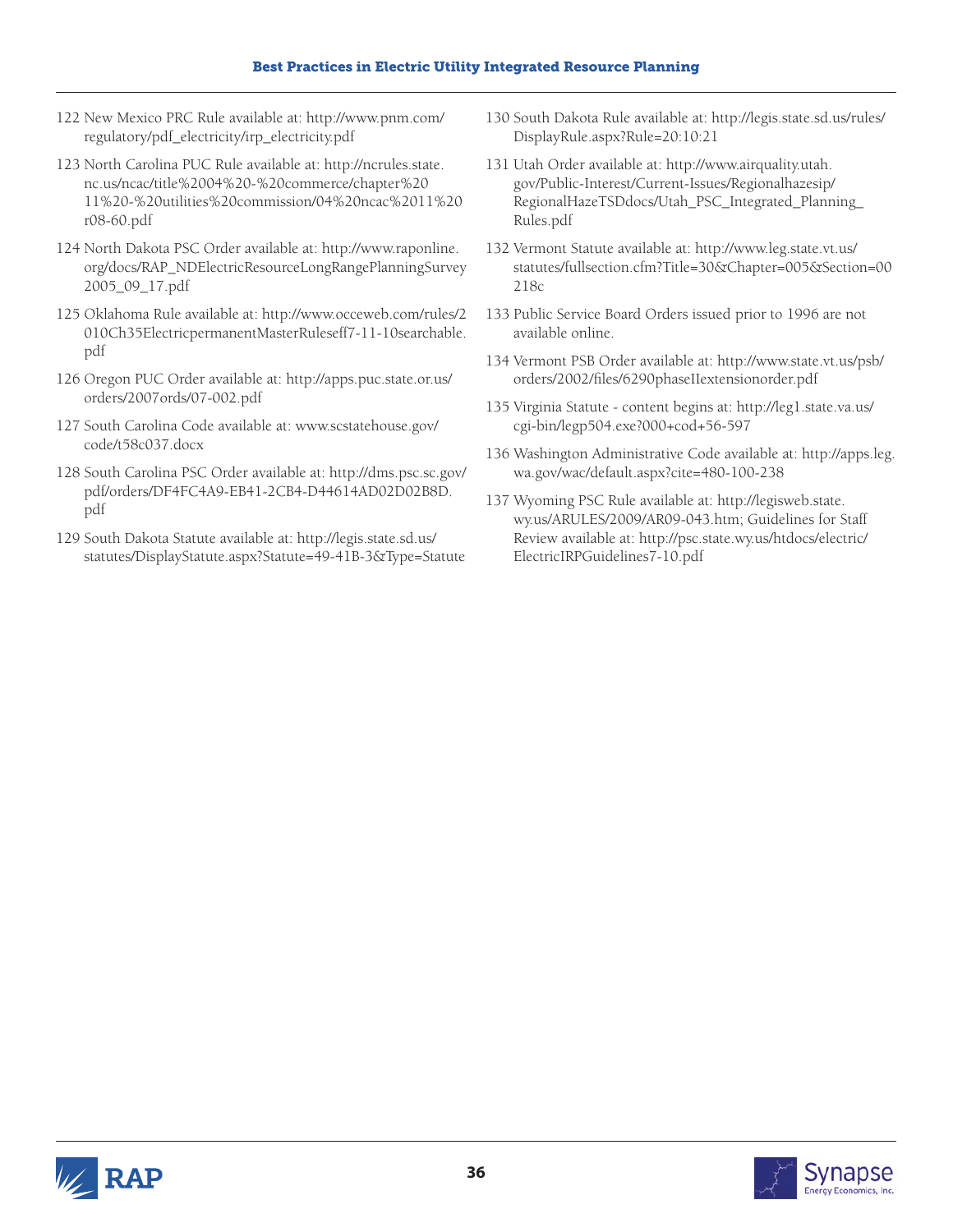

The Regulatory Assistance Project (RAP) is a global, non-profit team of experts focused on the long-term economic and environmental sustainability of the power and natural gas sectors. We provide technical and policy assistance on regulatory and market policies that promote economic efficiency, environmental protection, system reliability, and the fair allocation of system benefits among consumers. We work extensively in the US, China, the European Union, and India. Visit our website at **www.raponline.org** to learn more about our work.